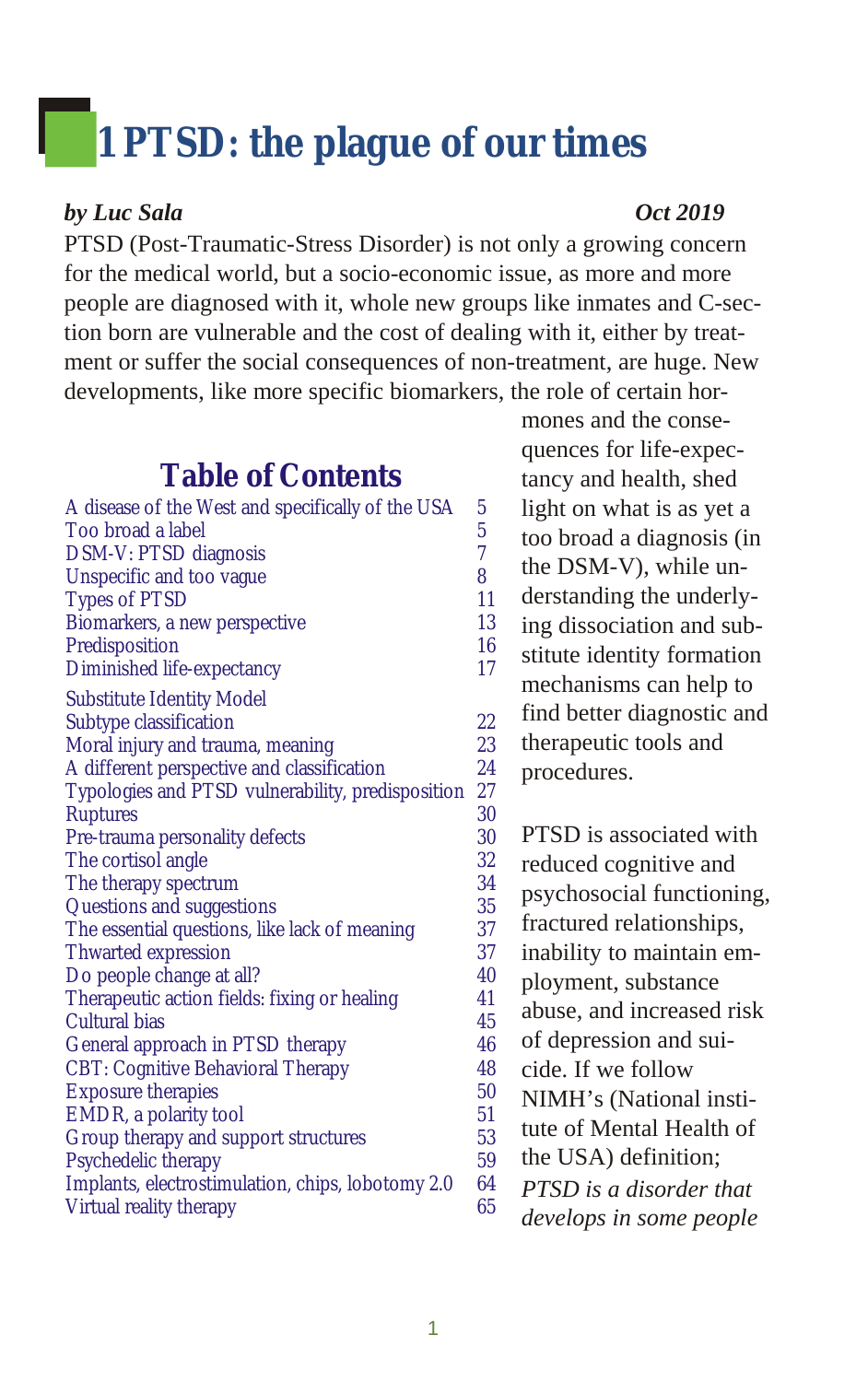who have experienced a shocking, scary, or dangerous event. On their website<sup>1</sup> they state:

*"It is natural to feel afraid during and after a traumatic situation. Fear trig gers many split-sec ond changes in the body to help de fend against danger or to avoid it. This "fight-or-flight" response is a typical reaction meant to protect a person from harm. Nearly everyone will experience a range of reactions after trauma, yet most people recover from initial symptoms naturally. Those who continue to experience problems* may be diagnosed with PTSD. People who have PTSD may feel stressed *or frightened even when they are not in danger.*"

There are other definition, like what is mentioned by Psychology Today: Post-Traumatic Stress Disorder (PTSD) is a trauma and stress related *dis or der that may de velop af ter ex po sure to an event or or deal in which death, severe physical harm or violence occurred or was threatened. Traumatic events that may trigger PTSD include violent personal as*saults, natural or unnatural disasters, accidents, or military combat.re*think.com*

The illness makes you re-live the event or rather the experience in some way, often unconscious, which causes distress and difficulty in day-to-day life. Symptoms may become worse if you are triggered, when you see, hear or smell something that reminds you of the trauma.

We focus on PTSD here in the context of identity formation and notably substitute identity formation, because despite the DSM-V and NIMH classifications, in many and expecially the more complex cases it really is an identity problem, and goes deeper than the superficial personality. Many mental and personality problems can be seen as inner identity conflicts, the sense of self being damaged with various symptoms like depression, flashback memories, suicidal tendencies, hyper- and hypoarousal, but also learning problems, behavioral aberrations, often addiction and much more.

The subject of PTSD was chosen as a focal point of this book because it's quite an epidemic these days, and because it is more and more seen as a dissociation and identity conflict, so the idea of Substitute Identity is relevant. But there is more, PTSD therapy is very much the result of trial and error, methods like EMDR (Eye Movement Desensitization and

<sup>1</sup> www.nimh.nih.gov/health/topics/post-traumatic-stress-disorder-ptsd/in dex.shtml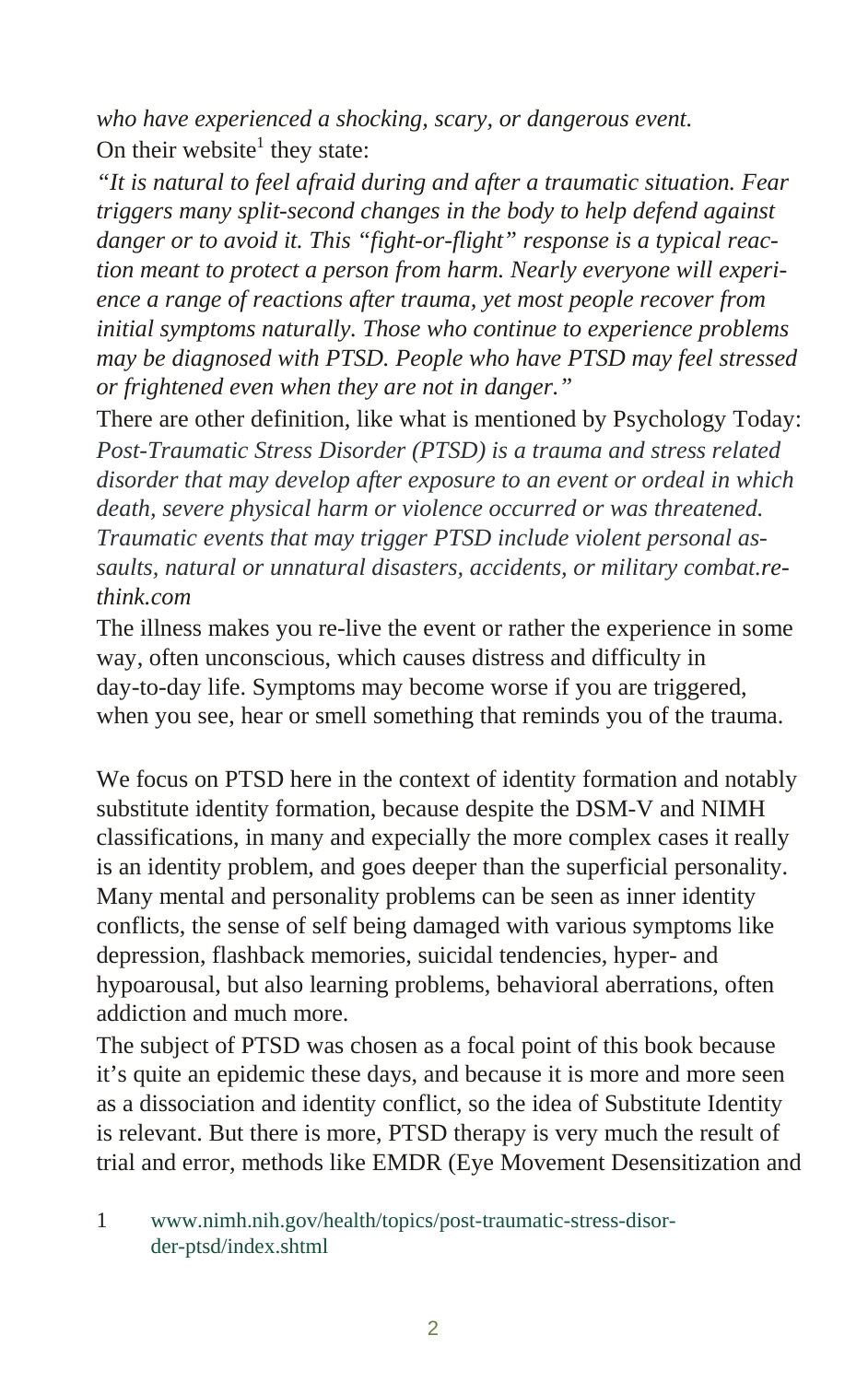Reprocessing) do help but there is no clear understanding why or how it works. Exposure therapy, working with memories, comes in so many forms, these days even with the help of virtual reality, and is seen as an effective approach but lacks again a clear theoretical framework and there is the risk for the traumatized individual that subsequent "re-traumatization" could occur

PTSD is seen as mostly a mental problem, part of the DSM-V (Diagnostic and Statistical Manual of Mental Disorders (DSM) classification. It's in the mind, one assumes, which kind of ignores the anchoring of traumatic experiences in the body. This, while effective therapy approaches with like EMDR, EFT and PSYCH-K use somatic procedures and notably body polarity.

This may have to do with the limited way Western medicine and psychology deals with it, more symptomatic than holistic. Eastern medicine traditions offer a more holistic approach, like looking at meridians (energy lines) and the polarity of the body in more than just the brain. Another point is that the role of hormones like cortisol and oxytocin are not widely seen as part of PTSD and only recently part of the research curriculum and then often seen as less relevant<sup>2</sup>. The role of the adrenal glands and the hypothalamic-pituitary adrenal (HPA) axis feedback in PTSD is also not very well recognized in the allopathic Western medical approach, this while fight or flight responses that are usually present in trau matic circumstances are so clearly related to the hormones produced in these glands. Intense fear, helplessness, self-absorption or horror as experienced in PTSD cases are related to these organs and hormones. It is well noted that PTSD is no longer something only war-veterans suffer from, it has become an umbrella, a diagnostic coat hanger with a DSM-V label these days, with many more groups at risk, like emergency workers and people in prison, but also people growing up in bad conditions. Traumatizing experiences, incidental or for a longer time, can lead to suppressing the memories or rather the emotions connected to the situation, they become what Bradley Nelson<sup>3</sup> calls 'trapped

2 Iris-Tatjana Kolassa, Cindy Eckart, Martina Ruf, Frank Neuner, Dominique JF de Quervain, and Thomas Elbert; Lack of cortisol re sponse in patients with posttraumatic stress disorder (PTSD) undergoing a diagnostic interview. BMC Psychiatry (2007) PMCID: PMC2175503, PMID: 17916253

3 Nelson. Bradley; The emotion code (2007)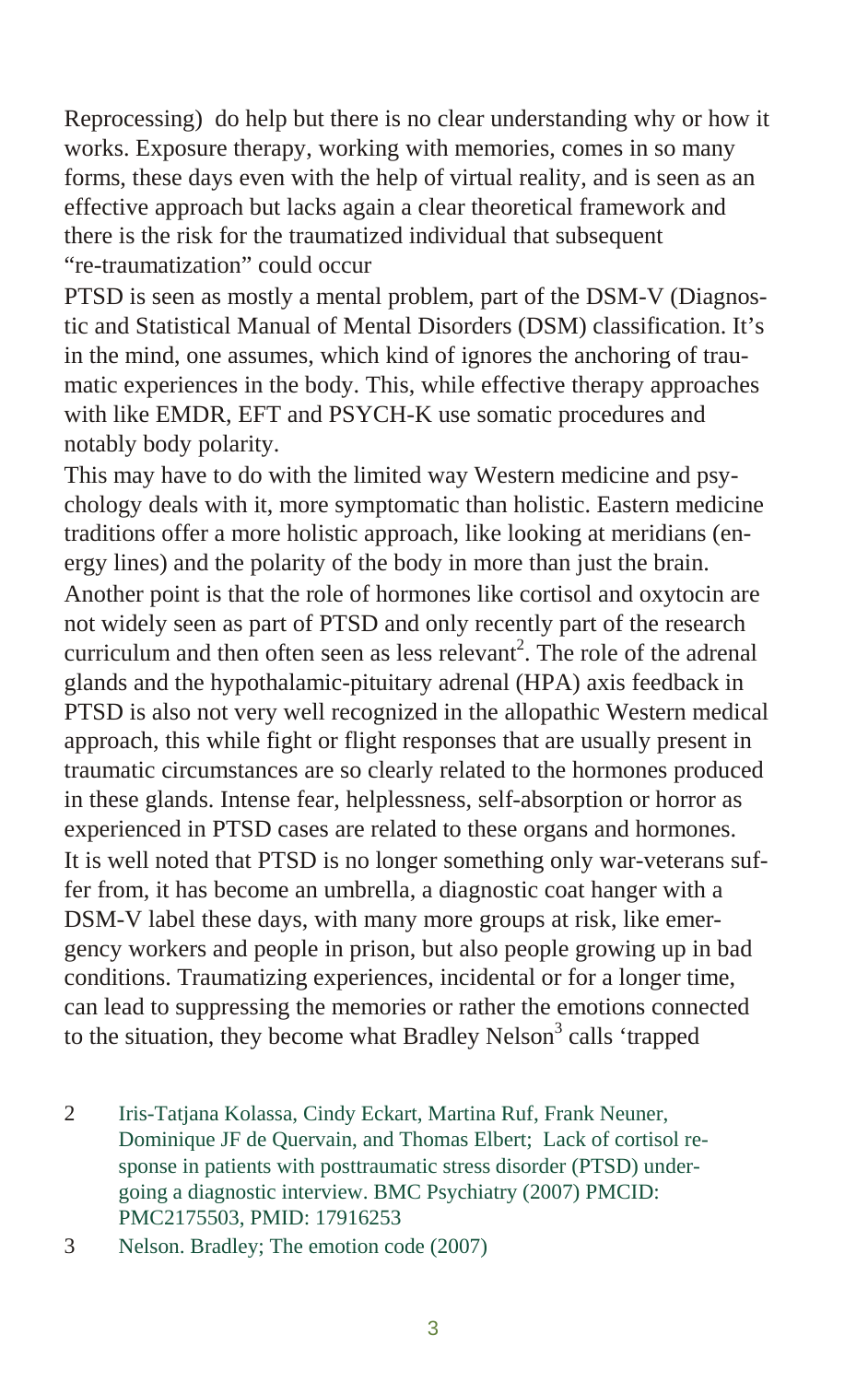emotions'. They have become unconscious, but still affect us, often in very nasty ways.

> *PTSD is trying to behave sanely in an insane situation* Stanley Krippner

Prof. Krippner tries, with this quote, to free the notion of PTSD from its reputation as a disease, as only a negative phenomenon. He points out that many way of dealing with a situation are simply the best option available for a individual who is in a double-bind, a horrendous relationship, or an oppressive environment. They are considered pathological or the after-effects are considered pathological, but this is a judgment that may affect and hurt the survivor.

PTSD, within the DSM-V is classified as a Trauma and Stressor-Related Disorder, no longer as an anxiety disorder, but also not regarded as an dissociative disorder like DID (dissociated identity disorder) or related to identity conflicts and substitute identity formation.

This chapter and the next one focus on this particular way of trauma processing, being complex PTSD or posttraumatic-stress disorder and then mostly related to veterans, war and combat. But trauma processing and their effects are of course not limited to that. Even auto-immune diseases can be related to earlier trauma.

The focus on PTSD in veterans is a practical one, because the most extensive and accessible research into trauma processing at this time is related to veterans. Not that this has led to unambigeous insights. Even as there is much data, and there are many different therapies and experiments, there is no conclusive understanding of why PTSD and related complaints occurs, why and what disposition factors influence the process, etc. It is therefore an interesting challenge to look into the relationship of identity and trauma, the dissociation associated with it and see how the SI-model (substitute identity) might apply.

That much of data here are concerned with veterans does not mean other causes of PTSD are less relevant. Prison situations, emergency services, sexual abuse, criminal violence, the effects of early childhood situations, those deserve attention too, but there is less access to large datasets and broad therapy assessment than in the case of veteran-PTSD. Especially the relationshop of PTSD and extreme violence like in terrorist 'lone wolf' attacks is relevant. Not because terrorist are special or exceptional,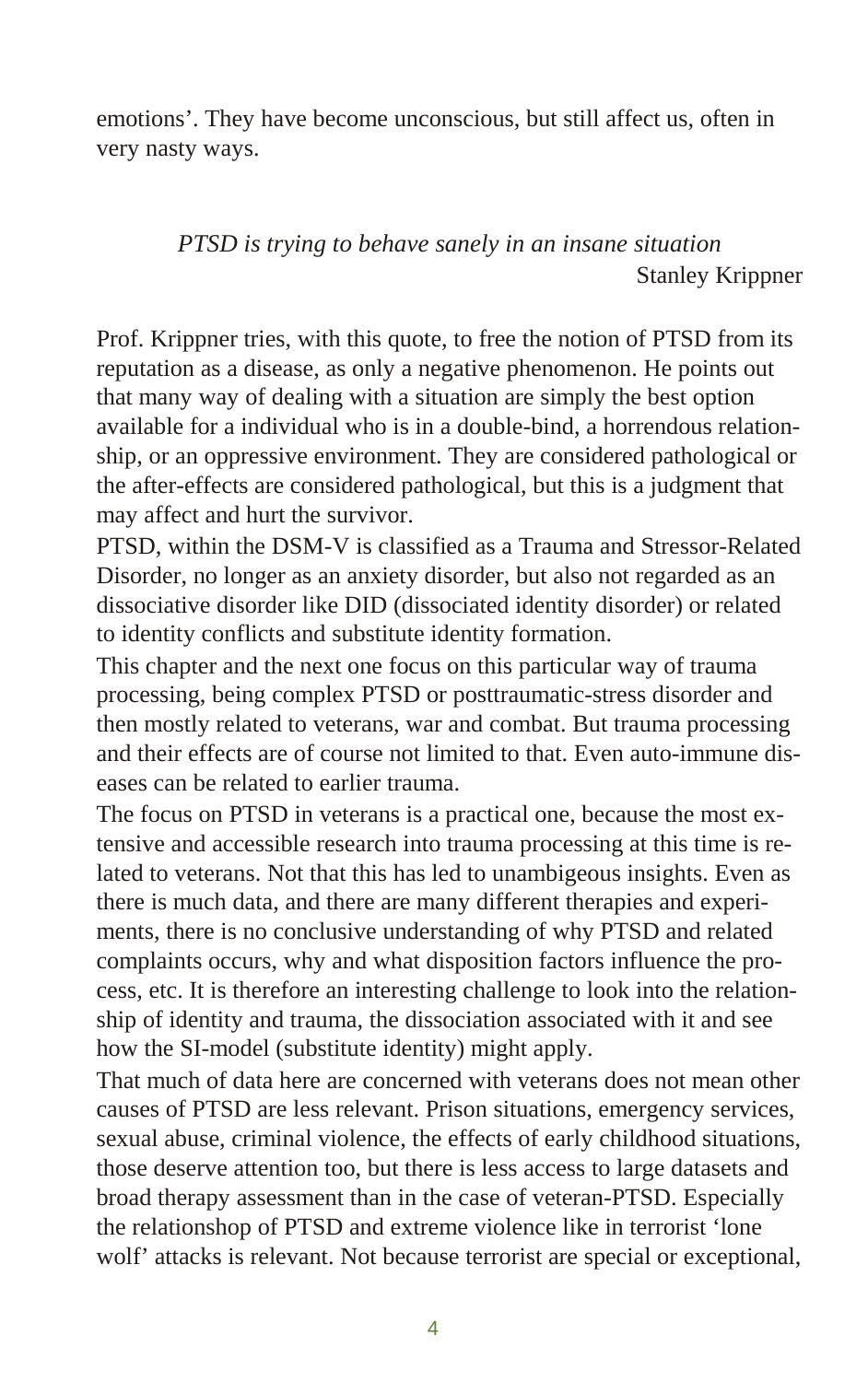<span id="page-4-0"></span>we all experience at times extreme aggression, but usually we have no AK-47 at hand to express this.

## A disease of the West and specifically of the USA

The incidence of PTSD in the USA is markedly higher than in the rest of the world<sup>4</sup>, about twice as high as in Western Europe and compared to countries with a more traditional culture the difference is very obvious. The PTSD worldwide is monitored by the World Health Organization (WHO), which published estimates for lifetime PTSD prevalence range from a low of 0.3% in China to 6.1% in New Zealand and 7.8% in the USA. In much of the rest of the world, rates during a given year are be tween 0.5% and 1%, higher where war or public unrest prevails. This difference may have to do with increased individualism, lack of social connectivity, cultural differences, lack of spiritual reference, the educational system, economic competition, but surely deserves a lot more attention. This not only because of the direct and indirect (social) costs, but because PTSD seriously affect not only the lives of the patients, but their social circle and their sense of safety, happiness and meaning.

The incidence of PTSD has a lot to do with the interaction between the cultural and social identity of the people and their personal identity and identity problems. Can one expect a soldier, engaged in a battle he or she sees as unjustified, disproportional or even criminal, to deal with trauma as well as someone who feels a holy mission and is willing to accept hardship, in jury and death to serve a higher goal? The incidence of PTSD can be interpreted as a general touch stone (acid test) to indicate the intrinsic health and wealth of a society or culture, much beyond the common references to material wealth.

## **Too broad a label**

The term *post-traumatic stress disorder* is descriptive but applied to a very broad range of symptoms, it has become an umbrella for dissociation, trauma and depression. It is, at least in the DSM-V approach a socially-constructed label that Western mental health workers have affixed to notice able changes in some one's behavior, at titudes, and/or values following accidents, natural disasters, armed combat, rape, torture,

#### 4 www.ptsd.va.gov/professional/ptsd-overview/epidemiological-facts-ptsd.asp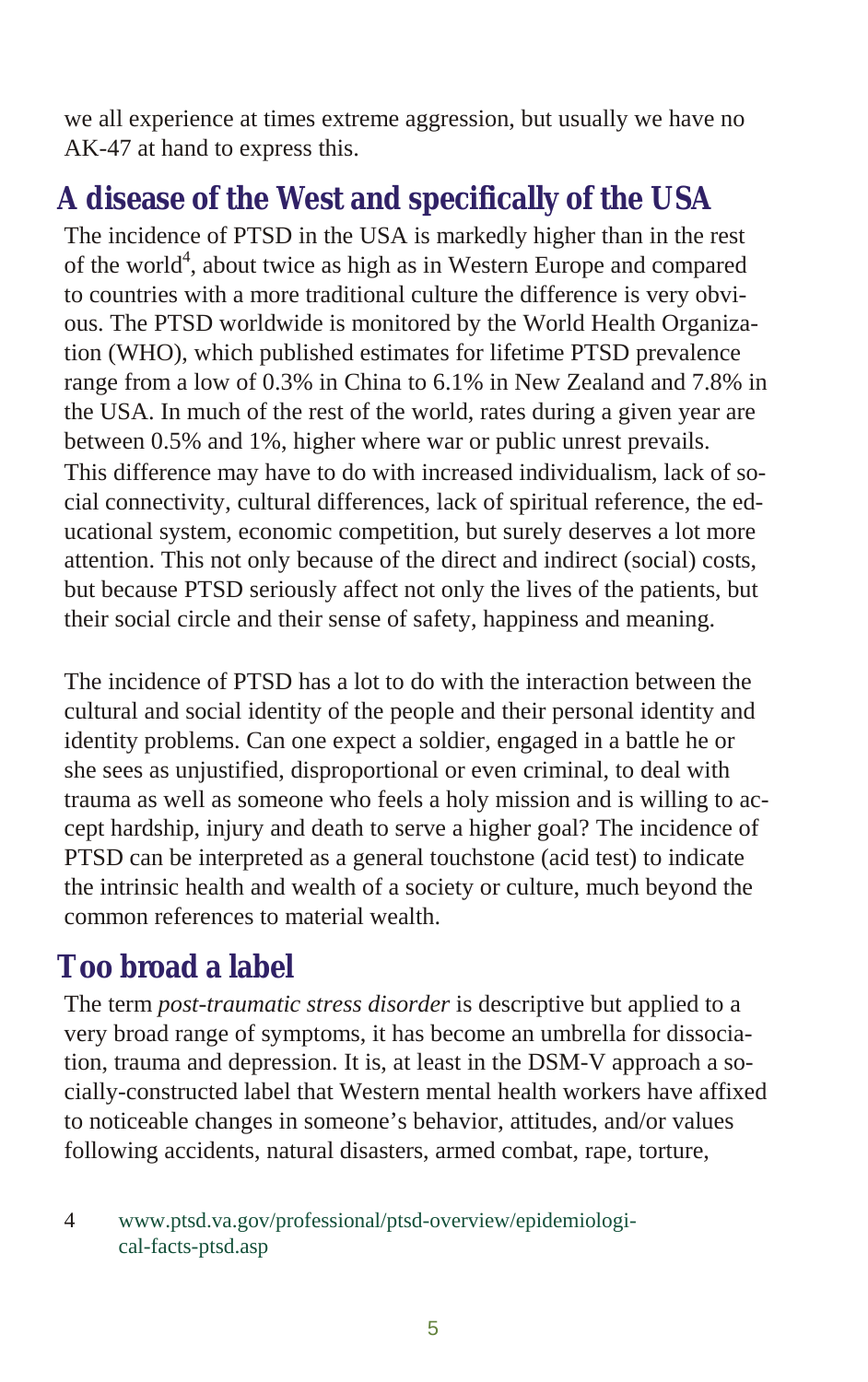abuse, sexual assault, and a host of other threatening experiences  $(Young, Allan 1995)^5$ .

Beyond the individual suffering from PTSD in veterans, the most publicized group of victims, the term and the diagnosis is applied more and more; it has become nearly a household term. It is a label for dysfunctional behavior, a disorder, but obviously so common that it is part of the human condition. We can qualify certain symptoms as PTSD, but dealing with extreme adverse situation and the trauma they cause and the traces they leave is a necessity for all of us, from our birth onwards. We can all have upsetting memories, feel on edge, or have trouble sleeping after significant experiences (not only the negative) but we react within a normal range and don't see this as pathological. But when such symptoms linger on, get more intense and the trauma processing disrupts normal functioning, it is then deemed a disorder. This diagnosis, however, is a more or less arbitrary position on a continuum of trauma processing symptoms. Or widening the perspective, a continuum of ways to deal with stimuli and situations.

With the reductionistic list of symptoms we of course run the risk that looking at the proverbial elephant from all sides we miss the grand picture of what an elephant really is. To understand PTSD beyond assigning a list of symptoms, beyond the deconstructional approach, we have to understand how humans (and maybe animals, they suffer trauma too) react to their environment and to real or perceived threats, what happens in their bodies, nervous systems and in their brains? What are the root mechanisms, what makes one deal with an incident in such an extreme way, that we call it a disorder? Why do some suffer from it, others walk away from a similar situation without the burden? Why is the interplay between personal and social cultural identity so important, what are underlying patterns, causes and how do they manifest.

Just isolating PTSD as something that happens to a few unlucky ones or to just veterans returning home means ignoring that society as a whole may be in a PTSD situation. What we see in veterans seems just the tip of the iceberg. For many, including veterans, PTSD started much earlier than the traumatic (combat/war/abuse) situation, it has roots in infancy and early youth, in social deprivation and socio-economic adversity; some of us are predisposed and this may even be hereditary. It is also clear that some cultures have more PTSD incidence than others, and this

5 Young, Allan; Inventing post-traumatic stress disorder (1995)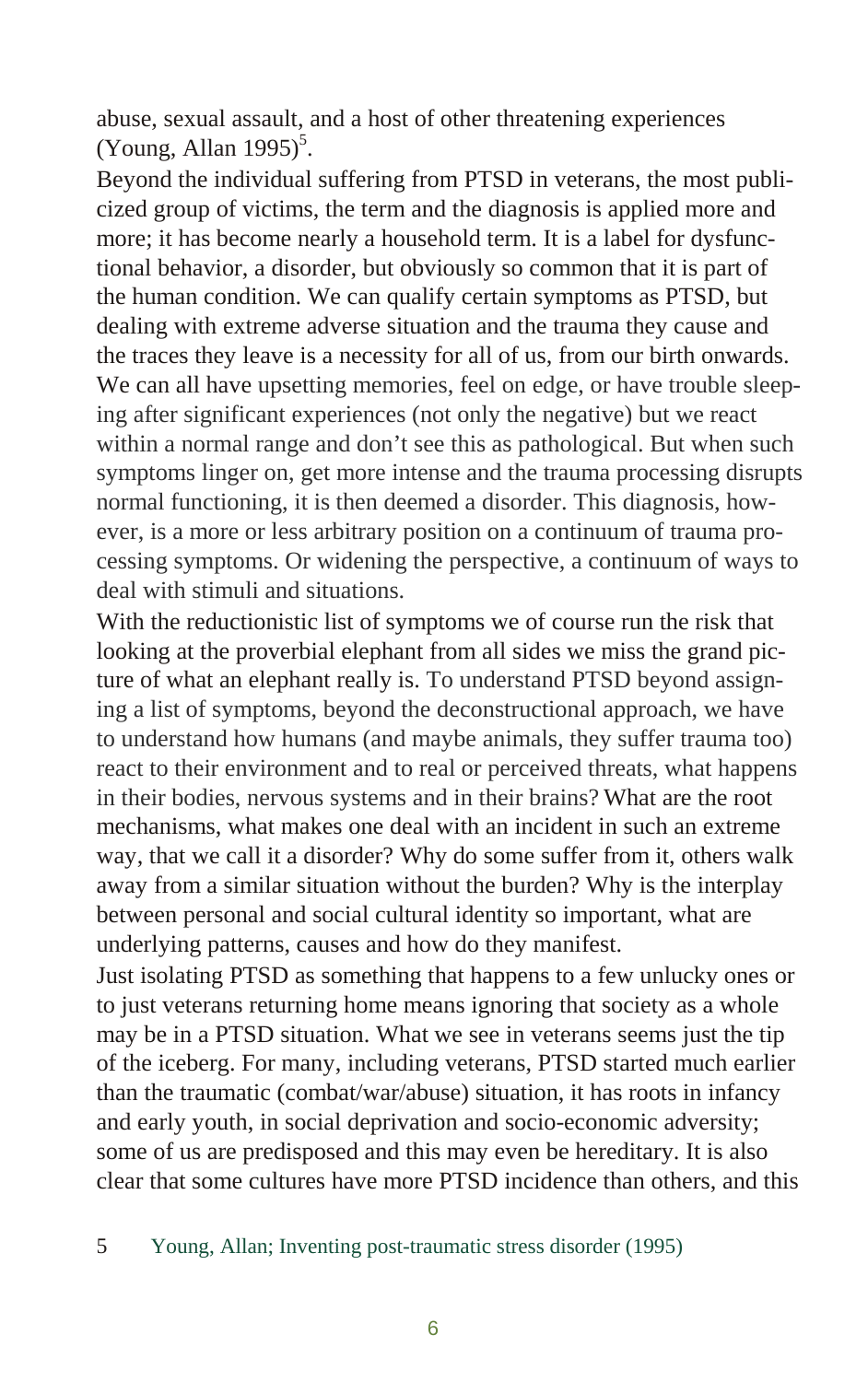## <span id="page-6-0"></span>**DSM-V: PTSD diagnosis**

The more or less 'standard' diagnosis in this manual of the American Psychiatric Association's classification and diagnostic tool is what is used in "official" diagnose procedures, and although here a different approach is advocated, the DSM-V diagnosis is of course relevant. DSM-V indicates it as a "trauma- and stressor-related disorder" To be diagnosed with PTSD in DSM-V, an adult must have all of the fol-

lowing for at least 1 month:

- At least one re-experiencing symptom
- At least one avoidance symptom
- At least two arousal and reactivity symptoms
- At least two cognition and mood symptoms

Posttraumatic stress disorder (PTSD) is defined and listed in the DSM-V as a mental disorder that can develop after a person is exposed to a traumatic experience, such as sexual assault, warfare, traffic collisions, or other threats on a person's life. Symptoms may include disturbing thoughts, feelings, or dreams related to the events, mental or physical distress to trauma-related cues, attempts to avoid trauma-related cues, alterations in how a person thinks and feels, and an increase in the fight-or-flight response, suicidal tendencies, substance abuse and even reduced life-expectancy. To qualify for PTSD the symptoms must last more than a month, are not due to substance use, medical illness, or anything except the event itself and be severe enough to interfere with relationships or work to be considered PTSD.

PTSD is usually diagnosed by using the Clinician-Administered PTSD Scale for DSM-5 (CAPS-5) in an 30-item structured interview or the PCL check list. A DSM-V PTSD diagnosis is thus based on long lists of symptoms and conditions and how serious they are, but is in the end a judgment call. And given the consequences of such a diagnosis, thus open to manipulation from both sides, including malingering. The addition of a **dissociative subtype** of PTSD as part of the DSM-V was based on three converging lines of research:  $(1)$  symptom assess-

ments,  $(2)$  treatment outcomes, and  $(3)$  psychobiological studies. A subgroup of PTSD patients (roughly 15 - 30%) exhibits additional symptoms of dissociation, including depersonalization and derealization, and the subtype of PTSD specifically focuses on these two symptoms.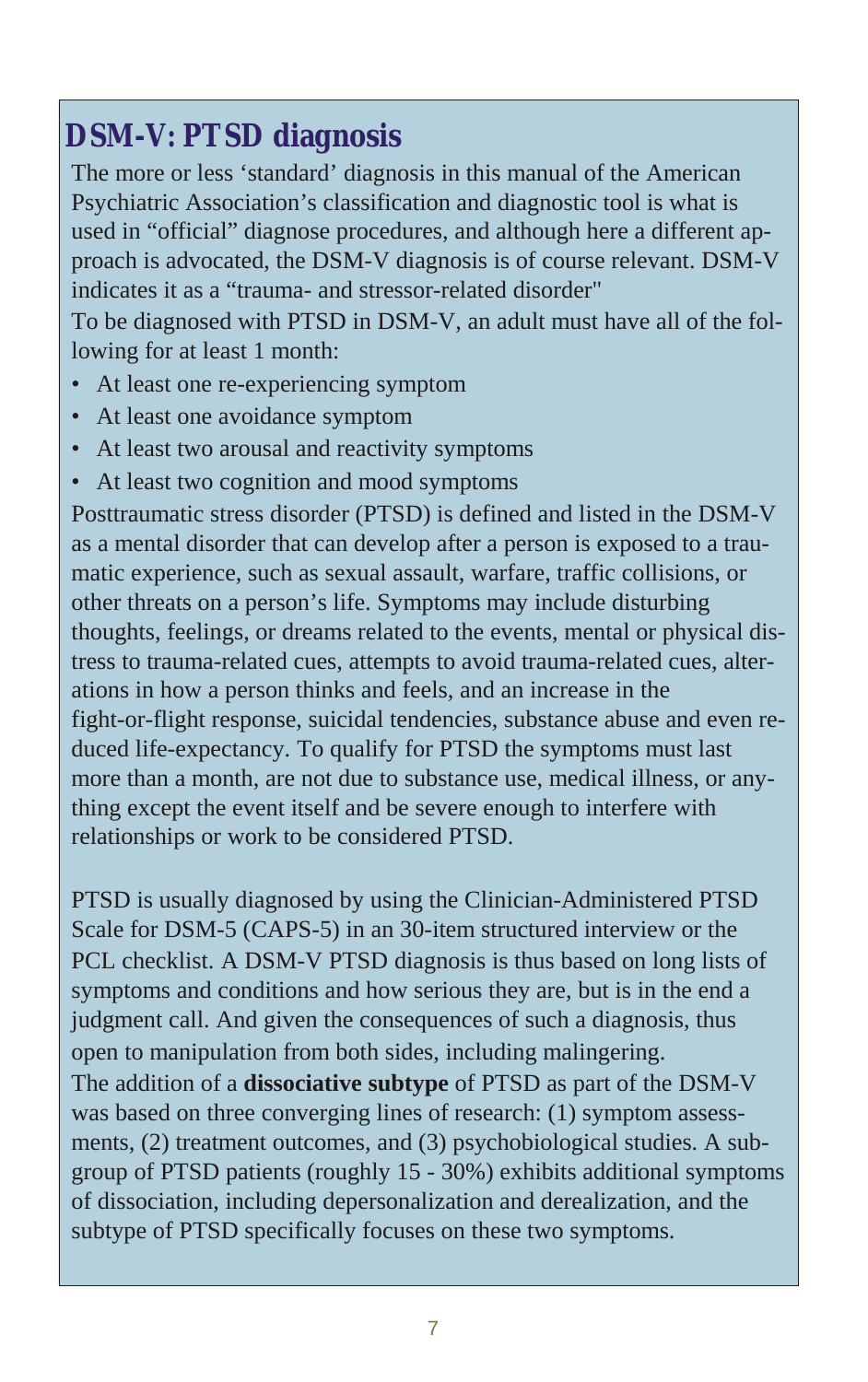<span id="page-7-0"></span>means the culture, the education and the lifestyle are factors too. The USA is one of the most vulnerable and this justifies asking some nasty questions, like what is the role of fear (so stimulated by the media and politicians) and the need to be an individual and have success in this? Is a culture full of ego-symbolism. competition and identity conflicts causing all this PTSD?

## **Unspecific and too vague**

The labeling of PTSD as a general mental disorder, with just very limited subcategories (dissociation, young age,



complex) and with a diagnose protocol that involves little 'hard' biological data and is mostly based on fairly subjective interpretation of symptoms with quite some risk of faulty diagnosis, wrong assessment and malingering from both patient and evaluator side, is not specific and needs an update.

The DSM-V diagnosis by qualified professionals) is strictly symptomatic, based on interviews and questionnaires (sometimes clinical administered, some self reported) and not always consistent.

Notably the inclusion of (ill defined) dissociation symptoms, and development stages not properly identified as either normal trauma processing, acute stress disorder (ASD), lingering but healing ASD after the artificial period of one month, substitute identity formation, late-onset stress symptomatology (LOSS) or even overlap with DID (Dissociative Identity Disorder) makes the whole label or category less effective, to say the least. Recognizing PTSD and related disorders as basically an identity problem, may be a suggestion.

This diagnosis has become so broad (and trendy some say) that nearly every normal person suffers from it, as we all have lived through trauma of some kind, starting with or even before child birth. The official numbers vary, but it is estimated that in the United States about 3.5% of adults have PTSD in a given year, and 8-9% of people develop it at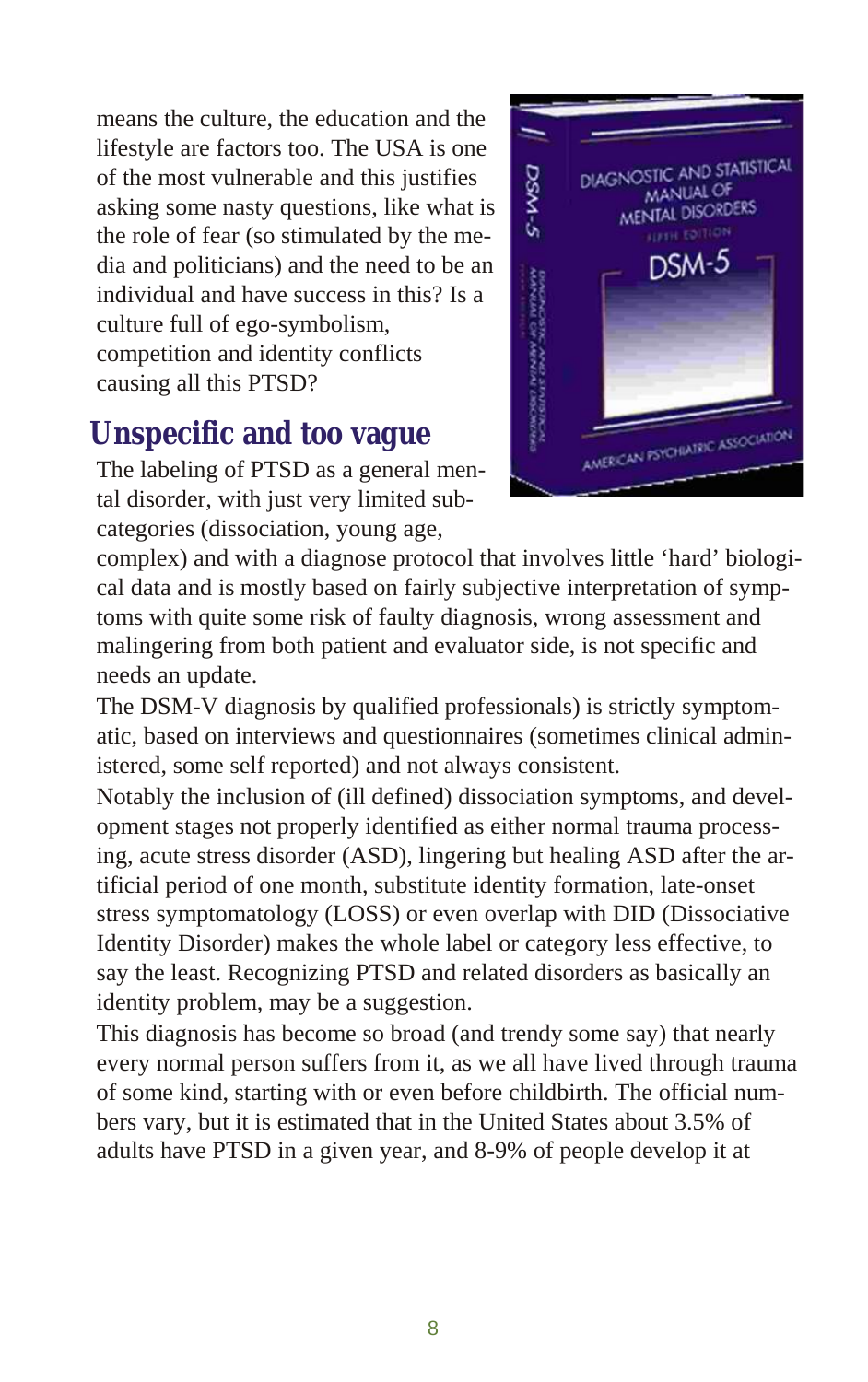some point in their life, it is more prevalent in women<sup>6</sup>. About 10 of every 100 women (or 10%) develop PTSD sometime in their lives compared with about 4 of every 100 men (or  $4\%$ ), but for people in combat it is much higher (15-20%). About 8 million adults in the US suffer from PTSD during a given year.

PTSD has become a media item and a national concern after it became clear that a substantial number of the millions of troops involved in the Vietnam, Iraq and Afghanistan war (until 2007 approx.1.64 million U.S. troops have been deployed in Operations Enduring Freedom and Iraqi Freedom<sup>7</sup>) suffered from it. Major depression (14%) and traumatic brain injury TBI (19%) are other deployment legacies. Sleeplessness, depression, suicide, addiction, suicide attempts and extreme acts of aggression were among the symptoms. For many, PTSD, TBI and major depression are a reality, one third of all deployed people has one of the three, meaning more than half a million people, and this only from the Iraq and Afghanistan operations until 2007. As of June 2016, (according to MAPS) more than 868,000 veterans were receiving disability compensation for PTSD, with an estimated taxpayer cost of \$17 billion per year. Approximately 7% of the U.S. population, and 11-17% of U.S. military veterans will suffer PTSD in their lifetime. PTSD is estimated to affect about 1 in every 3 people who have a traumatic experience, but it's not clear exactly why some people develop the condition and others don't. Individuals with PTSD are six times more at risk of committing suicide. $8$  In the general population, 27% of suicides are associated with PTSD. PTSD as one of the most visible mental disorders or disturbances (although ADHD probably comes close) probably existed all through human existence, but only came to light because of what happened to soldiers in the World Wars. They suffered from shell shock or combat neurosis, but PTSD was given its now so common designation after the Vietnam War.

<sup>6</sup> www.ptsd.va.gov/public/ptsd-overview/basics/how-common-is-ptsd.asp

<sup>7</sup> Terri Tanielian, Lisa H. Jaycox, Invisible Wounds of War Psychological and Cognitive Injuries, Their Consequences, and Services to Assist Recovery, Rand Corporation (2008)

<sup>8</sup> Sarah Knapton, The Telegraph (UK) Sept 14, 2017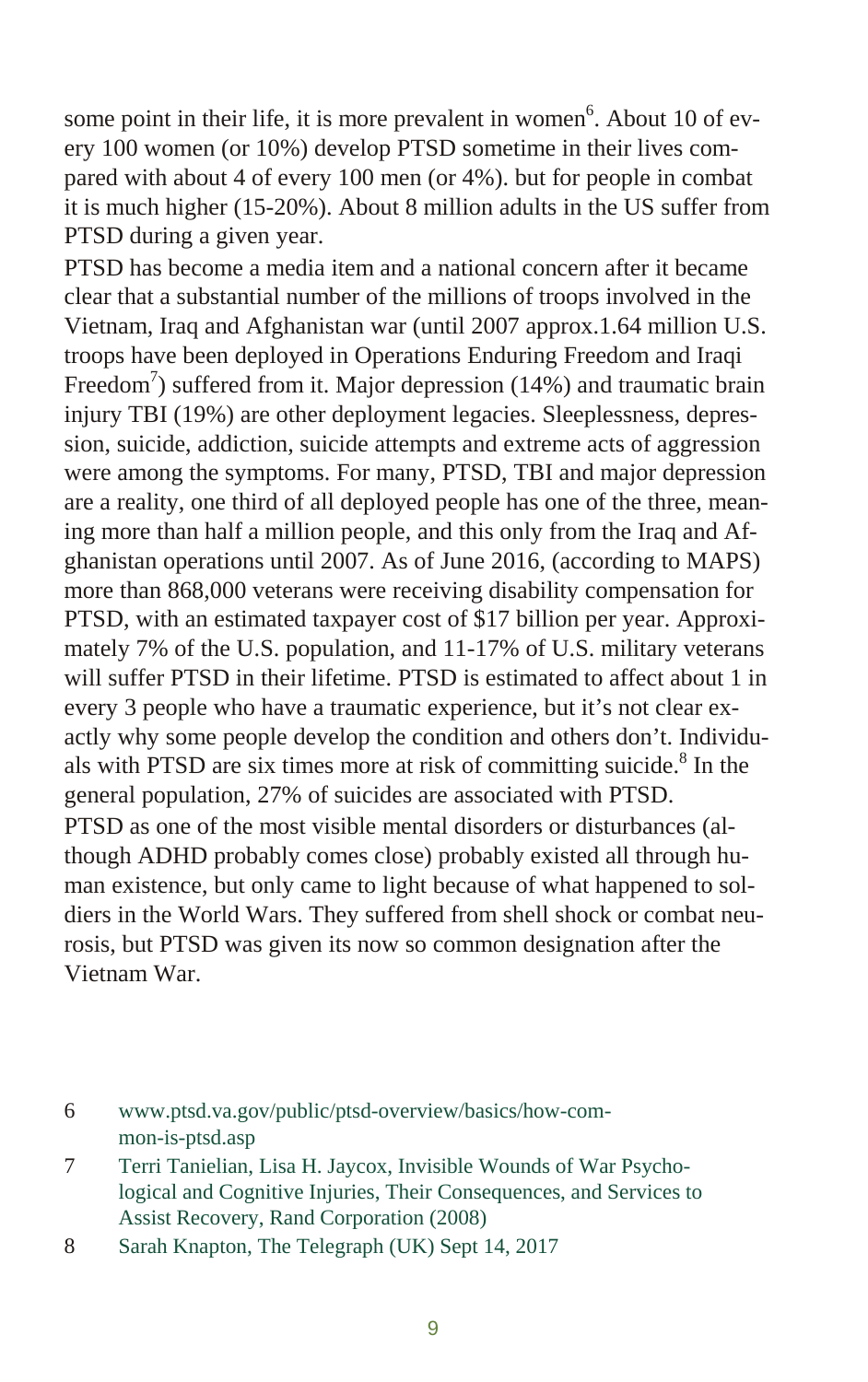#### Not just veterans, ex-prisoners and PISC

The number of people suffering from PTSD might be much larger than now officially recognized, if we would for instance include victims of abuse and rape, emergency workers (firemen, police, ambulance, emergency rooms in hospitals) and those who have been in the prison system. Especially in the VS, with the largest prison population (per capita) in the world and averaging roughly double the time served (63 months) elsewhere (Australia 36), roughly  $1\%$  of the population is incarcerated and another 2% in the judiciary system (probation, parole etc.). Together more than 7 million in the correctional system<sup>9</sup> and probably 20 million or more having been in the system<sup>10</sup>. There may be many millions who already have symptoms or will develop something, which people like Terence T. Gorski<sup>11</sup> labeled as PICS (post incarceration syndrome). It turns out (PICS) or  $PISD<sup>12</sup>$  (post incarceration stress disorder) is a serious factor that contributes to relapse and recidivism (60%) in addicted and mentally ill offenders who are released from correctional institutions. His concept has emerged from clinical consultation work with criminal justice system rehabilitation programs working with currently incarcerated prisoners and with addiction treatment programs and community mental health centers working with recently released prisoners. Already those in prison suffer; overcrowding, supermax prisons and extended solitary confinement, racial and ethnic disparities, the general dehumanizing conditions of an increasingly commercialized (privatized) prison system contribute to rising numbers of mentally ill inmates and what is termed "internal controls atrophy", a loss of moral decency. The Bureau of Justice Statistics (BJS), Mental Health Treatment in State Prisons,  $2000$ . (NCJ 188215) in July,  $2001$  reported 16% of prisoners nation wide are mentally ill. But the numbers are growing, according to the BJS statistics, over half of all prisoners in 2005 had experienced mental illness as identified by "a recent history or symptoms of a mental health problem". Not only do people with recent histories of mental illness end up incarcerated, but many who have no history of mental illness end up developing symptoms while in prison.

- 9 www.bjs./gov/in dex.cfm?ty=pbdetail&iid=5870
- 10 Wagner, Peter: www.prisonpolicy.org/reports/pie2016.html
- 11 Gorski, Terence, www.tgorski.com/ criminal, since 1999
- 12 Craig Haney: The Psychological Impact of Incarceration: Implications for Post-Prison adjustment (2002)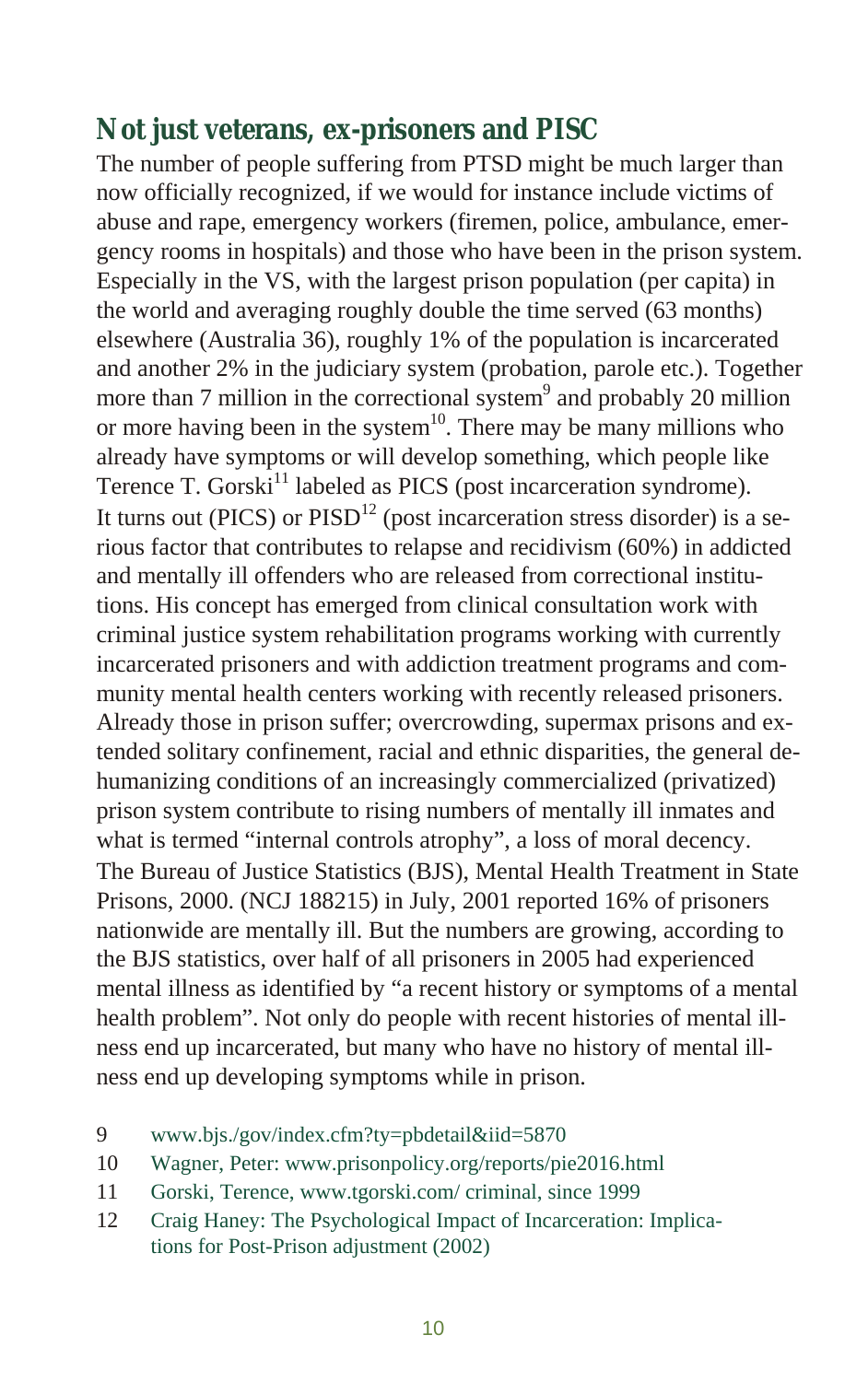## <span id="page-10-0"></span>**Ty pes of PTSD**

The National Center for PTSD in the  $US<sup>14</sup>$  indicates more subcategories; They see five main types: normal stress response, acute stress disorder, uncomplicated PTSD, comorbid PTSD and complex PTSD.

The normal stress response occurs when healthy adults who have been exposed to a single discrete traumatic experience in adulthood suffer from intense bad memories, emotional numbing, feelings of unreality, being cut off from relationships or bodily tension and distress. Such individuals usually achieve complete recovery within a few weeks.

Acute stress disorder is characterized by panic reactions, mental confusion, dissociation, severe insomnia, suspiciousness, and being unable to manage even basic self care, work, and relationship activities. Relatively few survivors of single traumas have this more severe reaction, except when the trauma is a lasting catastrophe that exposes them to death, destruction, or loss of home and community.

Uncomplicated PTSD involves persistent re-experiencing of the traumatic experience, avoidance of stimuli associated with the trauma, emotional numbing, and symptoms of increased arousal.

Complex PTSD is a result of repetitive, prolonged trauma involving harm or abandonment by a caregiver or other interpersonal relationships with an uneven power dynamic, such as childhood sexual abuse. Judith Herman<sup>15</sup> proposed an even wider description of C-PTSD addressing the circumstances of multiple (prolonged and repeated) trauma's sometimes throughout the life time, as opposed to PTSD, because of abuse, hostages, prisoners of war and concentration camp situations, totalitarian control, hostages.

#### Comorbid PTSD

PTSD comorbid with other psychiatric disorders is actually much more common than uncomplicated PTSD. PTSD is usually associated with at least one other major psychiatric disorder such as depression, alcohol or substance abuse, panic disorder, and other anxiety disorders. The best results are achieved when both PTSD and the other disorder(s) are treated to gether rather than one after the other.

- 14 National Center for PTSD in the US, www.psychcentral.com/disorders/ptsd/
- 15 Herman, Judith; Trauma and recovery, The aftermath of violence from domestic abuse to political terror (1997)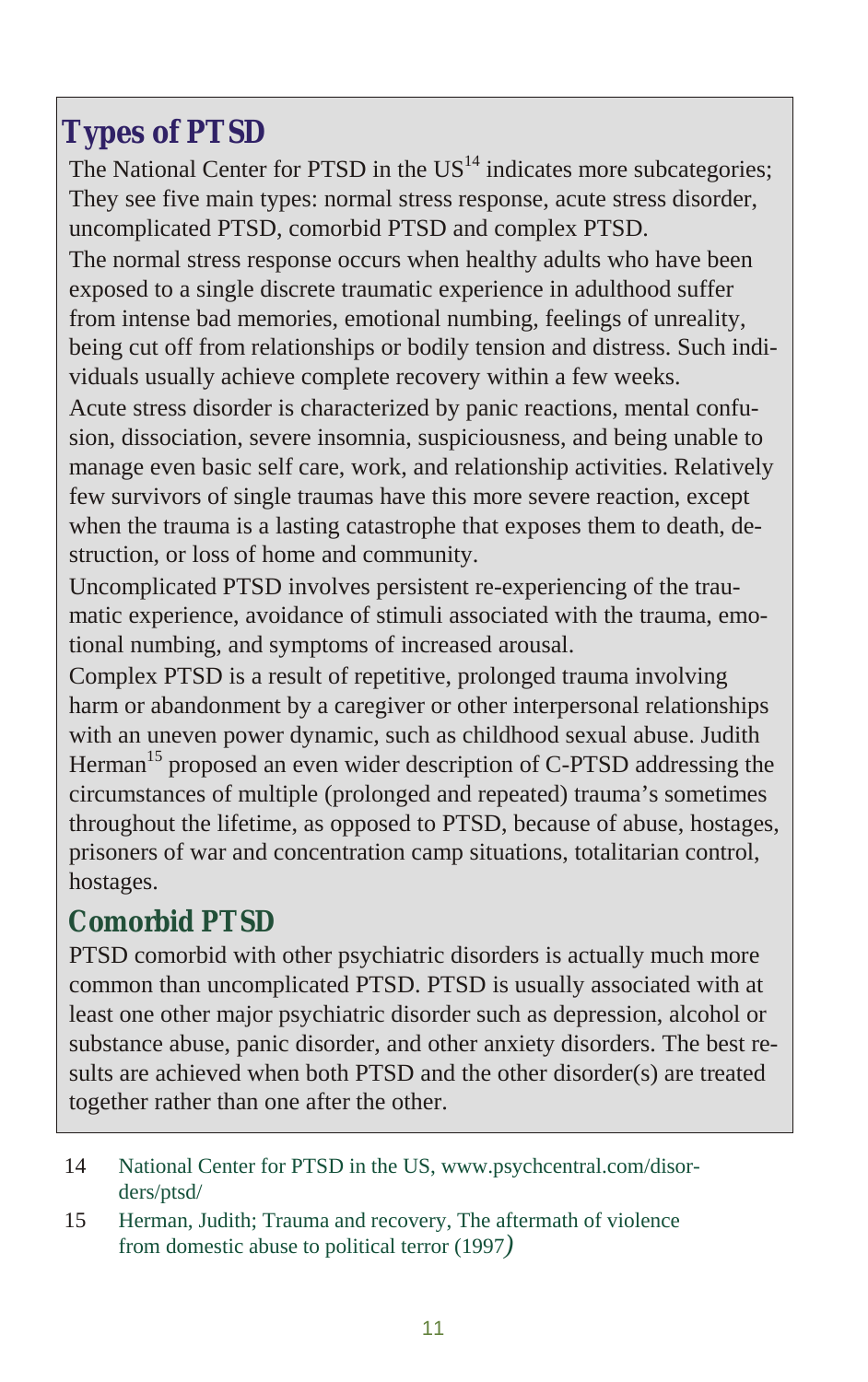Compared to the cost of PTSD in veterans, the incidence of PISD may be a multiple. The cost of US incarceration<sup>15</sup> taking into account social cost, effects on children of inmates, etc. is already estimated to be more than 1.000 billion, but long term effects and costs may be even more and PISD may be a very expensive affair for future generations.

The formerly incarcerated also have a mortality rate 3.5 times higher (apart from in-prison violence) than that of people who have never been in carcerated. This premature aging effect is also well researched at the DNA level and documented for those diagnosed as PTSD by the Veterans Administration<sup>16</sup>but also observed in the general population as the result of depression and anxiety like in the CDC-ACE study<sup>17</sup> about the effects of adverse childhood experiences.

Following Gorski, the Post Incarceration Syndrome (PICS) is a mixed mental disorders with clusters of symptoms like:

- *Institutionalized Personality Traits* resulting from the common deprivations of incarceration, a chronic state of learned helplessness in the face of prison authorities, and antisocial defenses in dealing with a predatory inmate milieu,
- *Post Traumatic Stress Disorder (PTSD)* from both pre-incarceration trauma and trauma experienced within the institution,
- *Antisocial Personality Traits (ASPT)* developed as a coping response to institutional abuse and a predatory prisoner milieu, and
- *Social-Sensory Deprivation Syndrome* caused by prolonged exposure to solitary confinement that radically restricts social contact and sensory stimulation.
- *Substance use disorders* caused by the use of alcohol and other drugs to manage or escape the PICS symptoms.

PICS often coexists with substance use disorders and a variety of affective and personality disorders.

Gorski warns that the effect of releasing large numbers of prisoners with psy chiatric damage from prolonged in car ceration can have devastating

- 15 Matt Ferner, Huffington Post, Sept 13, 2016: The Full Cost of Incarceration in the U.S. is over \$1 Trillion, and about half of that falls upon the families, children and communities of the incarcerated.
- 16 Research on Military Veterans, lifespan Implications of Military Service, PTSD Research Quarterly, National Center for PTSD (2009)
- 17 Kaiser CDC study: www.cdc.gov/violenceprevention/ acestudy/about.html internal study 1995-1997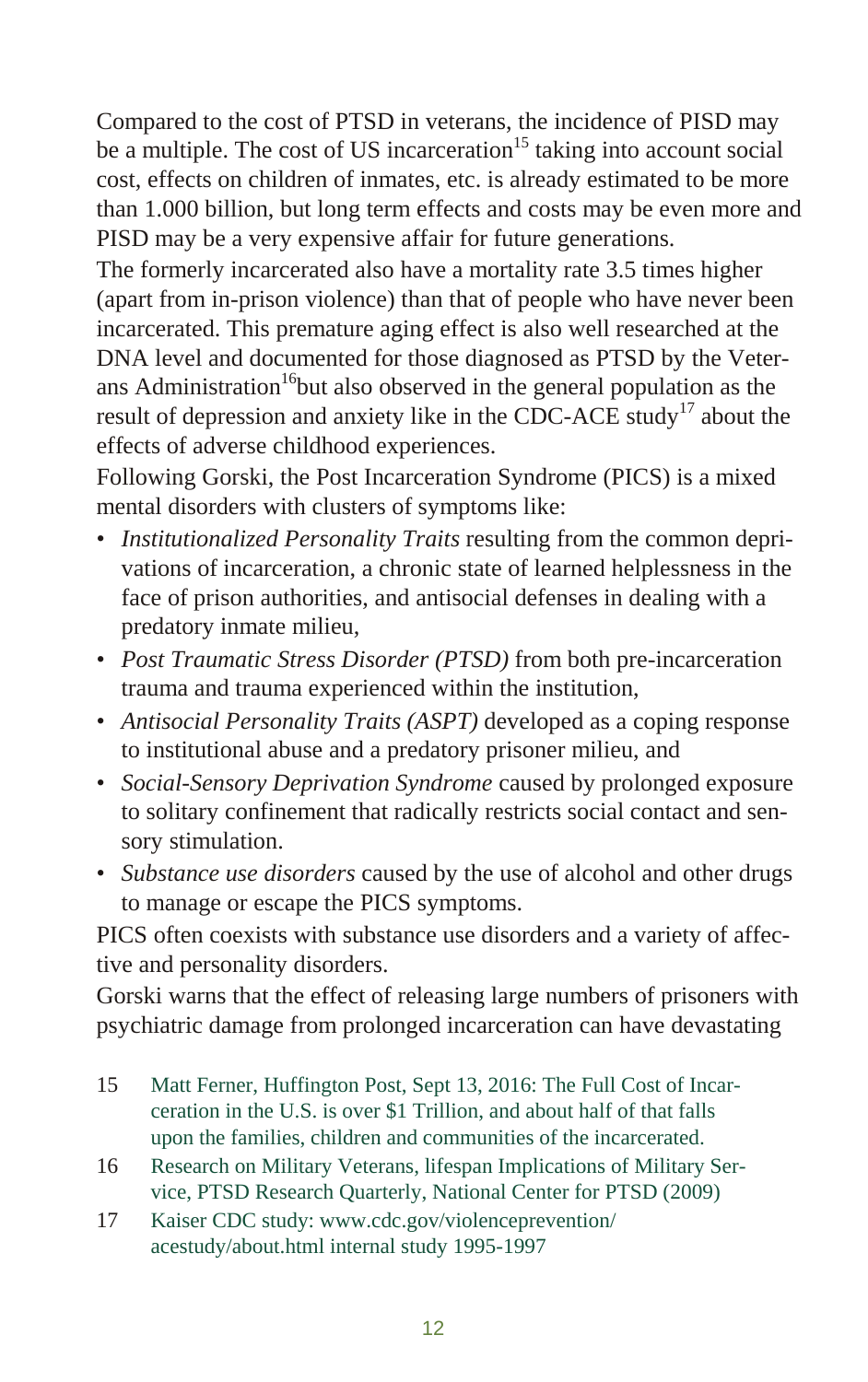<span id="page-12-0"></span>impacts upon society like including deterioration of inner city communities, the destabilization of blue-collar and middle class districts unable to re absorb returning prisoners who are less likely to get jobs, more likely to commit crimes, more likely to disrupt families. This could turn many currently struggling lower middle class areas into slums.

## **Biomarkers, a new perspective**

A biomarker in medicine is an objectively measurable sign of a disease or condition: a molecule, gene, brain pattern or characteristic that shows up in a test.

The diagnosis of PTSD is still largely a matter of interpretation of self-reported symptoms and is not (yet) based on clear biological markers like specific activity or anomalies in brain regions, certain sequences in DNA, the existence of a virus or a bacteria in the body, clogged arteries, hormonal misbalance, specific markers in molecules in blood or specific brain (dis-)functionality or connectivity etc. So far there are no easy biomarkers to diagnose PTSD, also because the symptoms of the disorder are many and heterogenous. There are some telltales like small hippocampal volume that indicates predisposition and indications that epigenetic markers (methylation patterns, miRNA damage) may play a role.

The availability of more objective criteria and biomarkers is badly needed<sup>18</sup>. Lots of work here. Sam McLean stated it:

#### *Yes, we're really living in the dark ages of post-traumatic stress di ag nos tics.*

Better and specific biomarkers are also needed because PTSD, as mentioned before, is not (yet) a clear and unambiguous diagnosis with biomarkers that prove the condition, but more of an umbrella term with a diagnostic spread of subtypes. Better specifications and defining more clear sub-categories might help.

A problem here is also the comorbidity, additional disorders, associated mental health problems and complaints appear and often there is other damage. like TBI (traumatic brain injury) because of physical blunt force trauma to the brain, hearing (combat blast exposure), etc. There are, however, more and more potential biomarkers identified and this is where there is some real progress concerning PTSD diagnosis,

#### 18 McLean, Sam, University of North Carolina in: PBS NewsHour: War on the Brain (March 2017)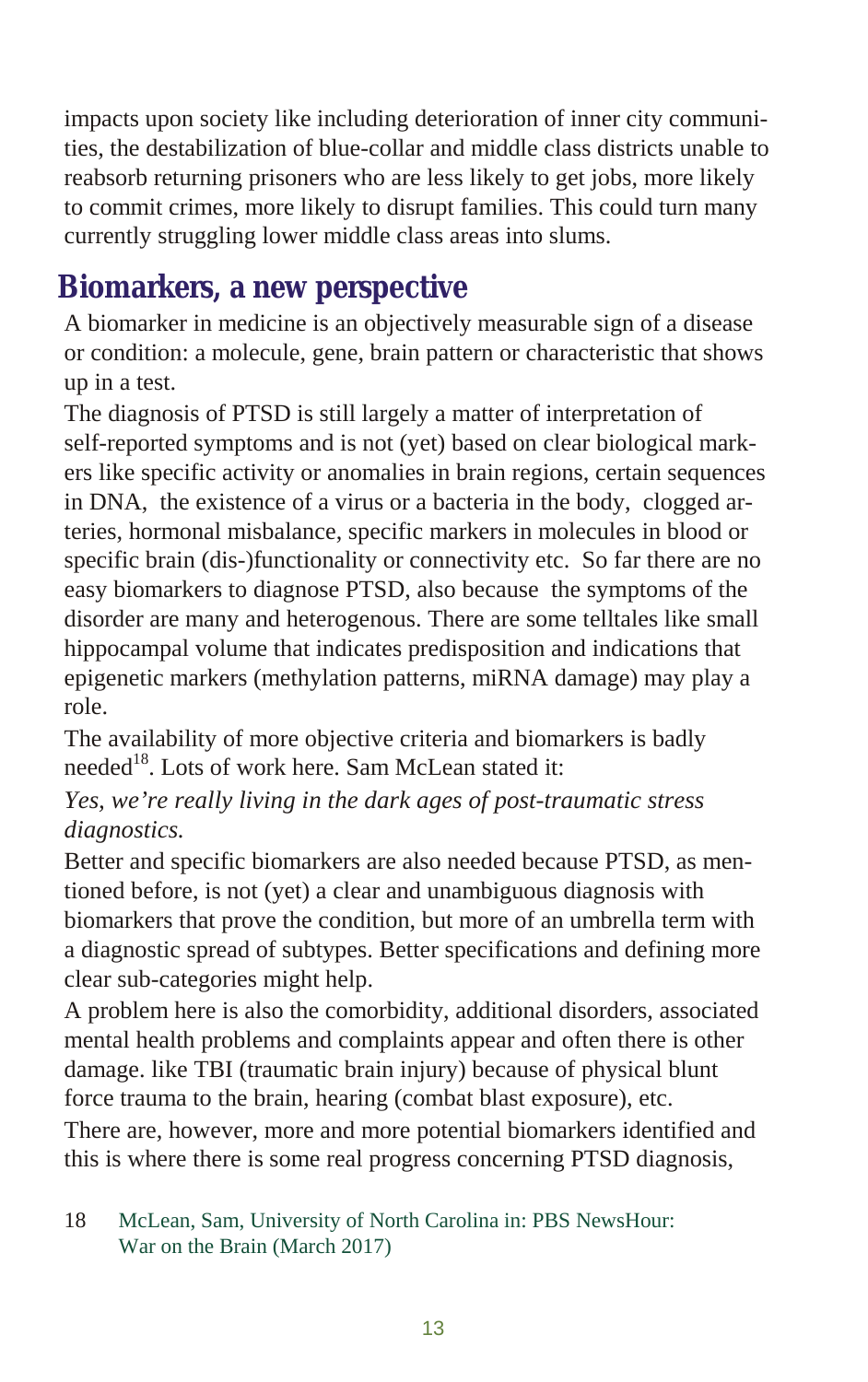treatment and even prediction of susceptibility. Research looks at blood tests, MRI and echo scanning, RNA and DNA damage evaluation (genome decline), thermographic (temperature of skull, face and specifically nose area) indicators, adrenal function and cortisol levels, but also psychomarkers and voice analysis etc. could help in narrowing the diagnostic spread and 'human factor' noise.

As remarked by Michopoulos  $19$ <sup>th</sup>e potential avenues for the identification of diagnostic biomarkers for PTSD include, but are not limited to, monoaminergic transmitter systems, neuroendocrine effects in the hypotha lamic-pitu itary-adrenal (HPA) axis (like cortisol reactivity), metabolic hormonal pathways, inflammatory mechanisms,

psychophysiological reactivity, and neural circuits. Some of these biomarkers could also indicate increased risk for the development of PTSD.

PTSD comes with augmented levels of catecholamine secretion, norepinephrine (NE) and alterations in the serotonergic system like decreased levels of paroxetine binding and serotonin (5-HT).  $20\frac{21}{10}$ 

## **Psychophysiological biomarkers of PTSD**

The autonomous hyperarousal symptoms of PTSD like heart rate (HR), blood pressure (BP), skin conductance (SC), respiration rate (RR), muscle contractions, iris contraction, and body temperature can be measured, these days with devices like smart bands and EMG electromygraphy, but it requires advanced software to identify the specific patterns for PTSD like an exaggerated startle response. This kind of e-health applications is rapidly advancing.

#### Neuroanatomical and neuroactivational biomarkers of **PTSD**

There is a lot of interest in using fMRI scanning to establish which parts of the brain are activated or have undergone changes, looking for bio-markers that would help diagnose certain disorders or even indicate

- 19 Michopoulos, Vasiliki, Davin Norrholm, Seth and Jovanovic, Tanja; Diagnostic Biomarkers for PTSD; Promising Horizons from Translational Neuroscience Research, Biol. Psychiatry. (sept 2015)
- 20 Yehuda Rachel; Neuroendocrine aspects of PTSD. Handb Exp Pharmacol. (1995)
- 21 Mouthaan J, Sijbrandij M, Luitse JS, Goslings JC, Gersons BP, Olff M. The role of acute cortisol and DHEAS in predicting acute and chronic PTSD symptoms. Psychoneuroendocrinology (2014)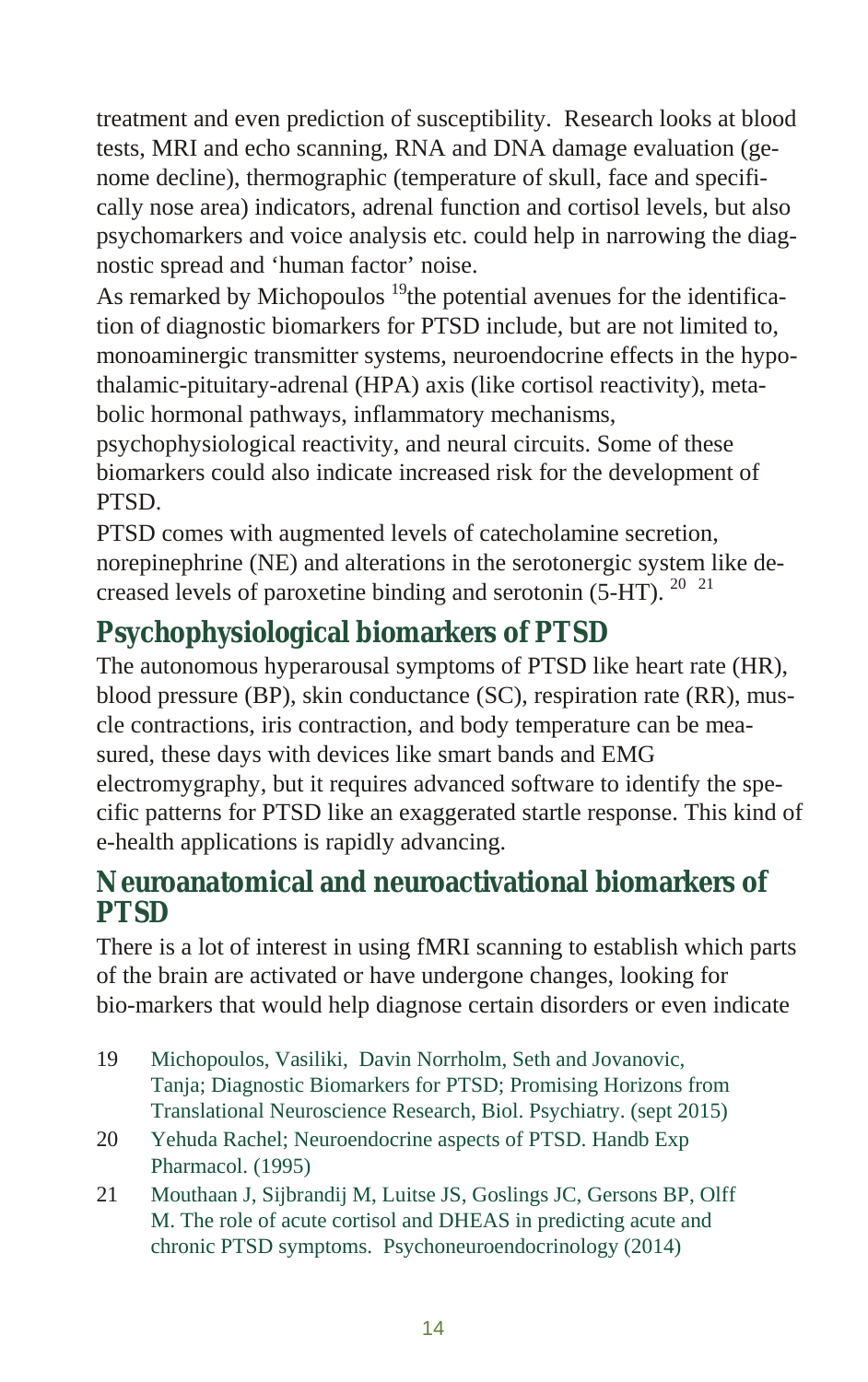where stimulation of the brain could be effectively used a remedy. Neuroimaging data gathered during the last decade demonstrate that PTSD is associated with greater amygdala activation compared to controls. Also the rostral anterior cingulate cortex (ACC) is less active in PTSD patients relative to controls; an effect not found in other anxiety disorders.

#### **Ge ne tics**

There are genetic and epigenetic biomarkers of PTSD like the genes critical for the neuroendocrine regulation of the HPA-axis, but they are associated with other psychiatric conditions as well. Researchers headed by a team at Indiana University School of Medicine (professor Alexander Niculescu and the Richard L. Roudebush VA Medical Center)<sup>22</sup> have identified blood-based genetic markers of psychol ogical stress that could help scientists develop im-



proved, earlier diagnostics for post-traumatic stress disorder (PTSD) and other stress disorders, and offer up new leads for the development of drug or natural compound-based therapeutics. Their evaluation indicated that some of the newly identified predictive biomarkers, including NUB1, APOL3, MAD1L1, or NKTR were comparable or even better at predicting the state of stress and stress trait than either TL (telomere length) or FKBP5 mRNA levels.

Looking at microRNA is a promising approach here. In September 2017 it was reported, at the annual meeting of the European College of Neuropharmacology in Paris, and this made it into an article in The Telegraph<sup>23</sup> (UK) that "Blood test for PTSD on horizon as scientists find genetic changes in traumatised soldiers". Scientists from Maastricht

- 22 Roudebush, Richard; Towards precision medicine for stress disorders: diagnostic biomarkers and targeted drugs. Molecular Psychiatry
- 23 Knapton, Sarah; The Telegraph (UK), www.telegraph.co.uk/science/ (Sept. 4, 2017)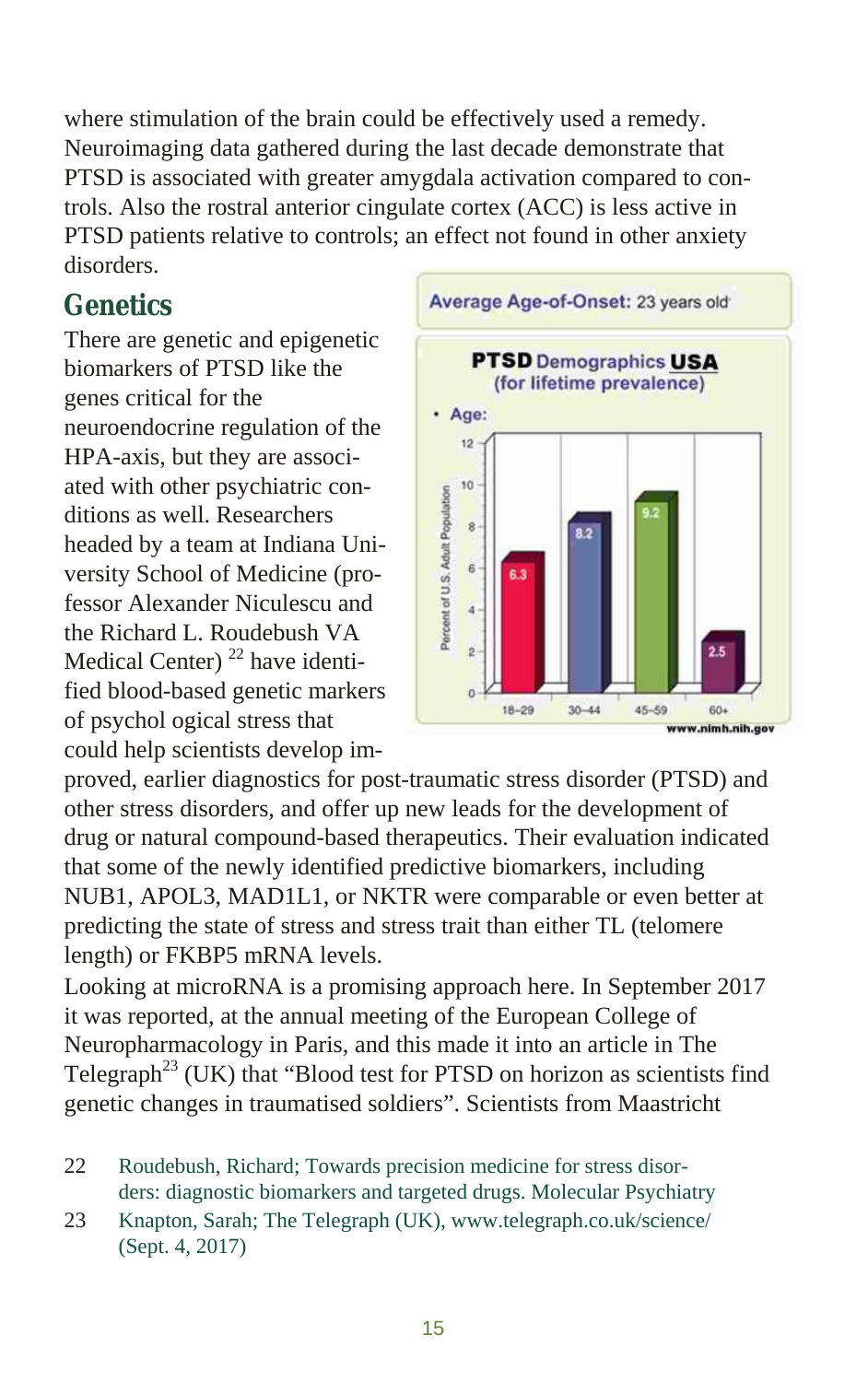<span id="page-15-0"></span>University (Laurence de Nijs) found crucial genetic changes, differences in the microRNA (miRNA) molecules, in soldiers suffering from trauma after serving in Afghanistan. MicroRNA regulates how active specific genes are, the epigenetic expression; they offer a kind of fingerprint. MicroRNA can circulate throughout the human body and can be detected in the blood, which makes it more practical. This kind of research confirms VA (veterans) findings that there is distinct genetic degradation in PTSD victims based on biomarker findings telomere length (TL), which is another well-established biological marker of psychological stress. Their life-expectancy is shortened and they are more prone to health problems. This also could be the case for groups like (ex-)inmates and many more group with higher risk to experience trauma. Post-traumatic stress disorder (PTSD) affects up to  $7$  in 100 women after giving birth. Having an emergency c-section increases the risk of getting PTSD (for the mother). 24

The PTSD Biomarker Database (PTSDDB) is a database that provides a land scape view of physiological markers being studied as putative biomarkers in the current post-traumatic stress disorder (PTSD) literature to enable researchers to explore and compare findings quickly. The PTSDDB currently contains over 900 biomarkers and their relevant information from 109 original articles published from 1997 to 2017.

## **Predisposition**

Predisposition (PTSD Predictor) models show that childhood trauma, especially with peritraumatic dissociation, chronic adversity, and familial stressors increase risk for PTSD, but also later trauma experienced in adulthood leaves biological markers of increased risk for PTSD after a 'new' traumatic experience.

A study by Mirjam van Zuiden in the Netherlands basically took a thousand soldiers, before they went into combat, and looked at cortisol and glucocorticoids receptor measures and markers, as well as genes and epigenetic markers of the glucocorticoid receptor. They found that low

24 Lopez, U, Meyer, M, V. Loures, V. Iselin-Chaves, I. Epiney, M. , Kern, C. and Haller, G.; Post-traumatic stress disorder in parturients delivering by caesarean section and the implication of an aesthesia: a prospective cohort study; PMCID: PMC5457569 Health and Quality of Life Outcomes. (2017)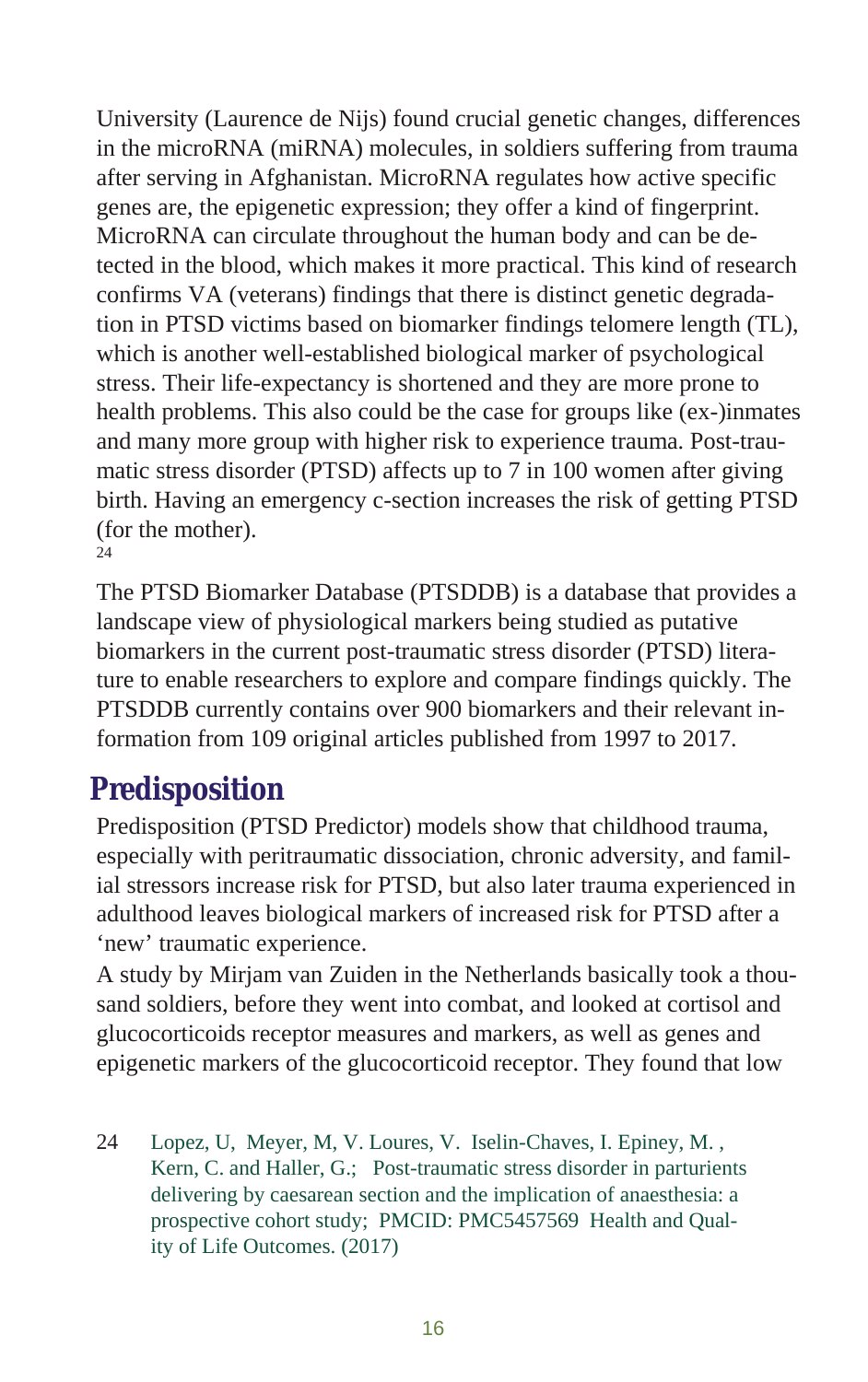<span id="page-16-0"></span>cortisol and enhanced glucocorticoid receptor sensitivity were predictors of people that had PTSD a few months later.<sup>25</sup>

There seems to be a genetic predisposition for PTSD (30% hereditary), as research in twins in the Vietnam war proved, but it is not yet very clear how this can be used to predict PTSD. There are shared genetic influences common to other psychiatric disorders, addiction, panic, anxiety disorders, which complicates the matter.

Some of these predispositions and markers are shared with DID (multipersonality) but the hereditary transfer is not recognized, even as some (non genetic) social or environmental heredity exists and some epigenetic marks are hereditary.

## **Diminished life-expectancy**

We cannot diagnose PTSD (yet) by way of clear and easy biomarkers, but there is quite some research in what the effects are, the comorbidity and the negative impact on life and health. This means that PTSD negatively affects one's potential life-span. Aging (degradation, telomere length) of the DNA $^{26}$  is now one of the more substantial biomarkers to predict life-expectancy. DNA methylation (DNAm) research, looking into the epigenetic expression of certain genes, yielded evidence of a superior metric of cellular age. We can now predict the chronological age of certain genes, their epigenetical biological clock and assess potential damage.

The research<sup>27</sup> suggests that post traumatic stress disorder seriously reduces life-expectancy, not only because of telomere shortening, but because of a multi-tissue DNAm age algorithm. A study of U.S. Department of Veterans Affairs (VA) healthcare users also found that Veterans with PTSD had more than twice the risk of developing dementia as those without the disorder and also there is increased risk of heart diseases.

- 25 Van Zuiden, M, Kavelaars, M. A, , E Geuze E., Olff, M, CJ Heijnen, CJ. Predicting PTSD: pre-existing vulnerabilities in glucocorticoid-signaling and implications for preventive interventions, in Brain, Behavior, and Immunity  $30(2013)$
- 26 Vijg, Hans; Aging of the Genome: The Dual Role of DNA in life and Death (2007)
- 27 Wolf, Erica, Logue, Logue, Mark et al. Acelerated DNA Methylation Age: Associations with PTSD and Neural Integrity, in Psychoneuroendocrinology (2016)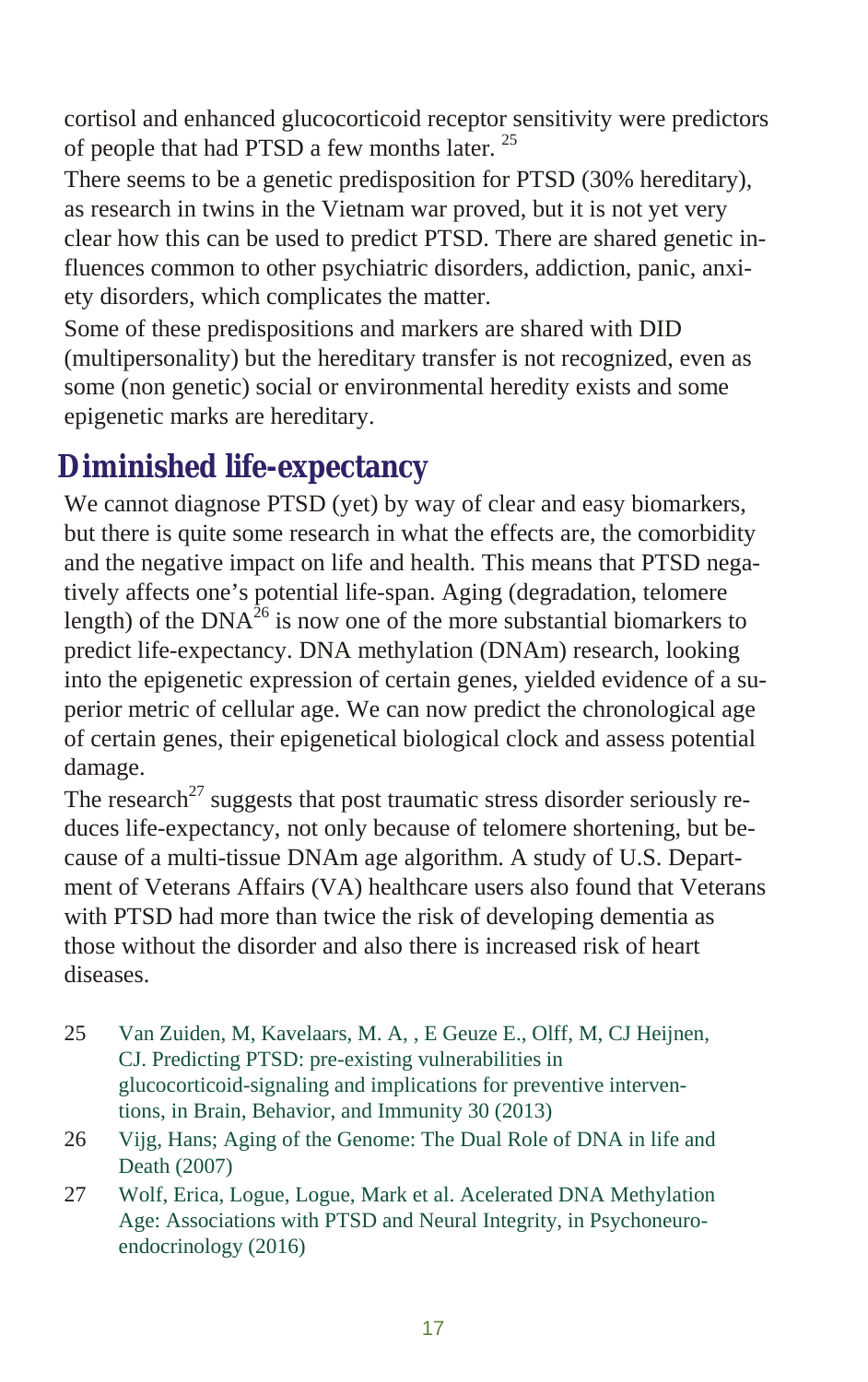## <span id="page-17-0"></span>**Substitute Identity Model**

The existence and emergence of substitute identities, which manifest as separate personalities, is far more common than is assumed. Most of us have them, as distinct ways to deal with the world, but in the formal psychology approach they are only identified as separate in diagnoses like DID (dissociate identity disorder). That there are such iden tifiable structures is well known, in the literature they are mentioned as alters, masks, self-states. psychological satellites, modi and in transpersonal psychology, a sub-personality is a mode that kicks in (appears on a temporary basis) to allow a person to cope with certain types of psycho social situations. But this is not how most people see it: we like to stick to the belief that we are an indivisible, immutable, totally consistent being and our identity is what we experience as the continuity of our 'self'.

However, looking at identity as the totality of what defines us, and which is expressed as the decisions and (often unconscious) choices between individuality and community, between permanence and flux, we do appear to have different identities. The Eastern wisdom talks about the true and the false self, while the notion of the inner child as a deep, hidden identity is well known across cultures. Many, in fact most people do have more identities than the core and the primary identity that developed in early childhood as a defense coping mechanism. These substitute identities emerge because of significant experiences, like trauma or awakening, where extreme dissociation (identity discontinuity) and formation of a new identity is the way in which the psyche responds.

To understand the mechanism of substitute identities, to identify them concerning behavior, traits, world views and types, can be a great help in dealing with PTSD, auto-immune diseases and personality disorders, but also as a step towards personal growth and understanding one's life purpose.

In the substitute identity model (SIM) one of the assumptions is that more substitute identities increase the risk of identity conflicts with resulting unbalances and diseases and thus shorten life-expectancy, which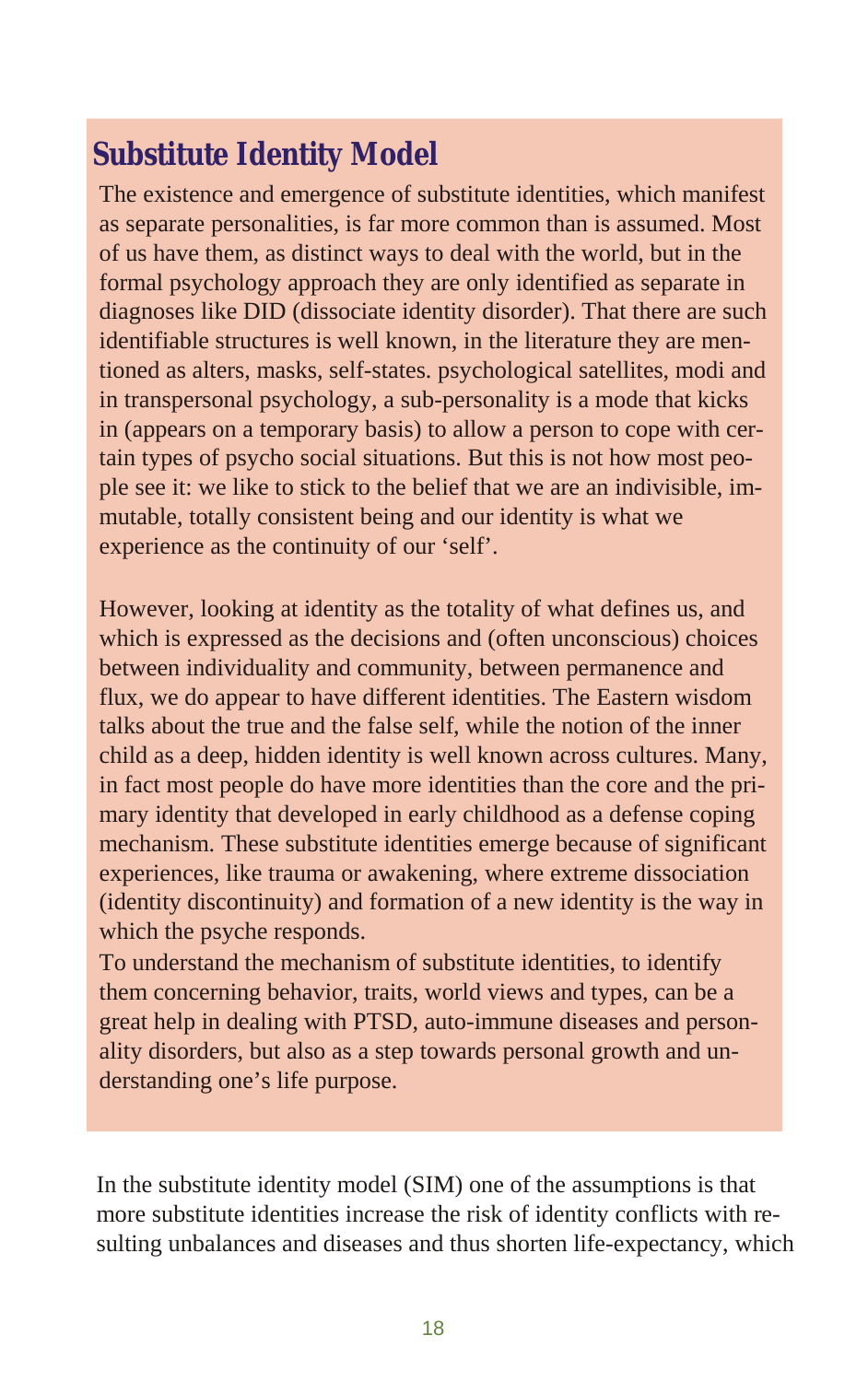seems to be confirmed with the DNA findings concerning aging and telomere length effects.

## Post Traumatic Stress Disorder as an identity issue

Identity problems are at the root of many medical and especially psycho somatic problems, so let's look at one of the most prominent complaints these days. PTSD is seen by many in the field as an identity disorder, as a condition somewhere between normal dealing with adverse situations and the more extreme identity disorders and multi-personality syndrome.

This is, however, not the way the DSM-V of the American Psychiatric Association or the somewhat less strict International Classification of Diseases ICD-11 counterpart (ICD-11-CM F43.10) (a draft update from ICD-10 including a complex PTSD classification) describe PTSD as a trauma- and stressor-related disorder, not as an identity disorder. DSM-5, from the earlier DSM-IV, expanded the context of PTSD from a fear-based anxiety disorder to a disorder that also includes anhedonic/ dysphoric and externalizing phenotypes, emotions like shame, anger and guild. This meant removing PTSD from the anxiety disorders, but not yet classifying it as dissociative, except for a specific subcategory. The number of clusters of PTSD symptoms required to qualify for a diagnosis was increased from  $3$  to  $4$ , with avoidance and numbing symptoms split into separate clusters and expanded to represent avoidance and persistent negative alterations in cognition and mood. The expanded symptoms include persistent negative evaluation of self or others, elevated self-blame, a negative emotional state, and reckless or self destructive behavior.

Post trau matic means it is a condition that is caused by a trau matic experience, that is a situation or event that is experienced by the person as traumatizing. Note that here the stress is seen as a symptom, not as the root cause, which is the traumatic experience. Stress in life or leading up to the actual event or events can be a factor, but in PTSD it refers to what happens afterwards, as part of the way the incident is dealt with. It involves all kind of problems, sleeplessness, depression, flashbacks, addiction, hyperarousal (over excited) or hypoarousal (slowing down), but the general term for the whole complex is stress.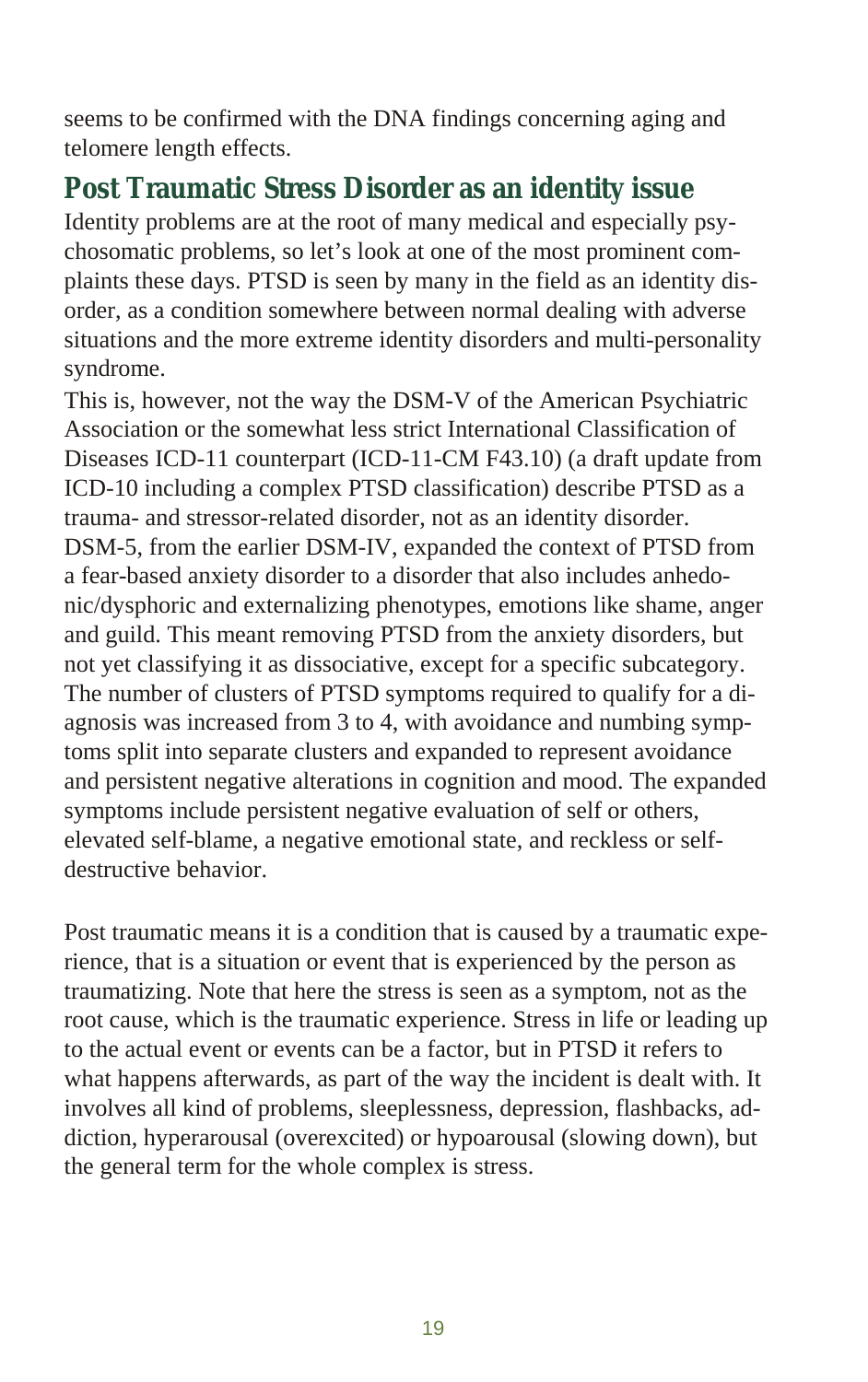What biomedical mechanism exactly causes PTSD is not totally clear. One of the more recent theories by Abelson and Liberzon<sup>28</sup> contends that people with PTSD appear to suffer from **disrupted context processing.** A core brain function is for people and animals to recognize a particular stimulus as requiring different responses depending on the context in which it is encountered. It's what allows us to call upon the "right" emotional or physical response to the current encounter. Context processing involves a brain region called the hippocampus, and its connections to two other regions called the prefrontal cortex and the amygdala and these are disrupted in PTSD patients. By showing how a disruption in this circuit can interfere with context processing, this theory aims to explain most of the symptoms and much of the biology of PTSD.

This disrupted context approach combines a couple of models/hypotheses. The first, abnormal fear learning, is rooted in the amygdala - the brain's 'fight or flight' center that focuses on response to threats or safe environments. The second, exaggerated threat detection, is rooted in the brain regions that figure out what signals from the environment are "salient", or important to take note of and react to, with vigilance and disproportionate responses to perceived threats. The third, involving executive function and regulation of emotions, is rooted in the prefrontal cortex, and serves keeping emotions in check and planning or switching between tasks.

Liberzon argues all these models work together when seen as falsely or in adequately dealing with a context. He points out that context is not only information about one's surroundings - it's pulling out the correct emotion and memories for the context one is in.

This context approach is not very far removed from the idea, that identity discontinuity problems (and dissociation is also the way we respond to stimuli in a context) and thus disrupted responses to situations are at the root of PTSD.

Not all traumatic experiences lead to a trauma with PTSD or to longer lasting identity problems and can thus be called traumatizing. Not every trau matized person develops ongoing (chronic) or even short-term

<sup>28</sup> Liberzon, Israel and Abelson, James: Context Processing and the Neurobiology of Post-Traumatic Stress Disorder, Neuron (2016)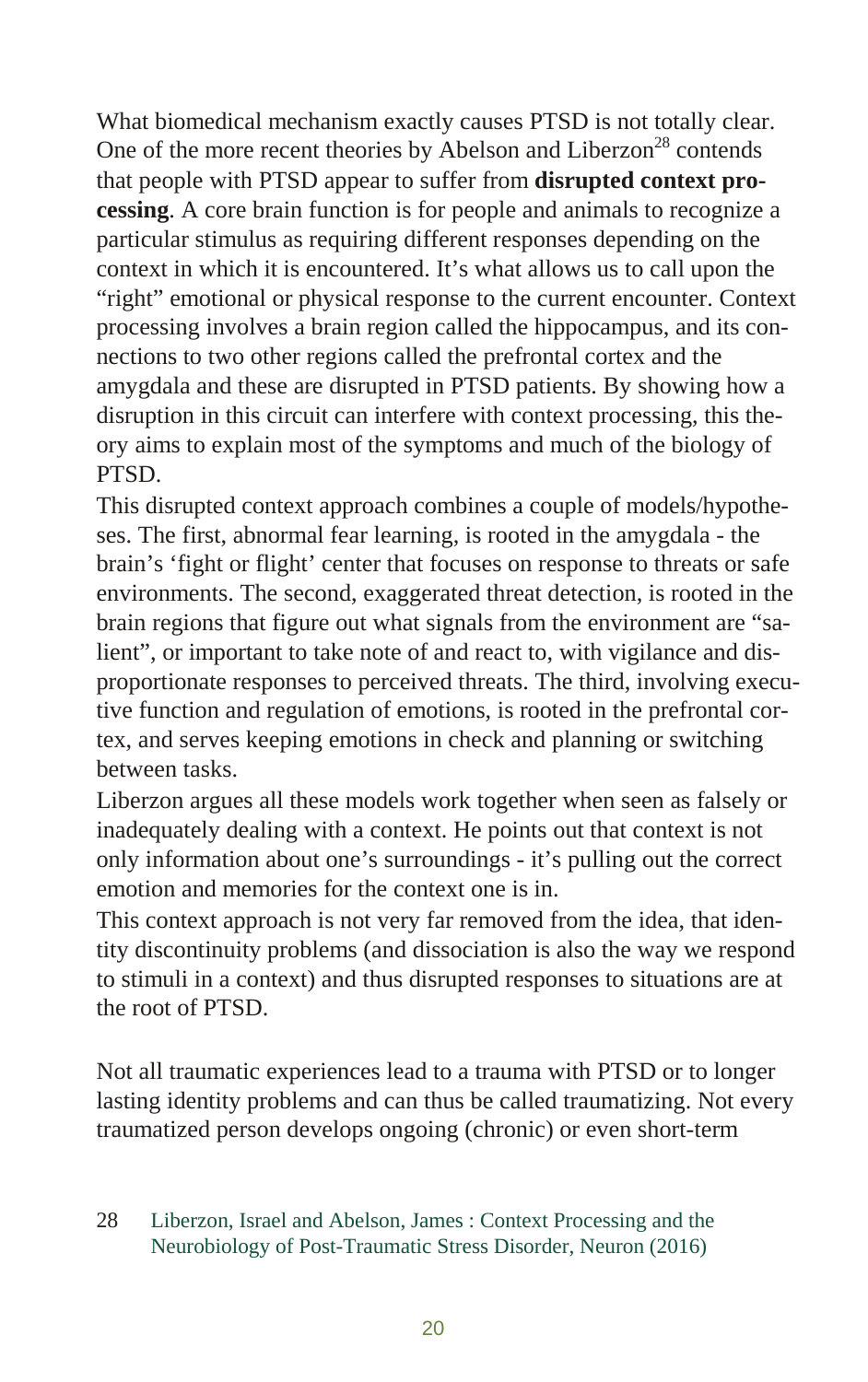(acute) PTSD, not all experience a rupture of their sense of self (identity), time, and cognition.

Sometimes people do have very serious symptoms following a traumatic experience that go away after a few weeks. This is then called **acute** stress disorder, or ASD. The normal, not pathological, process of dealing with trauma and the resulting stress is fairly natural, indeed something we have inherited from our animal ancestry. Because of the specific human capability to calculate and parse time ahead (Michio)  $Kaku<sup>29</sup>$ ) we know and hope that the initial effects wear off. Healthy dealing with trauma is similar to the grieving process, with stages like:

- Denial: being shocked or numb, is natural dealing with overwhelming emotion with a defense mechanism by escaping or shutting out feelings.
- Anger: the pain of the loss or trauma may induce feelings of frustration and helplessness, which may later turn into anger, directed toward other people, even victims, a higher power, or life in general.
- Bargaining: in this stage one dwells on what one could've done to prevent it. "If only..." and "What if..."
- Depression: some sadness sets in upon understanding the effects, both physically or emotionally and this may be felt as overwhelmed, regretful, and lonely.
- Acceptance: the reality is what it is, it can't be changed and moving forward with life is the only option.

To understand and support these stages after a traumatic experience can prevent later pathological deterioration. It is also important to integrating the emotional and the bodily, we have memories stored in our organs and limbs and using techniques of embodied cognition like EMDR (Eye Movement Desensitization and Reprocessing) can help.

Therapy options should be considered also in the context of a belief system; belief and faith is an important part of one's identity. Indigenous cultures will often have some kind of ritual, like ritual cleansing or purging and dancing or even a party after dramatic events, this helps to re-sensitize and integrate. The body and the mind both store memories and the dissociation between the two cannot be ignored and needs repair, also a kind of penance to let go of the feelings of guilt is quite com-

29 Kaku, Michio, the Future of the Mind (2014)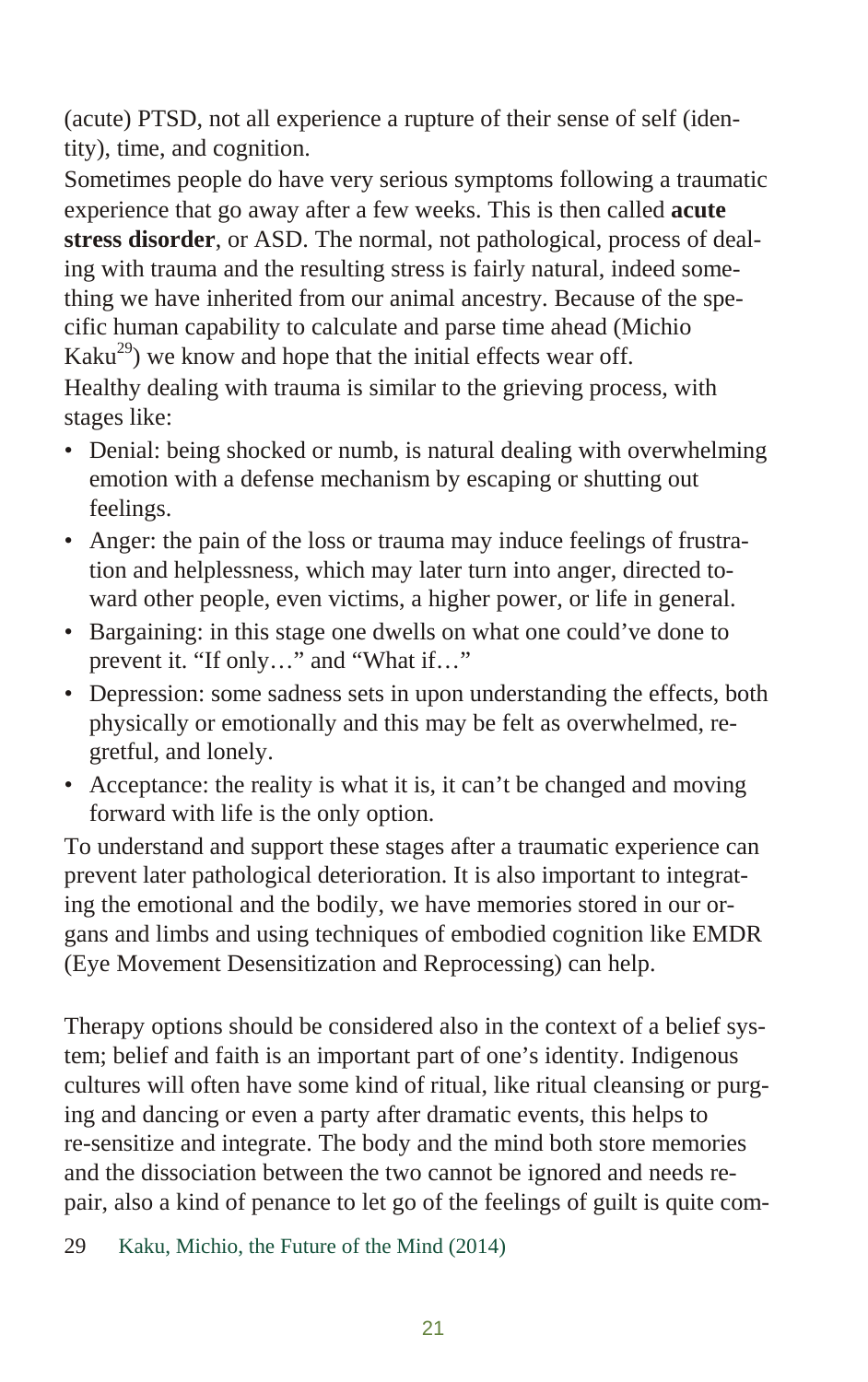mon. In the Bible, ritual cleansing is also prescribed for Hebrew soldiers after a battle.

Understanding natural healing of traumatic impact and dealing with the wider social psychological effects, also on the people around, has not been a standard part of the medical inventory, especially in the de-spiritualized West. It is, however, becoming more normal to weigh in the emotional and intangible damage these days, the impact on family and society. Trauma support techniques and services, also for the caretakers and buddies have been developed and are available.

## **Subtype** classification

DSM-V has defined subtypes, like the dissociative subtype, where depersonalization and derealization comes into play. This subtype comes closer to what here is indicated as substitute identity formation and may manifest as depersonalization and derealization.

DSM-V is not universally accepted as the final verdict. In the literature there are many attempts to redefine PTSD or identify subtypes that are more relevant than the general DSM-V or ICD groupings.

PTSD subtypes are mentioned as based on the type of the incident like:

- Victim-related trauma with the patient is in a passive role.
- Natural disasters, such as a tornado, earthquake, or hurricane.
- Survivor guilt. The patient is not a perpetrator, symptoms are related to surviving while others close to the patient did not.
- Perpetrator guilt, often not initially disclosed.
- Single event, multiple events/single episode, multiple events.

The state of mind during the potentially traumatizing event, but also during the recovery period is very important, and this has to do with the identity and the psychological structures of a person. The crux of the diagnostic difficulty resides in the individuality; we all have a different pre-disposition to events that shocks us physically, mentally, or morally. The label is too broad and individual differences are not really identified as relating to the various symptoms, development and healing processes and options. It remains a matter of trial and error, which can be fairly costly and even limit the recovery options.

Another subtype approach is that one has recognized three personality-based subtypes of PTSD: externalizing (acting out), internalizing (depressive) and even a mild form of the disorder ('low-pathology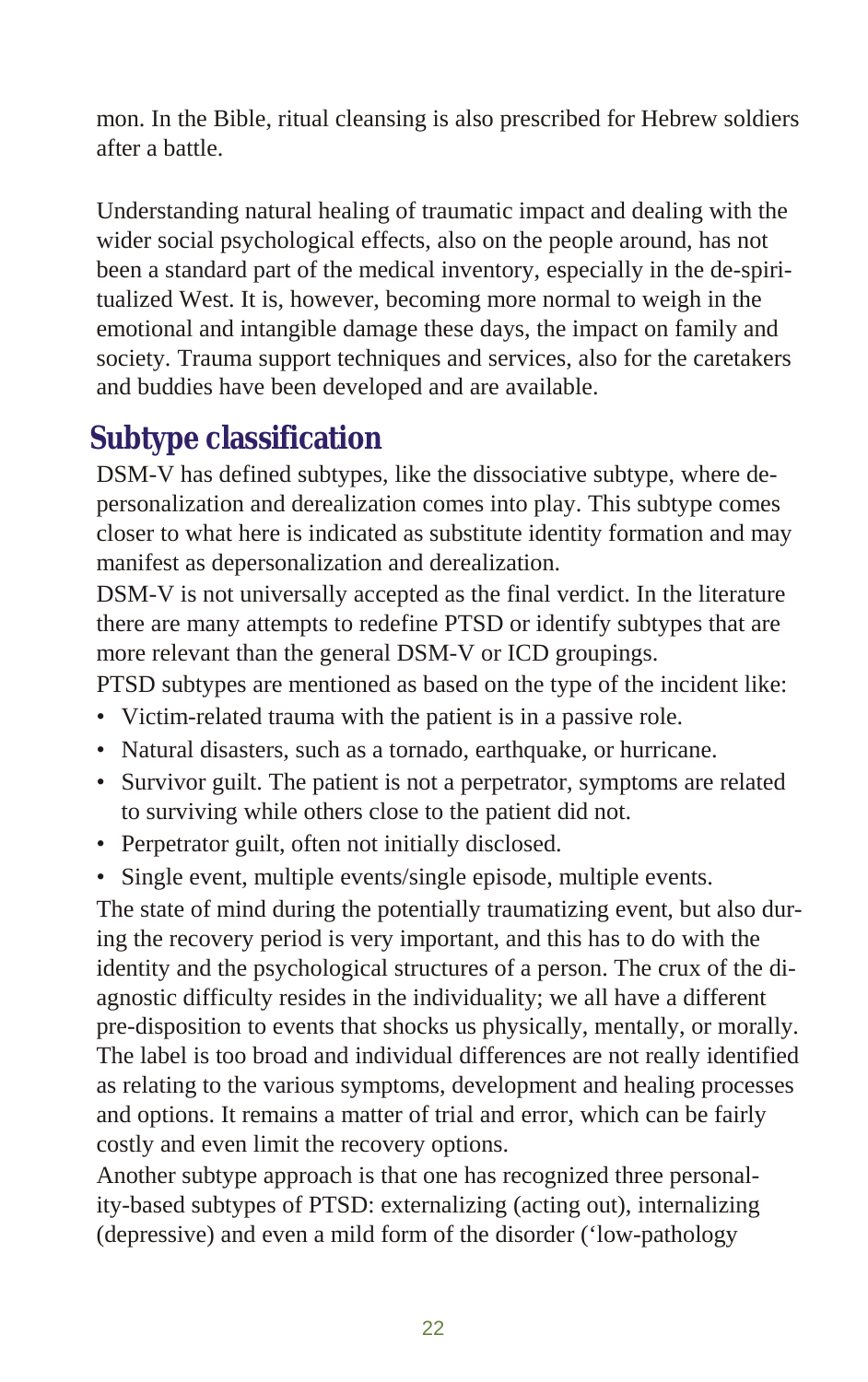<span id="page-22-0"></span>PTSD'). This is a step towards including personality typology in the study of PTSD.

## **Dissociation; Identity related discontinuity**

In the DSM-V the trauma and stressor related (conversion) disorders (including PTSD) are separated from identity disorders like DID (dissociated identity disorder), while in view of the development model about identity it makes sense to see them both as identity related. This view is also supported by trauma researcher Ellert Nijenhuis<sup>30</sup> who proposes a single category of trauma-related disorders. The perspective, however, that positive experiences, an epiphany, spiritual realization or awakening can also lead to identity developments, discontinuities, or substitute identities, but with positive results (post traumatic growth), is usually ignored in the thinking about trauma. Nijenhuis $31$  does mention positive dissociative symptoms. The tranceof a shaman, which may have to do with traumatic or dissociative experiences in his training, is clearly entering a dissociative state, but is this negative or pathological? The realization at some stage, as the result of therapy, medication or as a spontaneous insight, that whatever happened was a necessary lesson and thus a positive step in one's development, gives a new and even positive perspective.

## **Moral injury and trauma, meaning**

The trauma causing PTSD can be **physical/material, mental. emotional or moral** and mixed, both active (perpetrator/victim) and passive (spectator). Moral injury is not specified explicitly in most studies, but is a maior factor in one's identity. We are what we are, because of how we make moral choices, and this is quintesseantial in the way others see us. Research into how people tend to associate moral traits with identity over other mental or physical traits (Strohminger and Nichols,  $2015$ )<sup>32</sup> shows that even in cases of severely damaged capabilities like in demen-

- 30 Nijenhuis, E.R.S.. The Trinity of Trauma: Ignorance, Fragility, and Control  $(2016)$
- 31 Van der Hart, O., Nijenhuis, E.R.S. e.a.Trauma-related dissociation: conceptual clarity lost and found, in Australian and New Zealand Journal of Psychiatry (2004)
- 32 Strohminger, N, Nichols. S.: Moral capacities form the core of how we perceive individual identity in Neurodegeneration and Identity. Psychological Science (2015)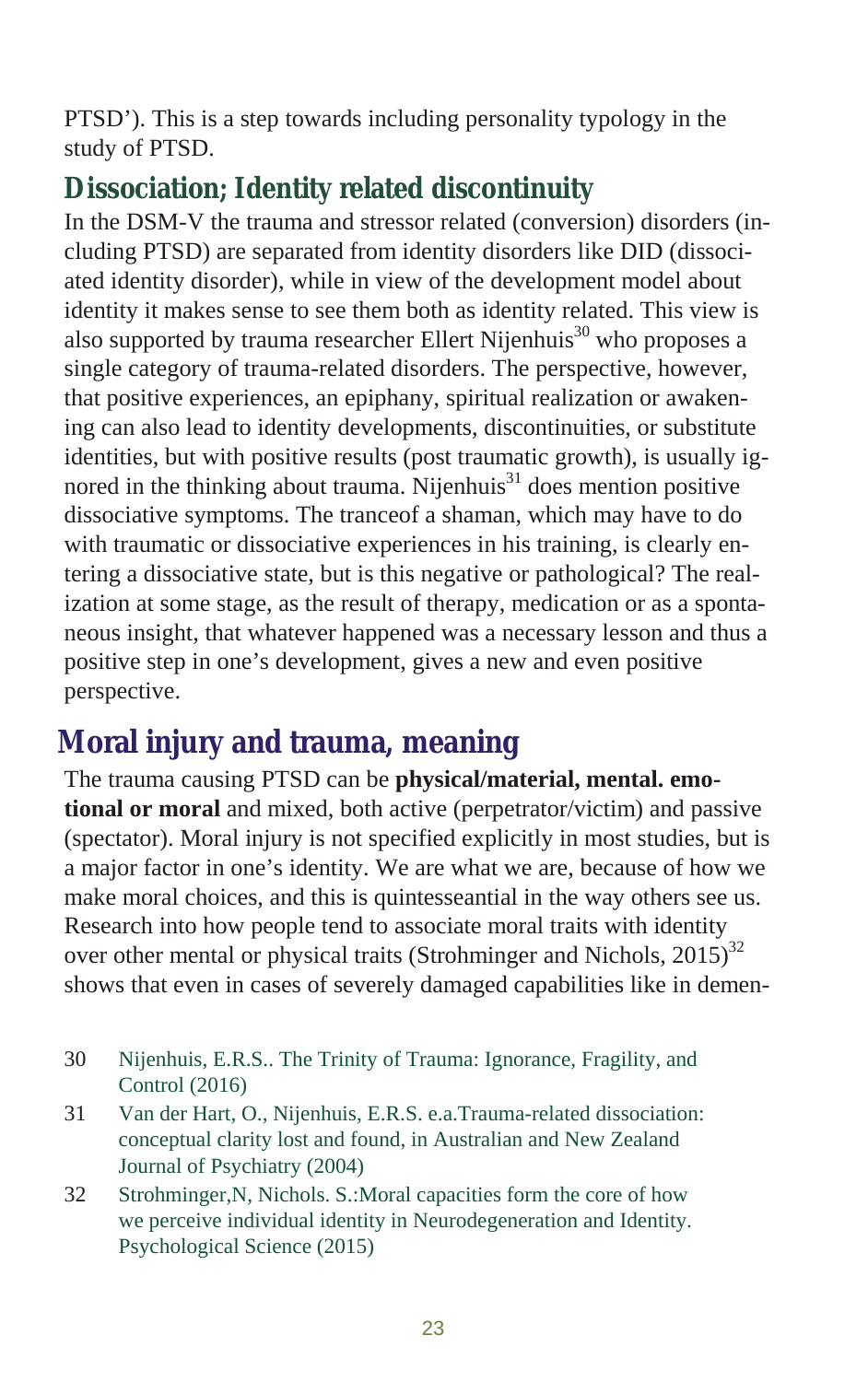<span id="page-23-0"></span>tia and neurodegenerative diseases it is the moral identity that is mostly valued.

Dealing with a traumatizing event can, especially in the case of an identity discontinuity, substitute identity formation, result in a new balance between social and individual values, a new morality. Especially in cases where the trauma is based on active participation and intention, like killing someone, torture of others, abuse, but also directing drones and such, this plays a role. Guilt and shame are two aspects of what we could call the "moral injury cluster" of PTSD. The real, or imagined guilt and shame are factors that may be suppressed initially, but need attention. Specific approaches like story telling, artistic expression and mirroring emotions in a 'safe' environment and setting may be of value here.

The moral redirection as the result of an experience can take unexpected paths, like an identification with the enemy, captor, abuser (Stockholm hostage syndrome, capture bonding). If this diverges too much from the old morality this can become part of the inner struggle. Morality is a complex issue, good and bad are not always opposites, especially in trau matic circumstances. Even the concept of death is fluid, as the suicide bombing trend illustrates.

Morality, as has been explained in the chapter about moral identity  $(14)$ is about the position a person (and the culture forming that position) takes concerning justice, truth, integrity, but also concerning meaning and values. Ethical behavior is how that works out in practice. It is the result of judgments between right and wrong, but these are based on the individual's moral identity image, how the individual thinks of him/herself as an ethical person.

Belief systems, like the position versus death and the after life, play an important role. Social and individual goals, security and freedom are not on a single axis, but are independent dimensions, but with a common direction, i.e. aiming for happiness or meaning.

#### **Signs and Symptoms**

There is research that indicates that neurotransmitter levels are affected and that there are even deep DNA-effects and genetic predispositions. Many PTSD patients develop other disorders and complaints like depression, substance abuse, anxiety disorders and it also has an effect on the whole body or organs like the heart (comorbidity effects) and life-expectancy is shortened. The course of the illness varies, but there no clear models for how PTSD develops over time, sometimes it is com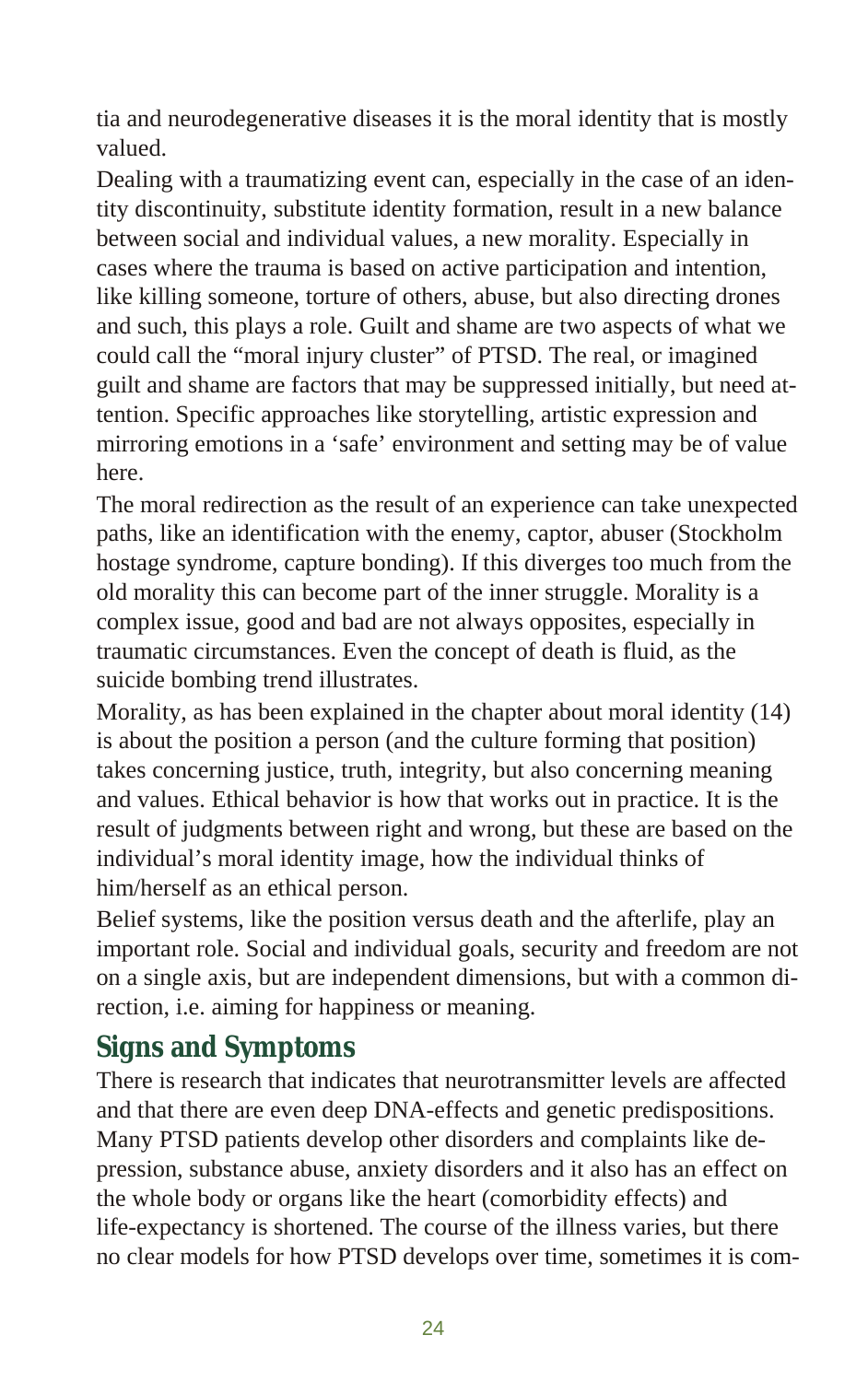pared with grieving. Sometimes the problems only last a limited time, but there are chronic cases.

# A different perspective and classification

In the context of the Substitute Identity Model (SIM), where some, not all trau matic experiences lead to substitute identities, we can divide PTSD in two major groups:

- The more or less simple PTSD: no substitute identities formed, but with many of the usual stress symptoms.
- The more complex PTSD, which is the result of the emergence of sub stitute identities, with usually also stress and dissociation symptoms, but with distinct substitute-identities (but not so extreme as in DID) that are activated by specific circumstances and triggers.

In the second group in this sense the actual traumatic incident is deeper hidden in the unconscious and only surfaces when the person is in the emerged, substitute identity or when deeper probing with the help of hypnosis or other techniques reaches into the unconscious levels.

The identification of substitute identities, as the result of the specific trau matic experience or already present before, is not an easy job and requires trained professionals, but maybe modern technology like big-data analyzing of sensor data over a longer time may help here. Brain scan approaches offer a potential way to help in this process, but also techniques like infra-red temperature scans of the facial expressions or advanced voice analysis could be used, not unlike and thus with the same practical limitations as lie-detectors, galvanic skin response measurement etc..

Dissociation in the moment of trauma (peritraumatic dissociation) obviously is a fundamental part of the process, but there are dissociation symptoms in the trauma processing later too. In the aftermath of a traumatizing experience people also experience dissociation symptoms. They escape from the memories, the depression and the stress by checking out (unwillingly or willingly like by taking drugs), and here the whole range of dissociation symptoms can surface, from just daydreaming via out-of-body experiences to identity shifts, sometimes seriously affecting behavior like in DID.

## **Re si lien ce**

Some people are more likely to develop PTSD, others seems to be resilient. Resilience refers to the ability to thrive despite adversity and is de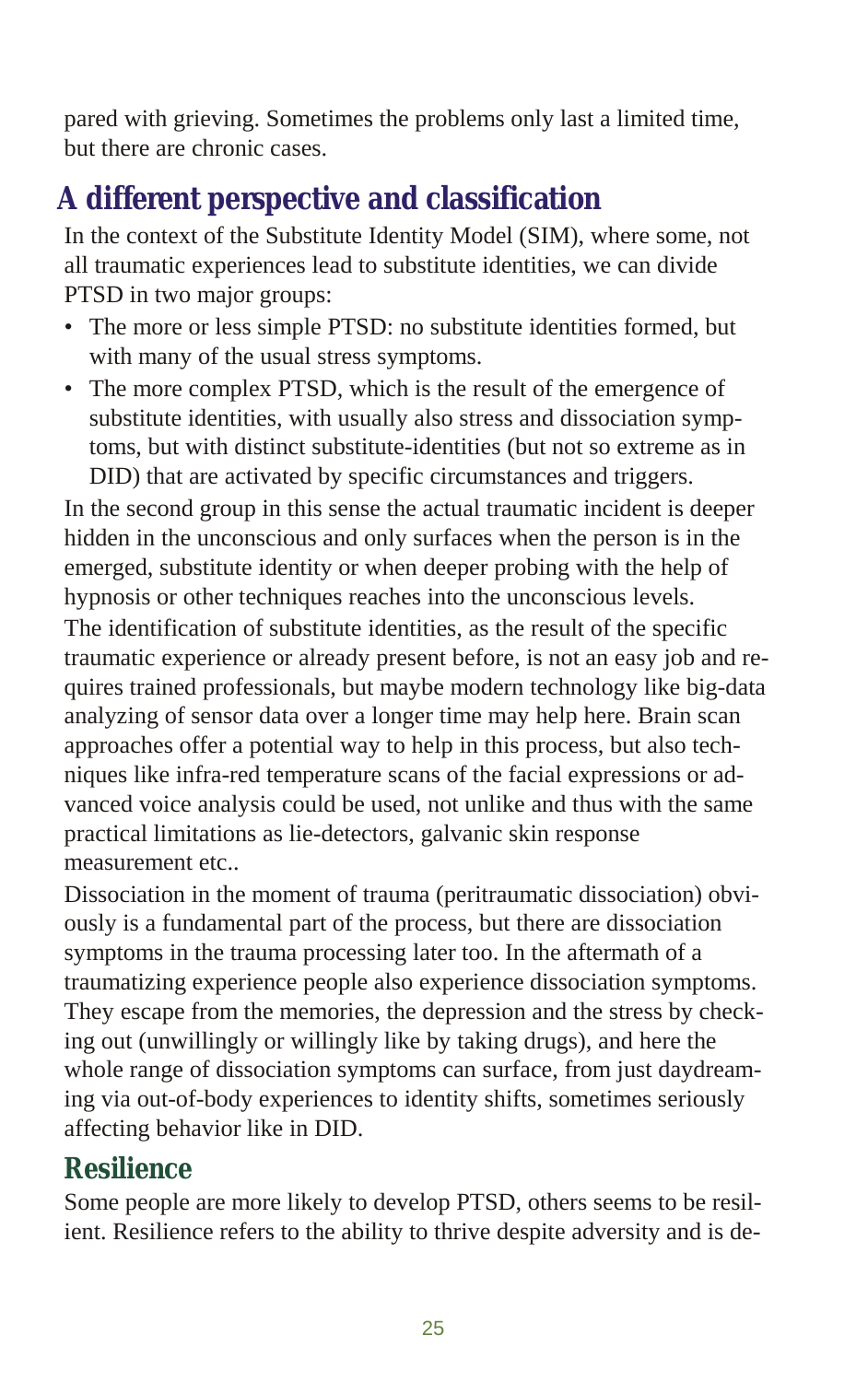fined as a multidimensional phenomenon, spanning internal locus of control, sense of meaning, social problem-solving skills, and self-esteem.

Resilience, which has neural correlates in blood oxygen level-dependent signal strength in the right thalamus as well as the inferior and middle frontal gyri (Brodmann area 47) is a factor<sup>33</sup> in the development of the disorder. Factors that favor resilience include:

- Seeking out support from other people, such as friends and family
- Finding a support group after a traumatic experience
- Learning to feel good about one's own actions in the face of danger
- Having a positive coping strategy, or a way of getting through the bad event and learning from it
- Being able to act and respond effectively despite feeling fear

There are also cultural differences that affect resilience. Studying the way some cultures actually inflict what could be seen as traumatic impact like in initiation rituals do not lead to PTSD, but affect the initiates in a positive way. Anthropological research into the way indigenous and older cultures dealt with stress, war and trauma may shed new light on the root mechanisms at play.

In a really traumatic situation, with the formation of a substitute identity, the memory of the trauma is usually so suppressed, that normal recollection doesn't work. In other words, the dissociation, the checking out of self-continuity is not remembered and things like hypnosis, regression therapy etc. are needed to bring them to the surface and these are not part of the normal diagnostic process.

We could even suggest, that those who do remember the experience, have not dissociated and are thus a less serious case of PTSD. But as the systems requires some dissociation symptoms, they will be produced, the mind is very compliant.

A person who is relaxed and centered in their cognitive mind at the time of the incident will probably not suffer emotional trauma. Someone in the same incident who is already in a state of heightened emotion - anger or anxiety - will react to the incident in a different way. People who have already suffered trauma in their childhood or later in life will more likely be suffering from generalized anxiety. In their case the limbic sys-

33 Daniels JK, Hegadoren, KM, et al.: Neural correlates and predictive power of trait resilience in an acute traumatized sample; a pilot investigation, J Clin. Psychiatry. (2012).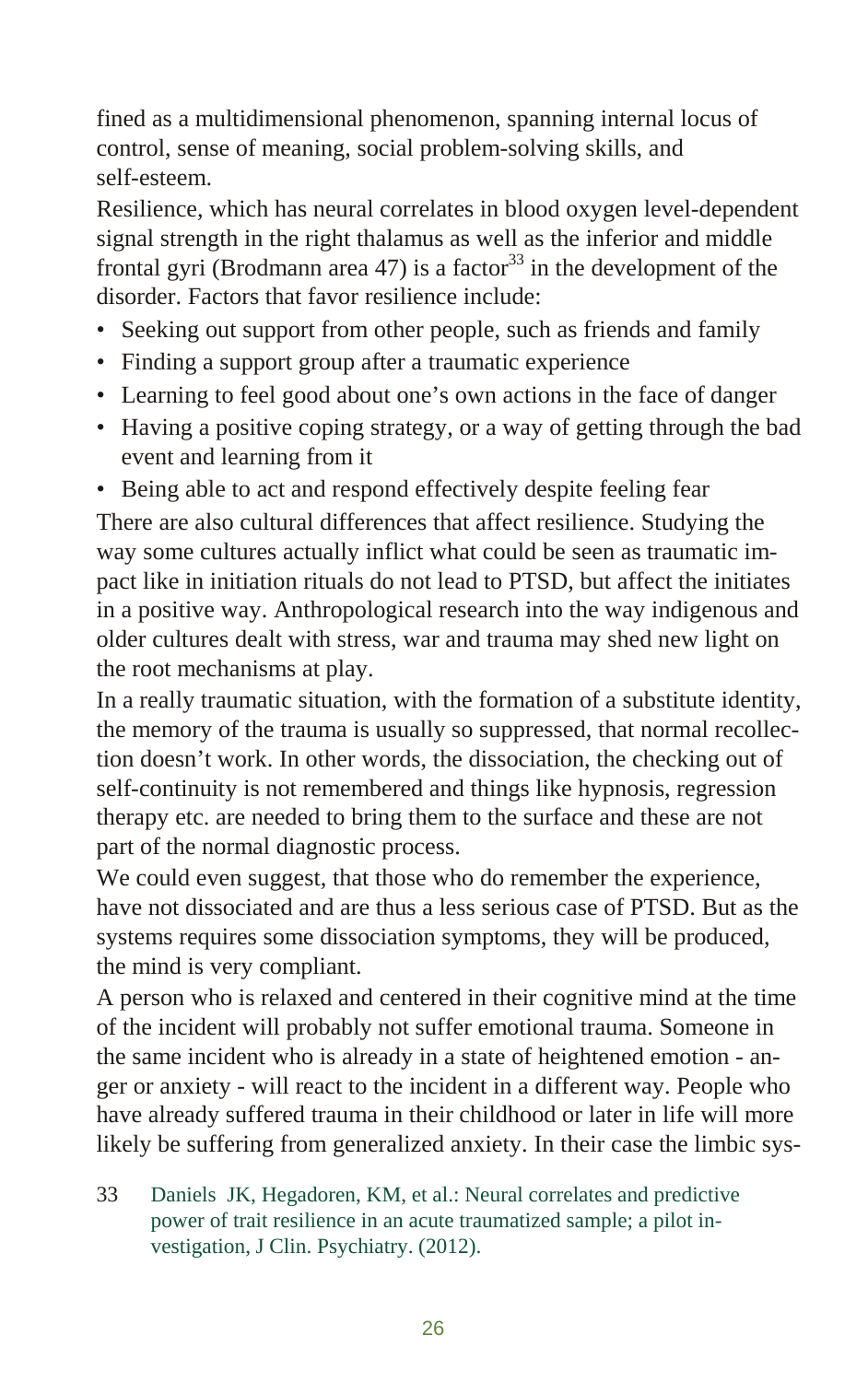<span id="page-26-0"></span>tem, where flight/fight responses reside) is already energized and primed and the prefrontal cortex is depressed by the emotional state so they are less able to process and respond appropriately to the incident and instead react emotionally, utilizing automatic emotionally driven behavior patterns stored in the hippocampus. The result is heightened emotional response to the event and more severe dissociation, resulting in emotionally unresolved memory traces which will normally require processing later in REM sleep.

The relation between sleep and PTSD is complex. Individuals with insomnia prior to trauma exposure are more likely to develop PTSD following the exposure, indicating that disturbed sleep increases vulnerability to PTSD (Gehrman et al.,  $2013)^{34}$ .

Insomnia occurring and fragmented REM sleep in the acute aftermath of a trau matic experience is also a significant risk factor for the later development of PTSD<sup>35</sup>.

## **Typologies and PTSD vulnerability, predisposition**

Even as we all experience dramatic events, only a small percentage  $(5-10%)$  of the population develops PTSD. The incidence of PTSD depends on genetic factors and early childhood experiences, but the question is can we predict it? What is clear is that there are specific traits, like moodiness, anxiety, envy and anger, that predispose for PTSD. Looking at specific traits or types that have a higher risk in contracting  $PTSD<sup>36</sup>$  indicates there are indeed ways to predict susceptibility to the disorder. It turns out, based on meta-studies, that PTSD is positively related to negative emotionality, neuroticism, harm avoidance, novelty-seeking and self-transcendence, as well as to trait hostility/anger and trait anxiety. On the other hand, PTSD symptoms are NOT associated with extraversion, conscientiousness, self-directedness, the combination of high positive and low negative emotionality, as well as with hardiness and optimism, while posttraumatic growth (the positive out-

- 34 Gehrman, Philip; Behavioral Sleep Medicine Program, Univ. of Pennsylvania (2013)
- 35 Mellman, Bustamante, Finchs, Pigeon, Nolan: REM sleep and the early development of posttraumatic stress disorder. Am. Journal Psychiatry  $(2002)$ .
- 36 Nenad Jakšiæl, Lovorka Brajkoviæ1, Ena Iveziæ, Radmila Topiæ1 & Miro Jakovljeviæ, The Role of The Role of Personality Traits in Posttraumatic Stress Disorder (PTSD) (2012)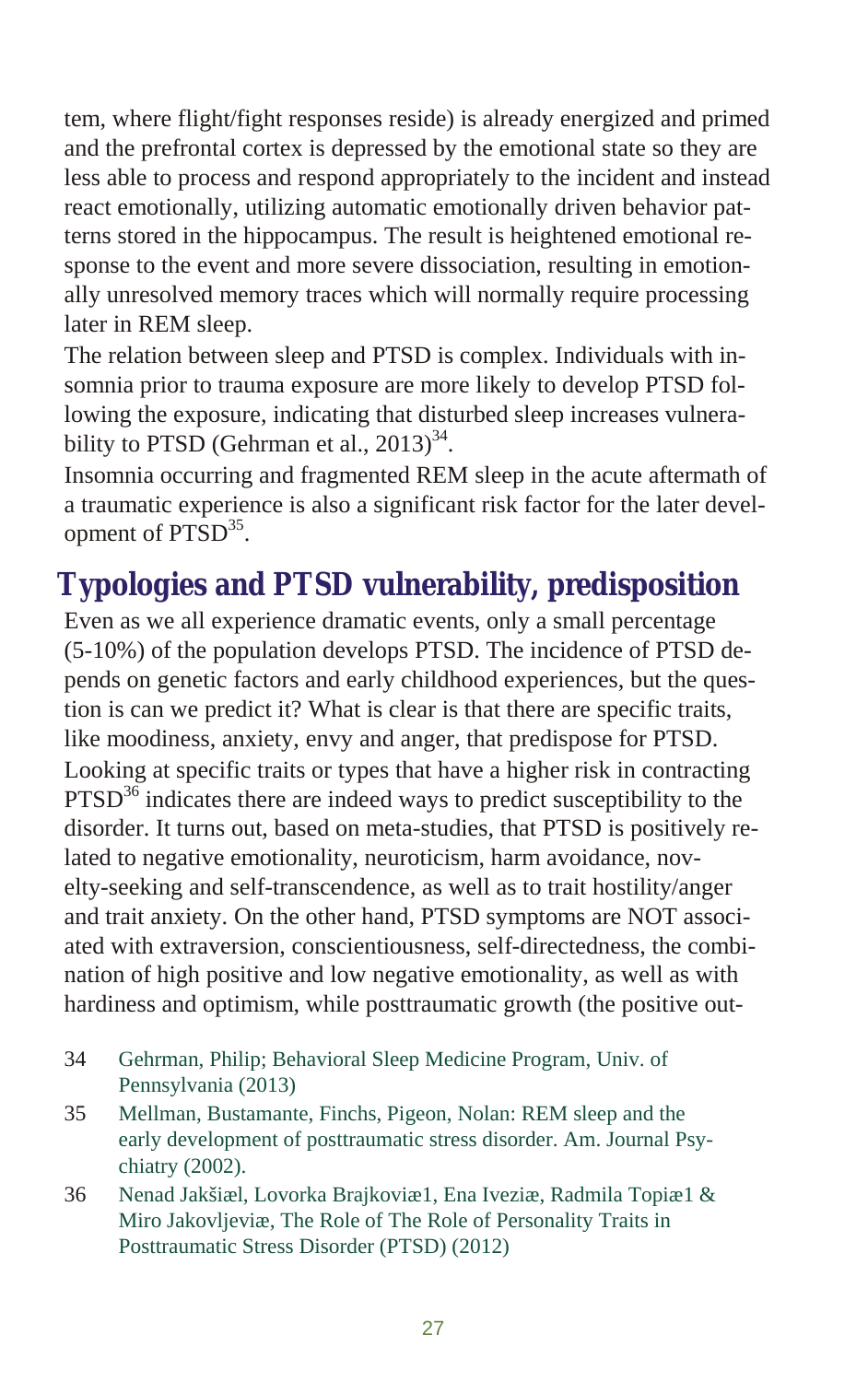come of a trauma or awakening experience) shows inverse relation to most of these traits.

Typologies like MBTI, Big Five or Enneagram could help establishing which therapies are the most effective given the personality type, could be help ful here, as long as is understood that some people either already had sub stitute identities (personalities) or the trauma has created one. Also the original (core identity) type plays a role, but once the identity matrix is diagnosed, specific treatment could be suggested. An example could be visualization (hypnosis, psychedelics, VR) with a specific theme for each personality type complex.

In the MBTI typology (see appendix 28 for details) it was found  $37$  that IT types were more likely to suffer from Post-Traumatic Stress Disorder (PTSD) and that 64% of the tested Vietnam veterans with PTSD had either an ISTP, ISTJ or INTP profile.

## Group mind and social identity effects

An important angle when looking at PTSD and trauma is the influence of the environment, the social and cultural context at the time of the trauma incident and later, during initial processing and in therapy. It must be noted, that in many indigenous and classic initiation rituals the participants are exposed to potentially very traumatic experiences, but don't seem to come out of the ordeal with long term damage like PTSD. There the purpose, set and setting are obviously creating a situation with (mostly) beneficial effects, of course within the cultural setting.

Being part of a group, during the incident or later, can be a deciding factor in how it is processed and group interaction in the post-trauma therapy model can be seen as a mandatory part of any therapy model, but is not recognized as such by the medical establishment.

Understanding how group cohesion, moral umfeld (is the war justified in the eyes of the warrior), posttraumatic support, homecoming rituals and integration back into 'normality' affect the incidence and severity of PTSD is a field that needs more research. Studying the procedures, process and group mind mechanism of older cultures may shed light on this.

37 Coolidge. L. Hook, An Empirical Investigation of Jung's Psychological Types and Personality Disorder Features, (2001)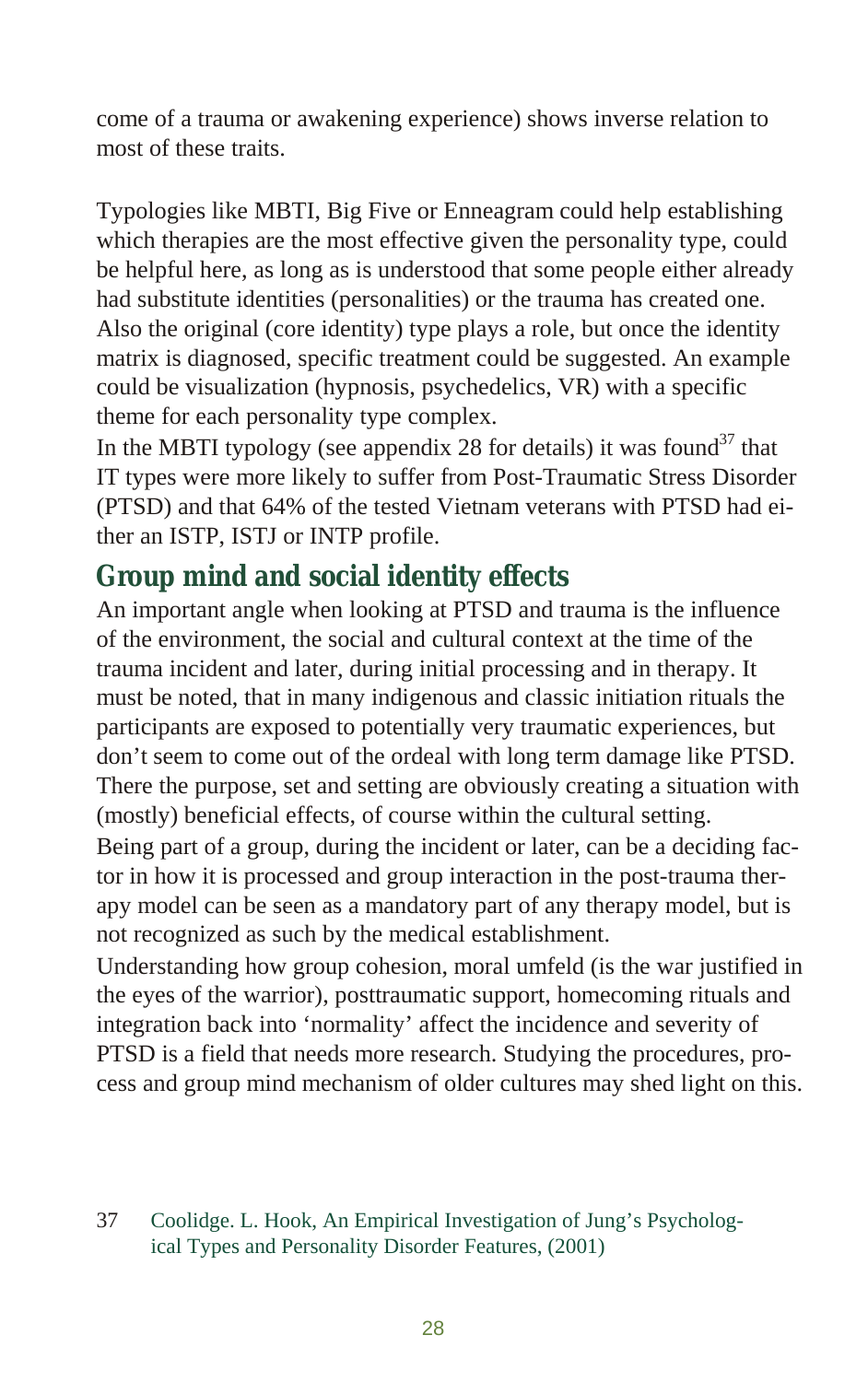## **Ritual and community support**

Concerning what we can learn from older cultures, there is much; war and trauma are not new. There are ancient ways to prepare for war, deal with trauma, help the homecoming soldiers. There are rituals to help ease the ruptures experienced by those traumatised by warfare, which we could learn from today, like having a dance after a battle or hunt, not only to part and boast, but to dance and rebalance the body. Odysseus's travels after the batttle of Troy (as analyzed by Jonathan Shay) is a case in point.

Just copying old customs in some way is, however, not always the right approach. Psychological debriefing (talking about the event, for instance was, in the past, the most often used preventive measure, directly following an event with counseling and interviews that are meant to allow individuals to directly confront the event and share their feelings and to help structure their memories of the traumatic experience. This treatment has since been found to be potentially harmful.

These questions, how can we learn to deal with trauma from other cultures have been asked and here and there we see relevant work, like using age-old psychedelic healing formats applied to PTSD or references to "Ancient Warrior Rituals" like Karen O'Donnell<sup>38</sup>.

Ritual has been a traditional form to deal with stressors and trauma in society on a personal level and in the community. Prayer, grieving, penance, for giveness and absolution, many ritual aim at bringing deep and maybe repressed emotions to the surface, create a group mind environment where this can be shared. Group therapy and 12 step programs are maybe a poor substitute, but can be a basis for contemplation, release and support. In the case of soldiers before and after missions, when there are disasters involving groups of victims, a ritual approach may be a first step to alleviate the trauma impact. Martial arts, a ritualized form of combat, may be a treatment modus. And homecoming parades, re-accepting the victorious veterans were a good tradition, but as the moral justification of wars is fading, who welcomes the braves home? Ritual cleansing, bathing or otherwise purification of body and mind, is

also a very old practice. Coming back from a battle there are feelings of guilt, of inferiority (not having been brave enough, not having saved the

38 O'Donnell, Karen: How PTSD Treatment Can Learn from Ancient Warrior Rituals. (theconversation.com) (2016)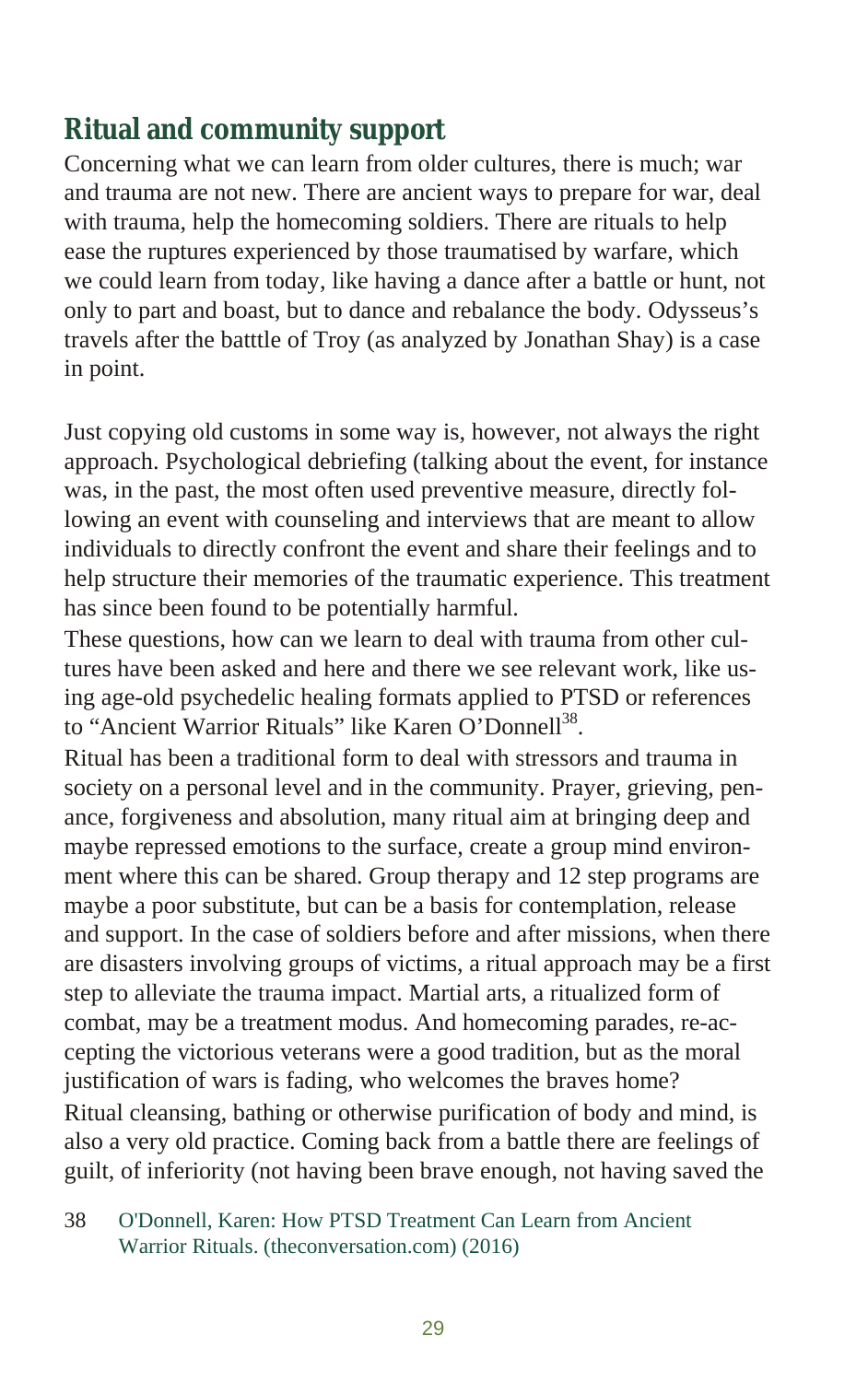<span id="page-29-0"></span>next guy, fear of being labeled a coward) and rituals like doing penance, purging, confessing one's fears help to deal with the trauma. Giving thanks to the spirits, remembering those who were left behind, singing victory songs, telling, even creating stories and myths about the heroic acts (also from the enemy or the hunted animals), all was part of how older traditions dealt with war and trauma.

The whole military apparatus and its identity of course relies on ritual, from the training procedures to the haircut to the saluting and ranking rituals. Ritual is what holds an army together.

## **Rup tu res**

The memories of traumatic experiences are often repressed, stored in the un conscious, but may come to the surface later, haunting the person. Initially however, there is dissociation, we break away from what happened, we don't want to feel (in the body and emotional) and we don't want to know or understand what we did or saw. This breaking away is sometimes called rupture. Karen O'Donnell lists identity as one of the three major ruptures of PTSD:

*"Trauma rup tures a per son's sense of iden tity. They no lon ger know* who they are. They struggle to identify with the person they were before *they ex pe ri enced the trauma...."* 

The other rup tures are time as an invasion of the past (as in flashbacks) and disrupted cognition. O'Donnell does not mention existential crises but they often involve a challenge to "personal myths" such as "life is fair and just".

## **Pre-trauma personality defects**

Some people experience a dramatic event as just a nuisance, some get ill, and some even turn it into a positive influence like in posttraumatic growth (PTG) and awakening experiences. This has to do with predisposition due to genetic influences, upbringing, social environment and culture, earlier trauma traces, pre-trauma situation, peri-trauma conditions and the aftermath and support and why not, divine grace.

The differences in trauma reactions (including pre- and post-trauma) are based on culture, worldview and preparation, but according to many researchers mostly to the personality (traits). There are a number of models, that link specific traits to trauma impact and have been confirmed statistically, but as these also influenced the DSM-V conditions (and the changes it underwent) for PTSD there is a bit of self-confirmation bias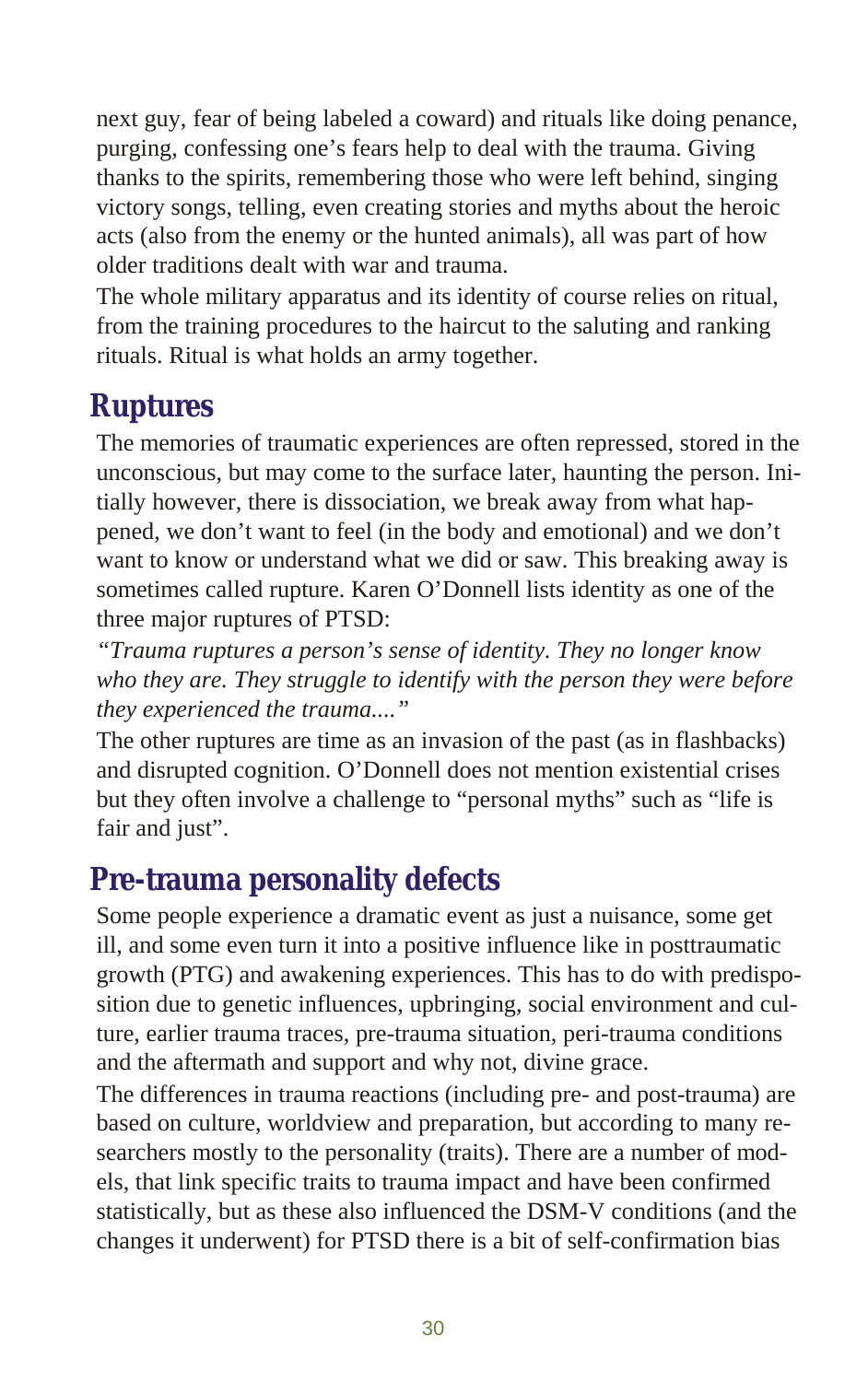in the whole approach. The models confirm by lengthy questionnaire analysis that specific traits, often in cumbersome wording, resonate with PTSD incidence, vulnerability, severity and resilience. This makes clear that those traits are a factor, and even that such traits may be the result of earlier trauma and childhood conditions, have genetic roots or are epigenetically passed on to the next generation, but there is no underlying model explaining why this is so. This is the same approach used in many typologies like the Big Five (FFM, see appendix) and certainly has predictive value, but has not yielded a clear model of the relationship between PTSD and identity, as the substitute identity model (SIM) attempts. Also these models are mostly limited to psychological markers and psychopathology, the relation with physical traits and somatoform PTSD symptoms (like motor anomalies or tics) are rarely mentioned. The pre-trauma personality approach seems valuable, but lacks a good under standing of how trauma, dissociation and change in general fits into our human condition. The paradoxes of life, for instance that 'wise' people often have a history of trauma and adversity, are mentioned, but not explained. It is good that we know that certain emotional characteristics, but also trauma history, post-trauma support, intelligence, living situation, life style, belief systems, expectations and attributions affect how PTSD affects a person, but what we really need to know how this can be used to prevent the negative impact and help people heal or at least cope with the symptoms. It is argued here that the root identity formation processes as the root of personality are what we need to study and understand better. There lie the causes of what plays out in the personality, in the lifestyle and epigenetically in how things develop, in the mind and the body, even at the cell level.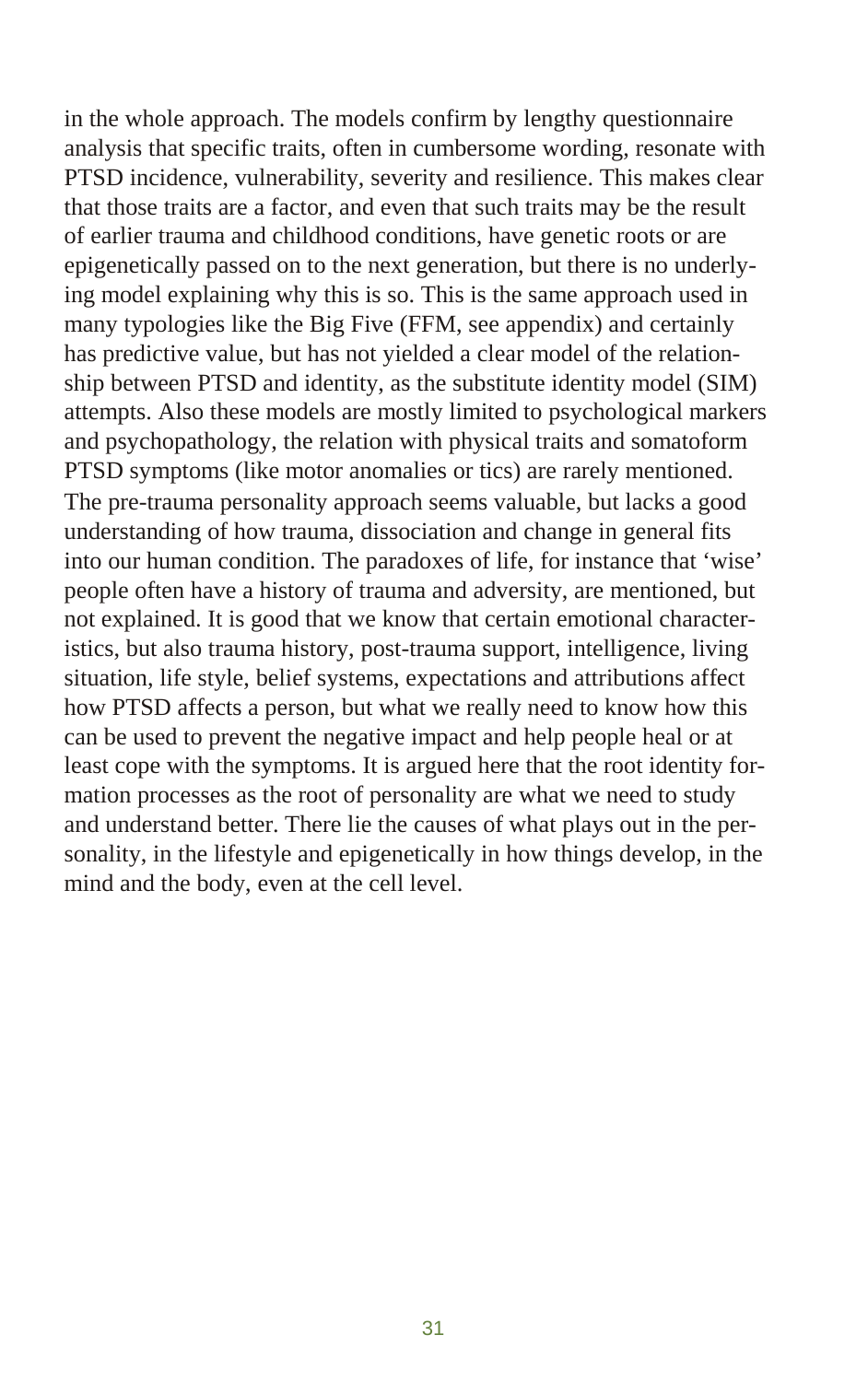# <span id="page-31-0"></span>**2** Treatment perspective: PTSD

Diagnosing PTSD is one thing, but what can be done to help people suffering from this disorder? Looking at the various approaches to help people with PTSD it may be relevant to first look at what is missing in the more general and accepted therapies. PTSD is a multisystem condition, not just mental, but somatic and should be studied and treated in that perspective, more holistic, not separating the mind and the body into different spheres. As mentioned before, the holistic insights of the Eastern traditions like ayurveda didn't find their way into Western medicine and psychology approach of PTSD (yet).

One of the Eastern in sights is the importance of polarity, the difference between left and right, front and back. Hemispheric polarity is acknowledged in the brain, but that most of the body shows such polarity and this should be honored in diagnosis and therapy is less accepted. Yet the methods considered therapeutically effective for PTSD like EMDR (Eye Movement Desensitization and Reprocessing) do use this polarity in some way.

## **The cortisol angle**

There are a few relatively new perspectives in PTSD diagnosis and treatment and cortisol is certainly one of them. The organs where a traumatic experience hits most, like the adrenal glands and the flight or fight response and stress hormones like cortisol, are not normally part of the diagnostic process concerning PTSD, which is mostly seen as a mental problem. Yet there is growing evidence<sup>1</sup> that extremely stressful adverse experiences have a lasting impact on the neurobiology of the stress response, the hormonal stress system and notably the hypothalamic-pituitary adrenal (HPA) axis, where eventually the stress induced adrenocorticotrophic hormone (ACTH) is released with cortisol as the final product in the adrenals, with oxytocin to bring back the cortisol levels. The adrenals have many functions, but one of them seems that they act as 'emotion-ears', they resonate with the emotions of other people and when this function is damaged or misbalanced, which might be

<sup>1</sup> Yehuda, Rachel. Advances in understanding neuroendocrine alterations in PTSD and their therapeutic implications. Ann N Y Acad Sci. (2006)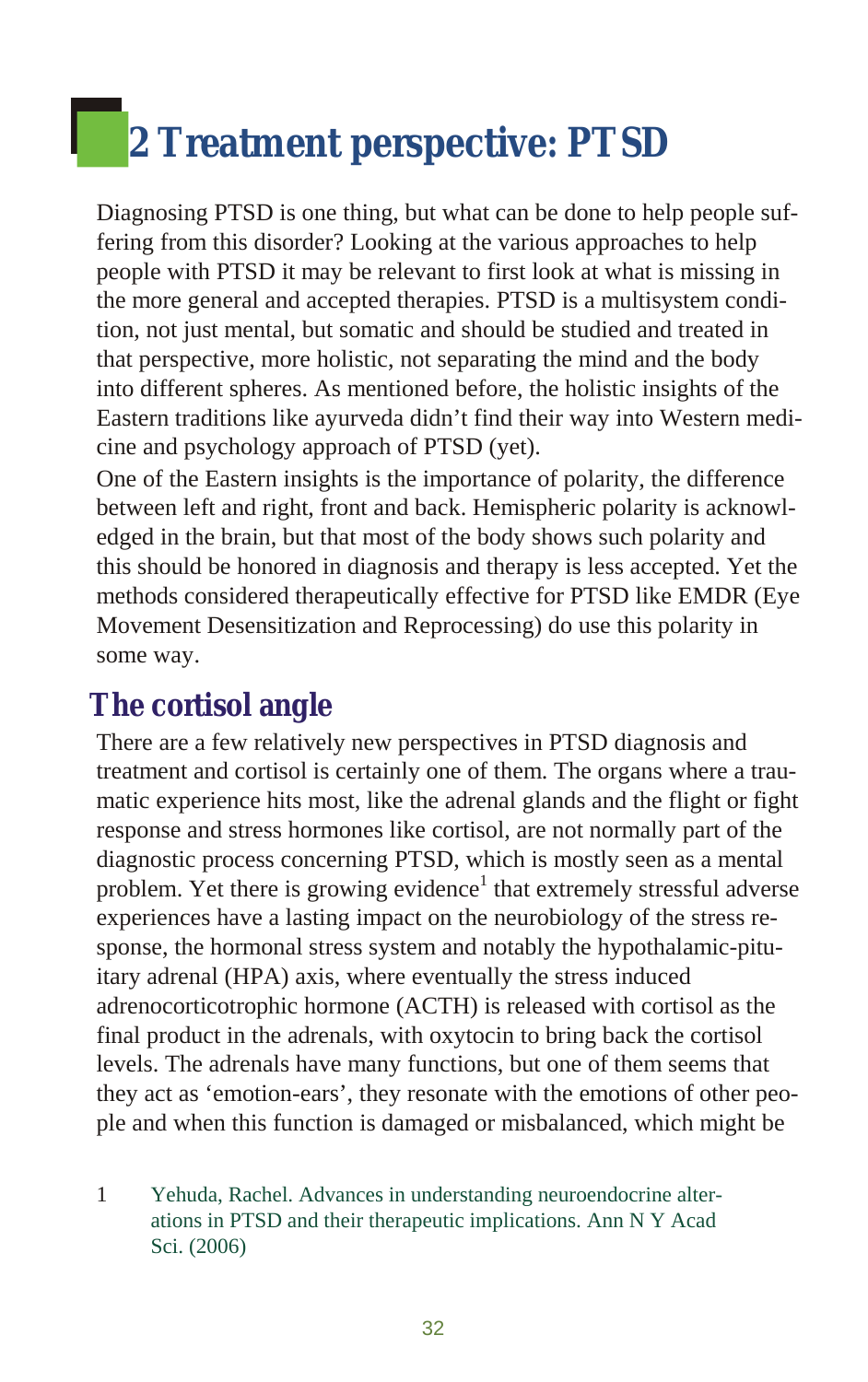the effect of traumatic experiences (PTSD), this may affect other somatic or mental functions.

The stress hormone Cortisol, according to Rachel Yehuda<sup>2</sup>, is a key player in the subtle hormonal changes that have come to be associated with PTSD. PTSD patients show a different (somewhat lower) level of cortisol release which was already noted in 1986 by J. Mason<sup>3</sup>. Glucocorticoid treatments in PTSD cases are an interesting avenue, also as an augmenter of the more standard psychotherapeutic approaches. Cortisol levels might also be a biomarker for predicting later PTSD in people. It seems that cortisol levels will impact PTSD symptoms, also affects the suceptibility for PTSD due to a later trauma and the resilience in actual cases. And in this adrenal/cortisol perspective there are ways to prevent PTSD just after a traumatic incident, within the timeframe of the 'Golden hours' (0-8 hrs) when the person may be supported to deal with the trauma or before a potential traumatic incidence like in surgery. Cortisol level and the HPA history might setting the stage for subsequent trauma reactions, Yehuda suspects. It is relevant to note that there are glucocorticoid receptors in almost every cell in the body and cortisol affects many vital processes.

There are many ways and levels where and how a therapist or psychiatrist (or priest, shaman etc.) could deal with the psyche, the personality or the soul. The enormous array of therapeutic methods and theories illustrates this, there are libraries full of books and ther a peutic in stitutes and methods galore, these days even using psychedelics is taken seriously. The problems is that no therapy is effective for all and that most therapies only work for some people.

This is not so surprising, therapies (apart from medication, chip implants, lobotomy etc.) are human interventions, and they usually do work, the therapist is the main factor anyway. The person of the therapist and his empathic qualities and experience are at least as important as the method used, as Carl Rogers and many others have argued.

- 2 Shaily Jain, in Psychology Today; Cortisol and PTSD; An interview with Dr. Rachel Yehuda (2016)
- 3 Mason John W..; Giller, Earl L.; Kosten, Thomas R..; Ostroff, Robert B.: Podd, Linda ; Urinary Free-Cortisol Levels in Posttraumatic Stress Disorder Patients; The Journal of Nervous and Mental Disease: (1986)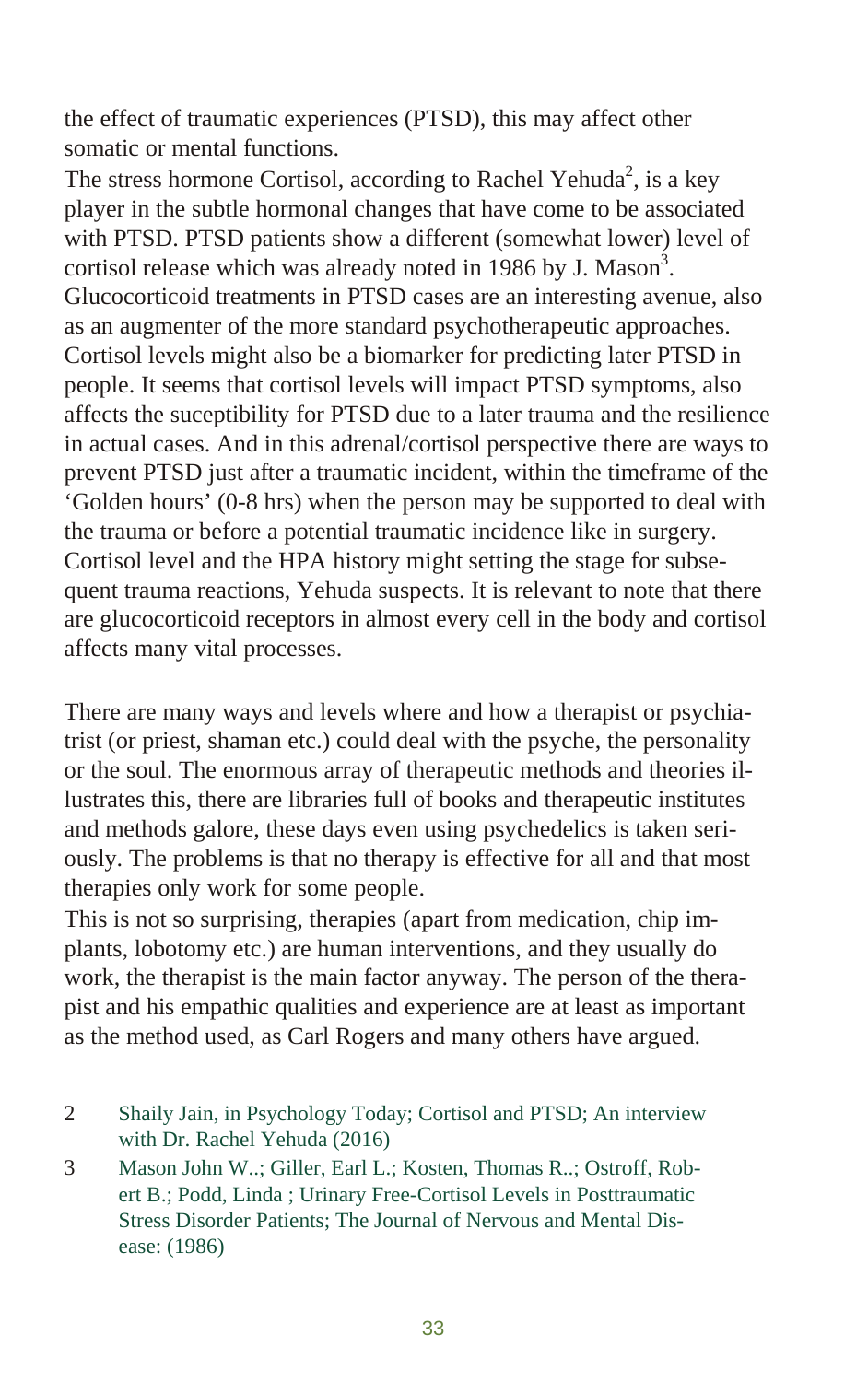# <span id="page-33-0"></span>The therapy spectrum

There are, also because of the lack of a single generally accepted therapy protocol, scores of other therapies, with or without supporting medication, like night mare resolution ther apy and present-centered therapy, group therapy, sleep therapy, psychodynamic therapy, hypnotherapy, trauma desensitization and beyond that alternative therapies like bio-energetics, mindfulness-based stress reduction, regression, breath-work, acupuncture, and including diets, injecting or snorting oxytocine, smoking marihuana, relaxation training, biofeedback, transcranial magnetic stimulation (Colin Holbrook), neurofeedback, animal intervention/interaction, emotional expression (artistic, musical, story telling) meditation, all kinds of exposure therapy like narrative exposure therapy, imaginal exposure therapy, virtual reality exposure therapy and much more, even playing Tetris computer games has been suggested as a treatment (Emily Holmes). Most approaches are claiming some success, and in individual cases could be preferred over the standard methods but are not (yet) listed as evidence based (and paid



for) by insurers, the VA, etc.

There are many experiments and even a willingness to look beyond existing therapy models, like into the effects of psychedelics, as the costs and risks of PTSD (like in the quite common substance addiction, in suicide, but also in extreme aggression and even terrorism) are substantial. Treatment can be symptomatic, helping people to cope with the condition, but it would be better if the root causes, like the trapped emotions related to the trauma, could be addressed and released effectively.

#### **PTSD** is big business

There is a big market in PTSD therapies, it's quite a business where visibility and public relations play a role and often making a profit may count more than helping the clients. The image of the therapies, the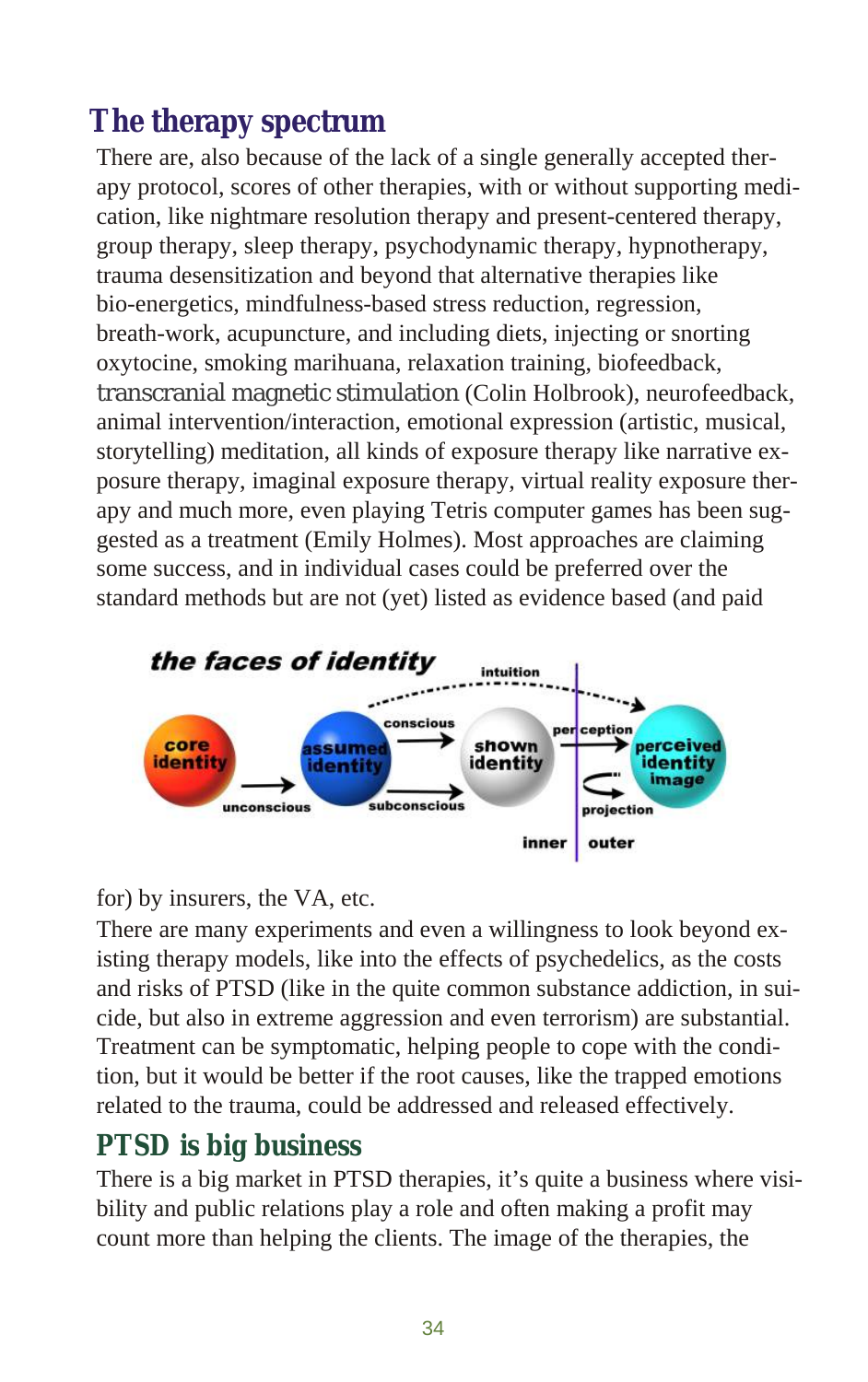## <span id="page-34-0"></span>**Questions and suggestions**

In the context of PTSD we list a number of questions, not necessarly because we can answer them, but because they contain suggestions and maybe help to get a new perspective.

- Why do we only look at symptoms and not at the root mechanisms, notably identity changes and identity substitution.
- Would a subdivision of PTSD not based on symptoms, but causes and personality type, help in focusing treatment.
- Are the dynamics of the trauma-process, how the perspective can change over time, part of the treatment model; there are victims and perpetrators, in retrospect this distinction and the guilt perspective can shift.
- Why is trauma only seen in a negative context. Some dramatic events in our lives are very positive, or turn out positive even after an initial negative impact (post traumatic growth and spiritual emergence)? Why do some emerge out of trauma situations a better person, a hero, leader, saint, a great 'Mensch'.
- How important is moral injury (apart from physical, emotional and mental) and do shame and guilt play a role.
- The individual's capability to deal with trauma plays a role, what is the influence of education, training, supportive environment, health, psychic structure and yes, genetics, family history, faith, culture, moral stance. Are there DNA- or RNA or in general biomarkers to identify problems or predisposition, as recent research suggest.
- In a transpersonal psychological perspective, are traumatic experiences not part of our human development towards self-realization. Our personality is the result of dealing with conditions, many adverse, starting with pre- and peri-natal trauma. The division in intentional and unintentional trauma is an issue here.
- Could we use techniques of older and indigenous cultures to deal with PTSD, notably ritual, as a way to cope with individual issues and trauma but also a social group mind phenomenon, could be a fruitful avenue for dealing with PTSD.
- PTSD is mostly seen as an individual thing, but what role do group mind phenomena play, in smaller groups during an inci-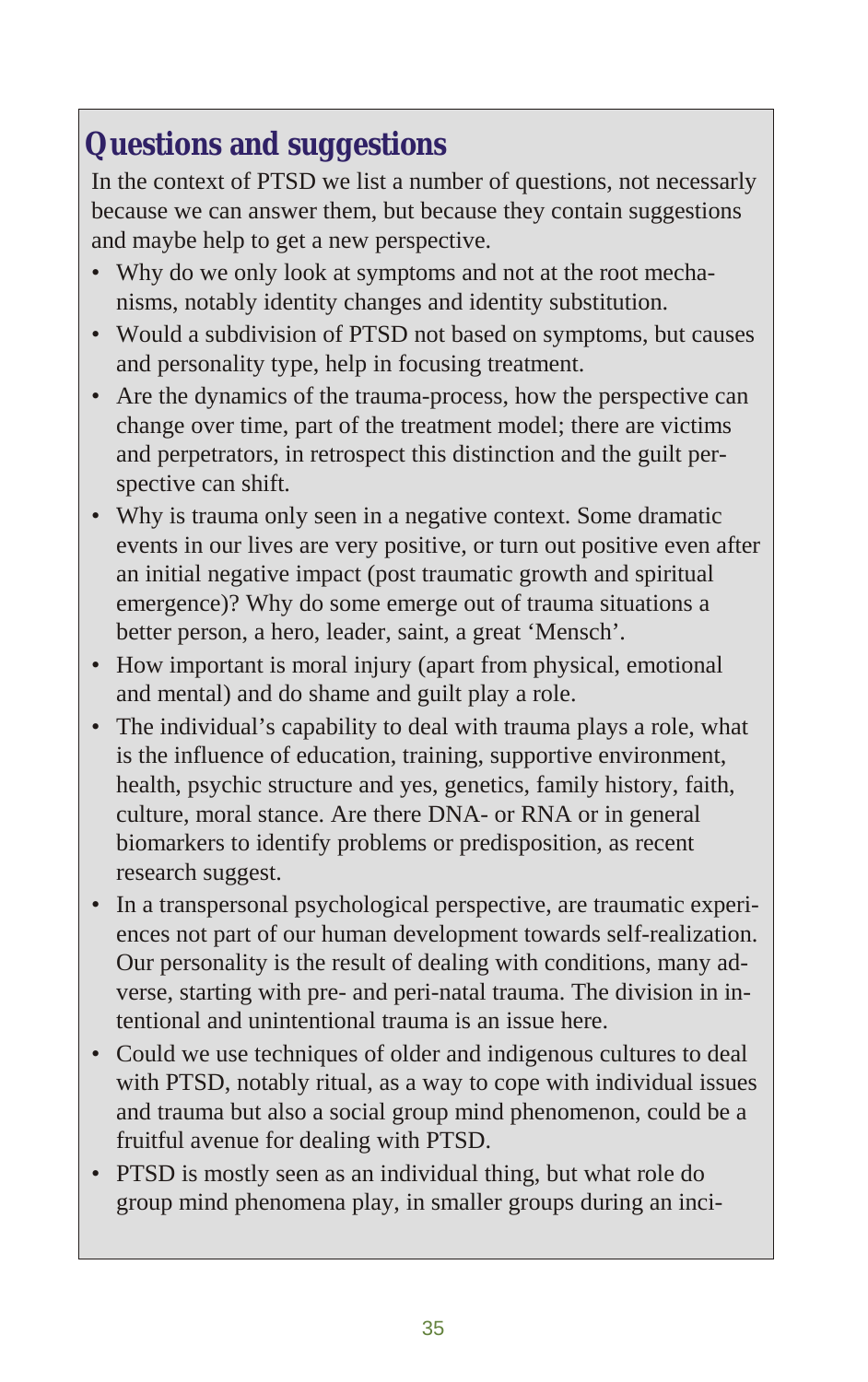dent, in the treatment and as the process of giving up individual morality to the group, which may lead to moral injury later.

- How does the background of PTSD-patients, not only what type they are, but the social milieu, education, gang history, religion, etc. and thus the level of 'understanding' or wisdom, relate to potential excessive anger and aggressive behavior like the Baton Rouge and Dallas shootings by veterans. Could such behavior be predicted and prevented?
- Why and when does symptom reactivation, defined as early symptoms followed by a period of 25-30 years without symptoms, followed by renewed symptoms (in 11% of the case), occurs?

There are a few fundamentals questions like:

- Can people change?
- Is therapy aiming at symptomatic fixing or fundamental healing?
- How does the developmental history of a patients influences disorder incidence and treatment ourcome?
- Do we need to relive trauma in order to heal?
- What is the relationship between identity markers like history, predisposition and treatment options.
- Do snapshot test results like obtained with medical and psychological test give us a reliable image of the dynamic processes and do they account for the multiplicity of identities?

books written about it, the television shows, the articles in the popular press are often more important than the hard facts about effectiveness. There is a tendency, supported by the Veterans Administration (VA) and insurers, to standardize treatment by using protocols and strict guidelines for the various stages in a treatment, but this may take away from the personal and custom interaction. The fact that the standard approaches not al ways yield good results, also makes people look for alternatives.

Internet is an important factor as it informs clients, illustrates the options and these days has become a platform for on-line therapy too, which can be as effective as face-to-face consulting. The VA assumes that being informed about the disorder and the treatment options is an important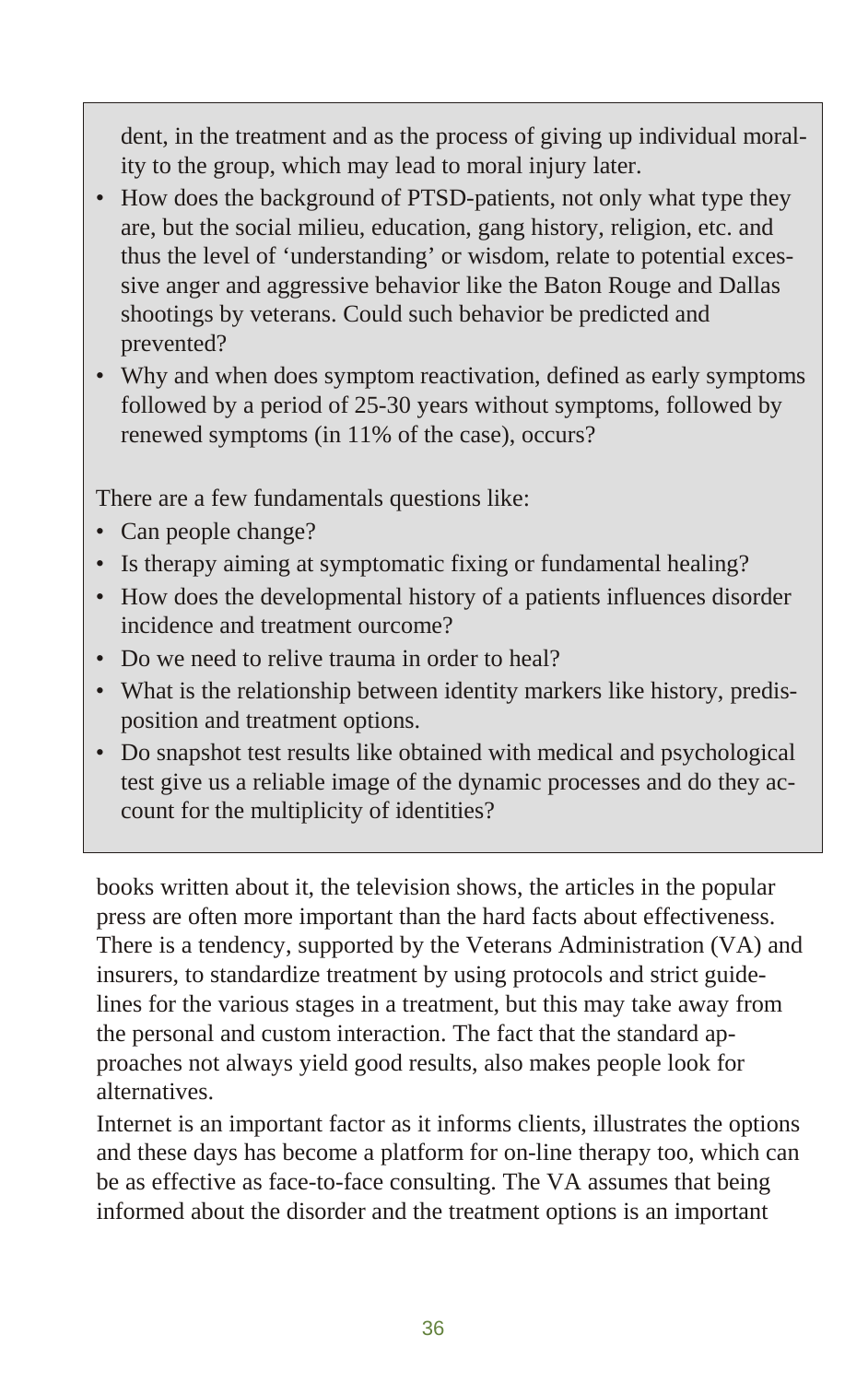<span id="page-36-0"></span>step towards dealing with it and helps in making information available, also online.

## The essential questions, like lack of meaning

Before we roam through the many options for therapy a few observations. What we miss in most studies and projects is more specific information about the victims. Things like age, race, education and previous mental problems are relevant and for instance have revealed that lower in come, lower education and early childhood abuse and lees than optimal situations do cause a higher incidence of PTSD later. But is that news? We live in a world of haves and have-nots and those at the lower end of the spectrum live shorter, have less chances and face more health problems. We don't need DNA/RNA research to prove that! What might be relevant in order to see how we can prevent and cure disorders like PTSD is to know how for instance meaning, the sense of being of some value, impacts the occurence and development of this disorder. Meaning has to do with ethics and morality, one's worldview, but also the situation one is in. It's a tricky issue. For instance, can we expect the military to admit that mosts veterans developed serious doubts about the morality of their missions and suffer from moral injury? It is not the lack of meaning in our wmodern world, the sense of disenfranchcisement, the utter emptiness of a life that leads not only to addiction, but to many other symptoms we now rank as PTSD? This disorder is not the prerogative of veterans, it's a telltale of a divided and increasingly unstable society.

We can spend lots of money on trying to deal with the results of this, like in what we do to help PTSD victims, but the root problems lie in whole generations growing up in the slums, facing gang terror, malnourishment, domestic violence and the resulting lack of self-worth. This is true for generations as the conditions are hereditary, and may have become part of the (epi-)genitic profile. When they join the army to escape from this and seek some career, they are already victims and PTSD from combat or just service is a symptom.

## **Thwarted expression**

The notion developed here, maybe suggested is a better word, concerning PTSD (and maybe many other disorders) is that in the substitute identities (triggered by specific situations related to the original event) people are unable to express (feel) the normal reaction appropriate to the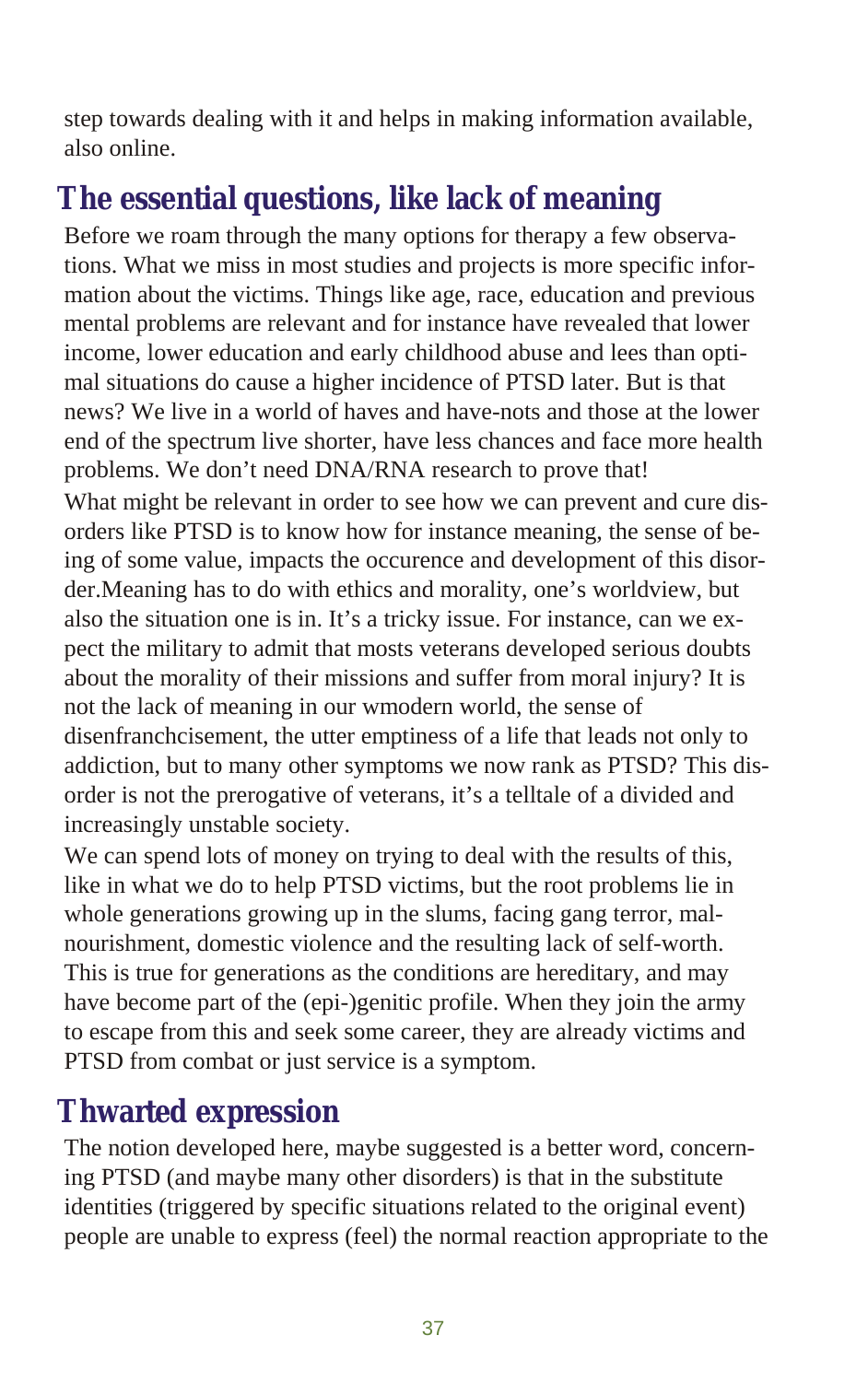situation. They find another way of expressing this, turn it onto themselves, become stressed, ill, develop tics, use drugs or other escapes, they harm themselves and sometimes others.

This concept has consequences, one being that when a person suffering from serious PTSD (the type with the substitute personality conflicts) finally comes to some kind of catharsis or abreaction (and may start hitting on others, gets on a killing spree, etc.) is the moment the identity conflict is resolved and the person direct the anger, frustration, hate to the outside.

The question that comes to mind then is, how can we help people to reach such a catharsis without the devastating effects we see when a veteran starts using his M-16 on innocent people? What therapy might be effective, and under what conditions.

#### **Predisposition and prior trauma**

What must be mentioned here is that even in veterans, PTSD may be the re sult of other situations than being engaged in combat. The traumatizing and insane situation leading to PTSD symptoms might be located in the past and the war situation just refreshes and triggers it. In military PTSD, only a minority of survivors actually saw combat. What traumatized the others? Earlier mini-traumas in their home environment, moving from a chaotic living situation to a regimented living situation, leaving a regimented living situation for a civilian living situation in which they could no longer function, etc. There is a stereotype about the "wounded warrior" but most of the PTSD survivors were never warriors. Many of the wounds came from "**moral injury**" discovering that the government had lied about the dangers to the country, their motivation for which they joined the armed forces.

There are a number of approaches in treating the PTSD symptoms that are considered evidence-based, but there is no clear-cut miracle cure. Some successes like with EMDR are reported, but there is no such thing as going to the local drugstore and get some pills or go on the internet and receive adequate treatment online. It may come, but for the moment, hesitation to follow institutional advice, practical considerations like the cost of treatment and also the lack of a clear and deep understanding of the root mechanisms have led to a multitude of experiments with therapies, specific for PTSD or borrowed from adjacent fields. Some work, in specific situations, for specific people, but it is hard to predict the results and some might even have negative effects, while the placebo ef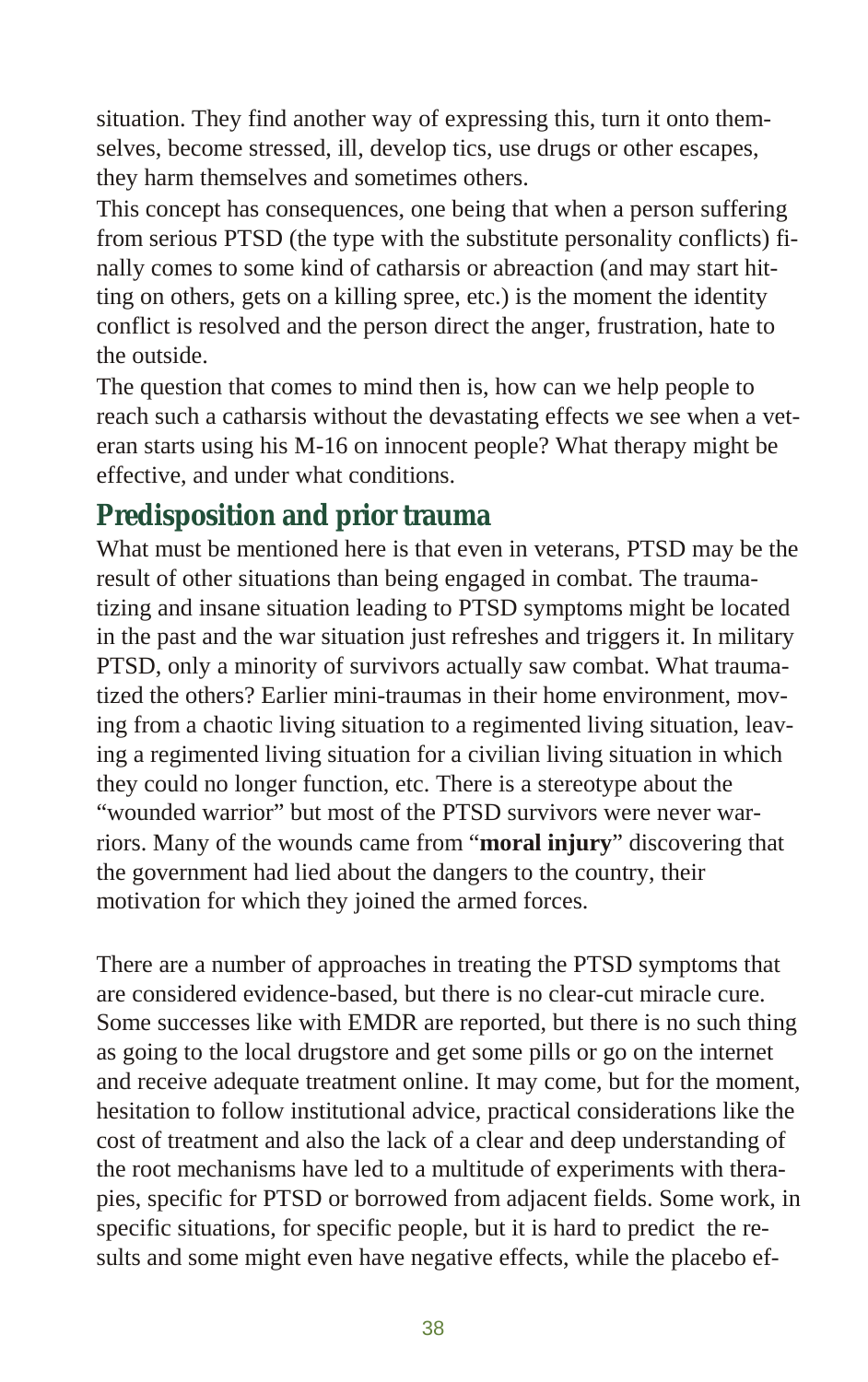fect cannot be ignored. The field is polarized. As an example, some therapies center on reliving the actual trauma and digging into the past, others refrain from self-disclosure. To pick the right tree in the forest of PTSD therapies is, as yet, a matter of trail and error, or as we hope, the domain of experienced and critical specialists.

Here we look at therapy from the perspective of seeing PTSD as an identity disorder with identity discontinuity symptoms and classifying therapies accordingly. The perspectives and deconstructions from the previous chapter, like a separation in physical, emotional and moral (cognitive) in jury and the level of peri-traumatic dissociation are relevant, but hard to identify as many therapies, even as they have distinct labels and goals, in practice are often combined with other methods of a mostly eclectic nature and very much depending on the therapist, their experience and their training.

A critical view of the many studies and meta-studies reveals that the too general DSM-V label of PTSD, even with the dissociation subcategory, in the literature and research is not really honoring the differences in back ground, predisposition, actual trauma incident circum stances, trauma category and identity markers of the patients, like IQ, EQ, social-economic perspectives, etc. etc.

The politically correctness of not classifying patients in these respects is not really helping to identify the difference between effective, non-effective and damaging approaches. There are studies into specific cultures and groups, like gangs, emergency workers and of course veterans and even subgroups of veterans, but the individual differences are sel-

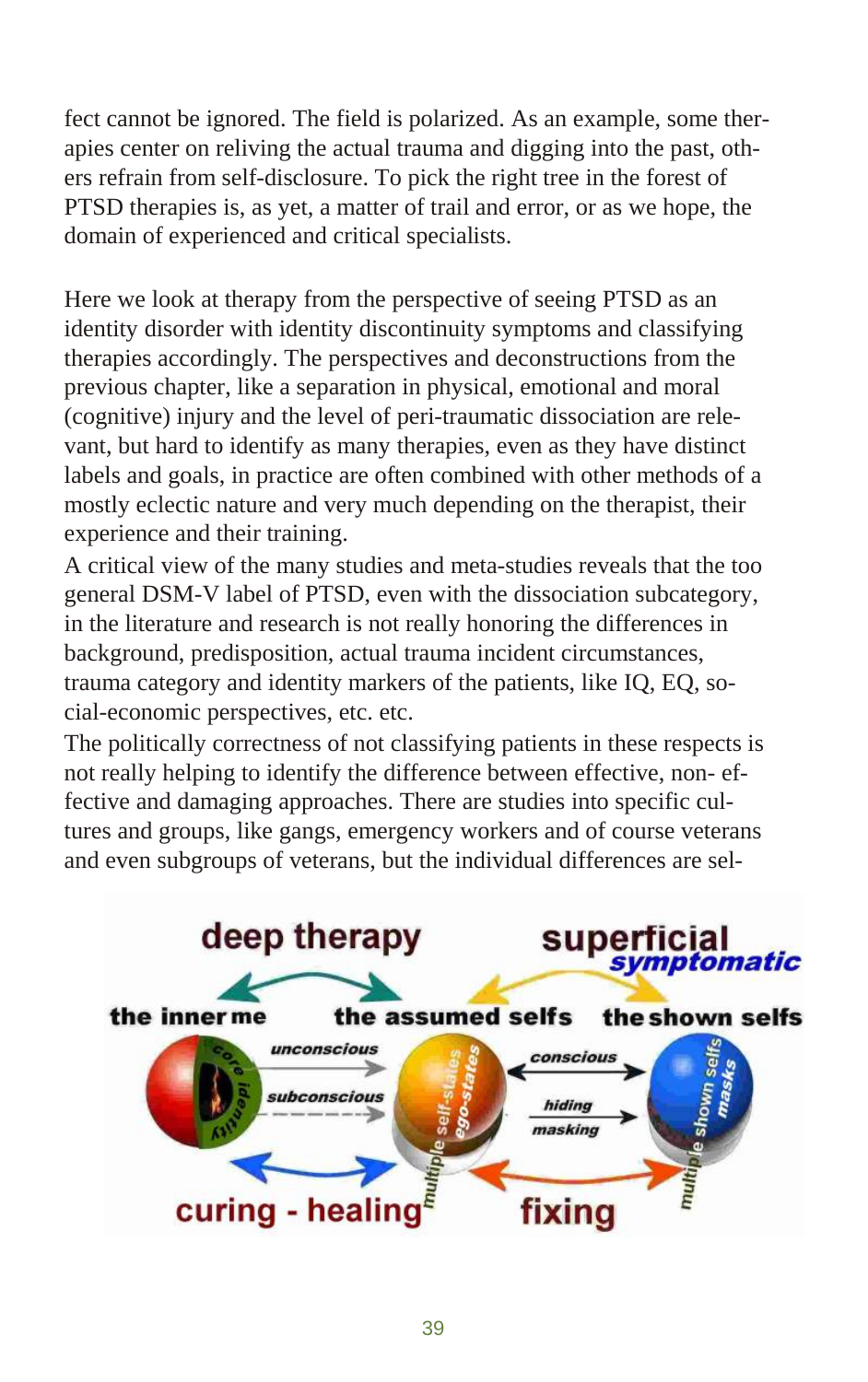<span id="page-39-0"></span>dom specified to a level, that for instance would help to recognize the predisposition in relation to therapy outcome. Even double-blind experiments are seldom specific, and as the recent crisis in physiological experiments illustrates, with so many 'classic' experiments now being discredited or deemed unrepeatable, approaches like self-reporting (the usual in PTSD diagnostics) are risky.

## **Do people change at all?**

One of the important issues in understanding PTSD therapy is the question whether people can change in the first place. Can we repair the damage or can we just patch up some of the symptoms? There are approaches that say that our fundamental traits do not change; in the nomothetic (traits) approach to personality we see that the typology people (see appendix 28) have a similar claim, we essentially are what we are, our profile doesn't change. That may be true, but the expression of that profile does change, we are and remain never the same.

There is, obviously, some adaptation and wizening in our identity and thus personality (even as the fundamental traits and fixations remain the same), we grow and develop over time, alas not always in a positive direction.

Of course the question of treating people becomes a bit absurd, if we assume we cannot change them at all. That implies that even the traumatizing events have no effect, which makes the whole discussion senseless. So we have to assume that people change, they age, mature and develop, and this affects not only the body, but also the emotional and the cognitive state of being. The development models discussed in earlier chapters give more information about how such change is possible and in what direction and that in some cases, with the formation of substitute identities, we develop a whole new identity, which is certainly different and has different traits as the old one.

#### **Outside in or inside out**

When we talk about healing or curing, there is usually the question whether this should start from the outside, meaning a treatment at the biological level, an intervention, operation, drug or food regime, exercise, etc. or should it start from the inside, looking at the psychological state of the patient. Is the body or the mind the director, an issue we have discussed in the chapter about bodymind. There we argued both are interrelated and we should not forget the influence of our emotions and the otherworld, a holistic approach looks at the whole. It is a pity, that the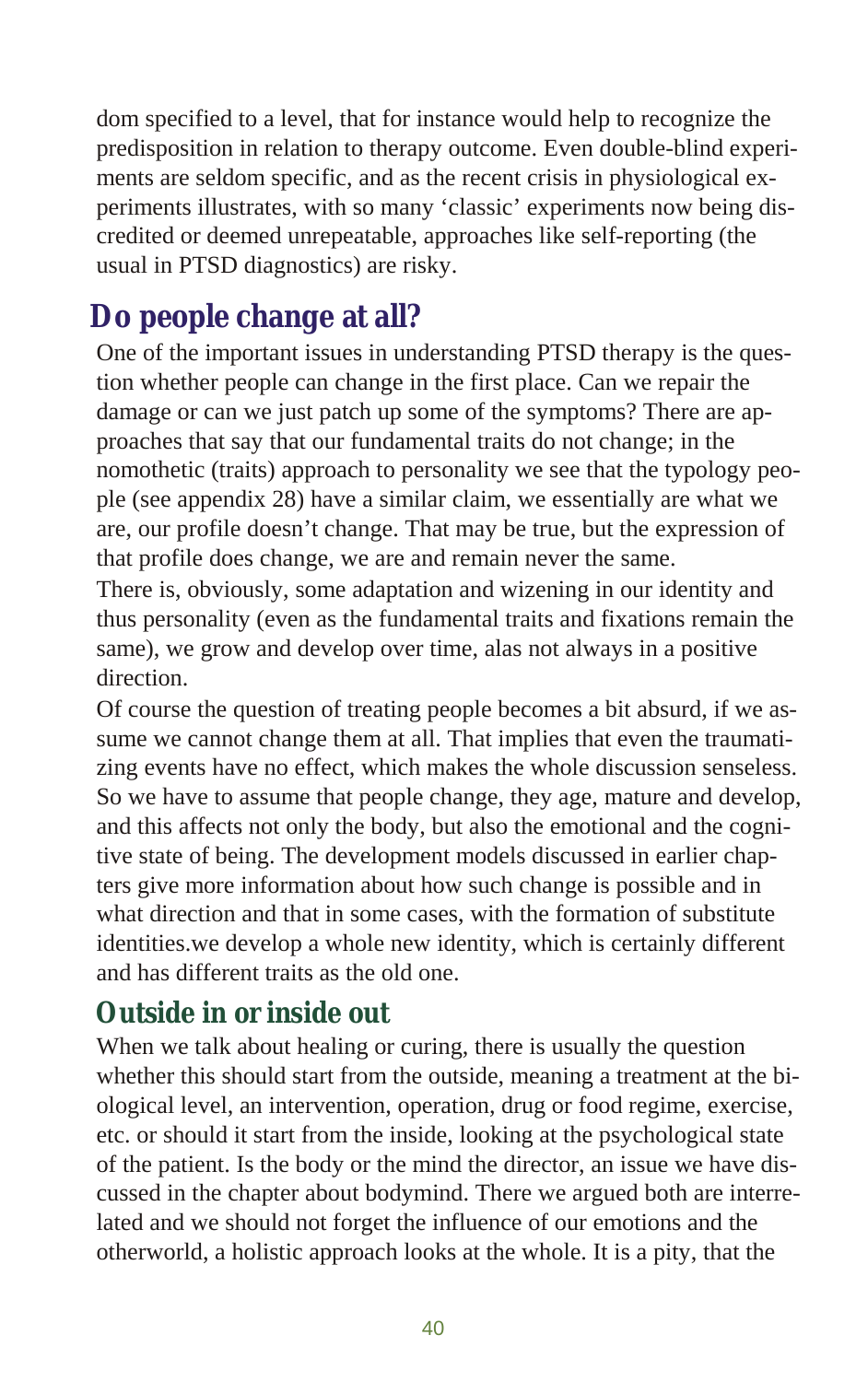<span id="page-40-0"></span>normal allopathic medical care usually starts with looking at the hard facts, measuring and testing, first looking for things to fix, symptoms rather than deep causes that usually lie deep within our psyche. Even as our means to test and diagnose have improved enormously, most testing and scanning is no more than a snapshot, a momentum. It shows the actual situation, but not how it came to be, how it evolves, where it is heading. Of course one can do more tests, look how things have developed in the interval, try to calculate the dynamics, but the emphasis on scanning and lab-results is strong; those are the hard data, the facts. As we have argued before, these hard data might apply to only one of our identities, there may be substitute identities; something, which in the case of PTSD is more than likely. Are the tests, lab results, scans referring to the same person (identity or self state) or has the patient shifted to another? Here it is important to note, that many of the physical markers lag behind, it is the psychological identity that shifts first. The body follows and many things change immediately, but there is a time delay, a trailing before the blood values, the neurotransmitter concentrations, etc. are really corresponding to the newly dominant identity. For instance a cancer cell, related to a specific identity and active or aggressive (only) in that identity, is of course still present (and shows up in scans) when an identity shift happens, but maybe not in that active state.

## **Therapeutic action fields: fixing or healing**

The notion of multiple subjective self images (which are how the multiple substitute identities (SIM) discussed before are experienced), offers also a possibility of classification the various kinds of therapy, healing and analysis of these selves. It has been covered in connection with change and transformation, here the therapeutic angle is expanded. The work (therapy) on the selves can be separated in three main groups, one covering the shown self and assumed self (or selves), one covering the assumed self image and a third, concentrating on the relationship between assumed self and inner me (core self). The illustrations in this chapter outline these approaches.

Western medicine is basically a symptomatic approach, in Eastern tradition the doctor is sometimes paid for keeping you healthy, in the rational merstanding of the differences odern medicine paradigm we cure and heal when symptoms indicate something is wrong. There is preventive medicine, looking at food, exercise, predisposition etc. but a regular doctor or hospital deals with symptoms. This is a choice and in many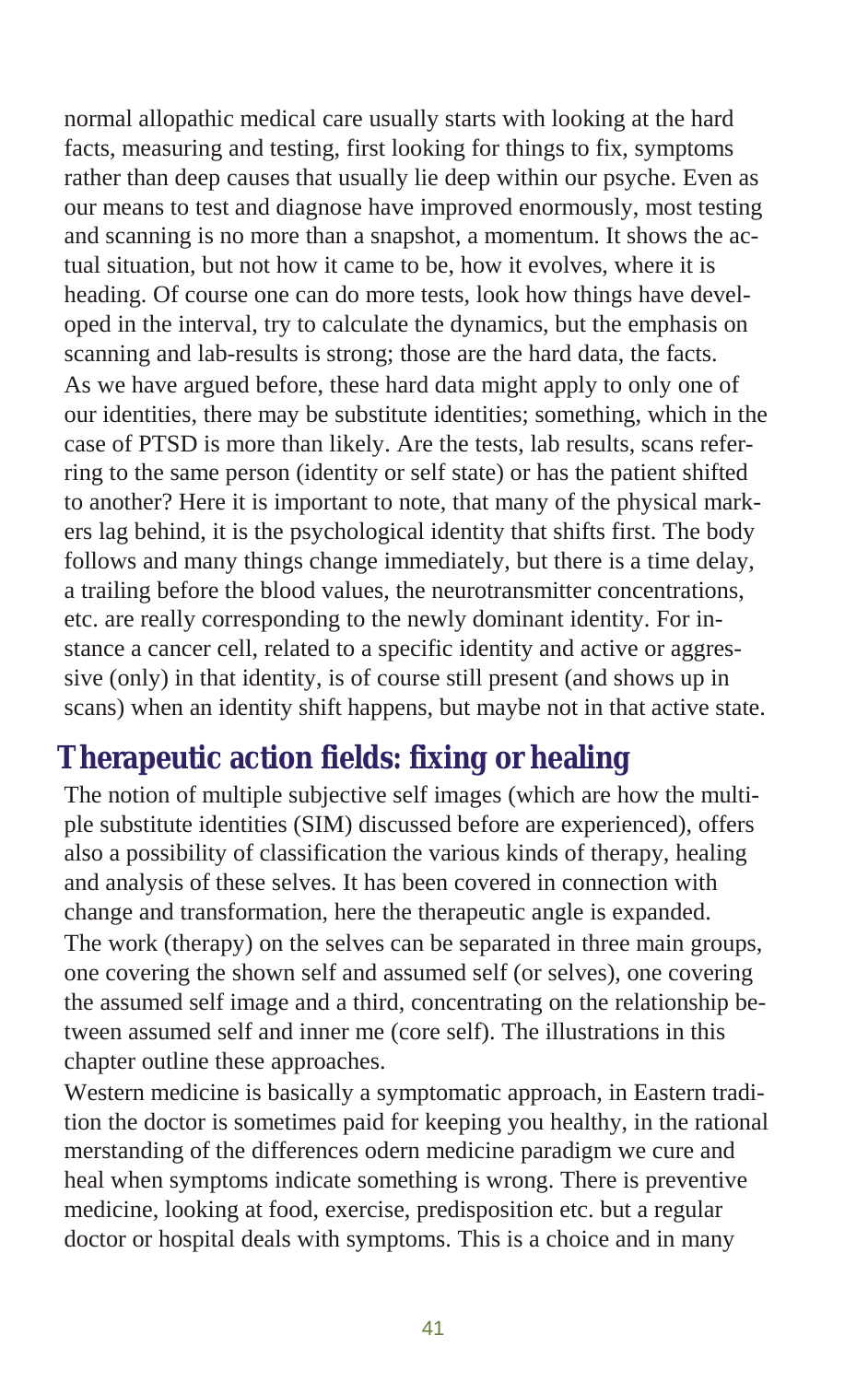cases an easy one. A patient that comes in with a problem often needs immediate care, and the consequences of not treating are obvious. In psycho ther apy the choices are often less clear, for not treating, using a placebo, promising participation in a program, etc. may yield positive results too.

It's an old discussion, is dealing with symptoms enough or do we need to go to the root of complaints and diseases and aim at fundamental changes at that (identity) level? Curing or just symptom fixing, why bother, if it works? The medical world is all about remedy, about fixing symptoms. Before we knew about epigenetics this issue was more of an academic or philosophical question, but now we know that just superficial fixing may cause later damage. For instance the damage caused by un resolved trauma (and notably substitute identity emergence) does have an effect on our health at the deeper level and can even be transfered to next generations.

The 'evidence based' (EBM) approach of modern medicine works, but is sometimes based on 'doctored' statistics and vested interests, and is not very suitable for multimorbity (complex combinations); note the combination with the NNT (number needed to treat) criteria has led to a nearly perverse use of prescription drugs (50% of Americans use a prescription drug).

There are standardized ways to measure healing like the Global Assessment Functioning Score used to determine treatment effectiveness. But is that more than a generalized statistical estimate? Effectiveness is relative, in many cases we provide band-aids and maybe hope to prevent further degradation. It's unlikely that for instance we will be able to repair the damage to our DNA like the telomere (disposable buffers at the ends of chromosomes) degradation caused by prior experiences and trauma situations.

Is real healing not a process of becoming aware and thus self-healing? Recent studies in psycho-neuro-immunology underline the role played by self-healing, long advocated by shamans and indigenous healers anyway. Can the mind control the body without physical intervention, like we see in the effectiveness of placebo? We know now that brain structure and function can be permanently changed (neuroplasticity) by any number of factors ranging from meditation to psychotherapy, blurring the line between the Western constructs of "mind" and "body." and of what 'healing' means.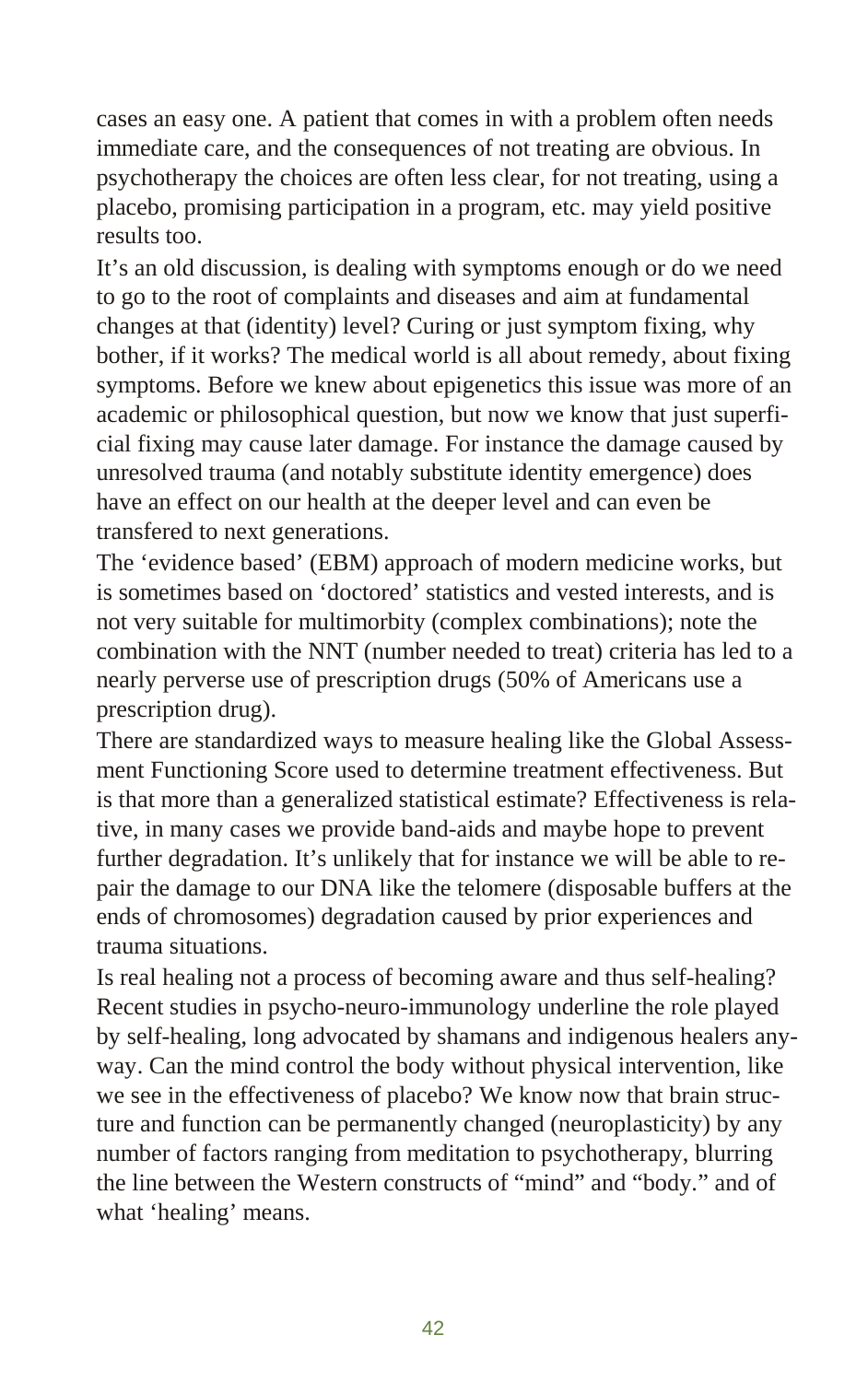Research now indicates that by just coping or dealing with symptoms and fixing with medication, fundamental epigenetic processes related to aging are maybe NOT affected. The core indentity, where nature and nur ture both have influenced the development, may not have changed and eventually will take charge again, the disease comes back.

The processes that are at play here have to do with epigenomic influences and genes related to aging like the DAF-2 and DAF-16 $4$  and the sirtuins, mTOR, insulin/IGF-1 pathway<sup>5</sup>, but mostly the degradation of the telomeres (end-codes of DNA), which the VA research has shown is increased in PTSD victims. This means gradual accumulation of DNA damage and epigenetic changes in the methylation patterns that affect correct gene expression and this then leads to altered cell function and eventually disease and premature death. As mentioned before, recent research of Maastricht University (de Nijs, 2017) also showed microRNA changes because of PTSD.

This problem is very fundamental, and modern DNA and RNA degradation research inceasingly shows that these processes are very influential, can indicate estimated life-expectancy, the effects of traumatic incidents like birth or what was experienced in the womb and maybe distinguish between the effects of fixing or healing; this may become a central issue in the medical world. What are the practical, ethical and eventually legal consequences? What are the consequences of for instance a caesarean birth, organ transplants or even blood transfusion. Can we really heal or is all therapy nothing but fixing? In the previous paragraph this was already mentioned, but it becomes a real issue if a 'hard' difference could be established, like in the methylation patterns and degradation levels of our DNA.

Think about these ethical complications. Suppose we can relate the outcome of a certain therapy to life-expectancy data, then how and who could make a rational and responsible choice? Doctors already face the di lemma that certain therapies like for terminal patients can be translated in longer life expectancy, but with sometimes decreased quality of life and at a cost that eventually limits the care for others. They tend to present these choices now to the patient, as if these have any insight in what for instance chemo-therapy, radiation or organ removal would entail

<sup>4</sup> Adams, J. Genetic Control of Aging and Life Span. Nature Education (2008)

<sup>5</sup> National Institute on Aging: www.nia.nih.gov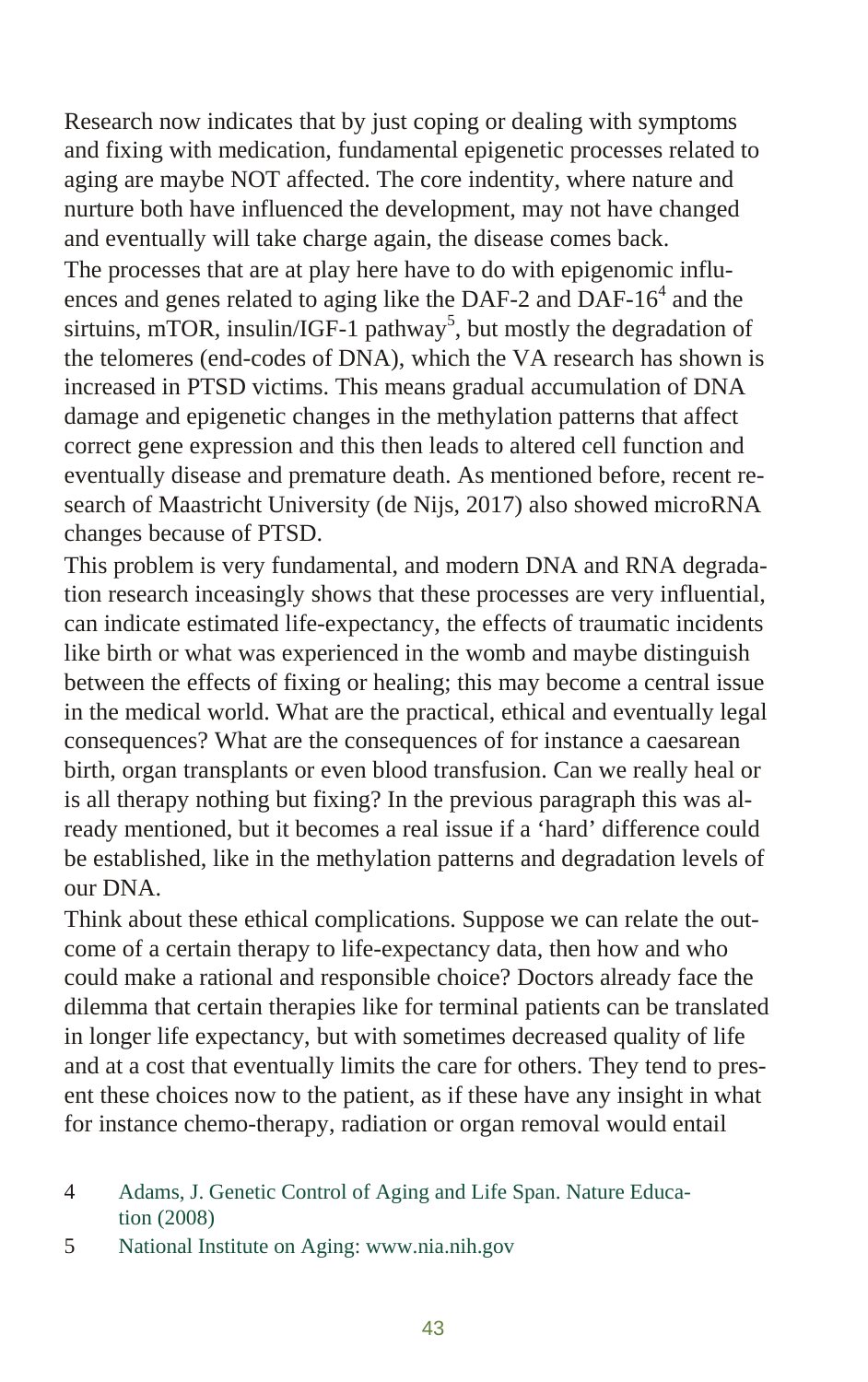(and there may be financial, insurance coverage or other interests at stake too). Ethical dilemmas abound, and with more insight in the causality or even retro-causality (as we see in imminity life will fight back) and deliberate manipulation of certain processes, also in how we deal with trauma and trauma processing, these will become more important. This goes beyond the effects of genetic manipulation, it is now clear that things like child birth, operations and even initiations have an effect on how we epigentically express our genetic imprint; how this influences our identity formation and development. With the increased understanding of these deeper mechanisms of life, the microscopic processes, which have such an effect on how and how long we live, still nthe age old questions, like why we are what we are, have not found better answers.

There is of course real value in symptomatic therapy, it can improve the quality of life, help to re-integrate with family and society, help people to normalize their situation. We all need to align us with what the world requires, in order to live with others. This 'fixing' of the symptoms, offering a way to cope with them, is, however, not curing or healing the root causes.

In the identity model used here, where a distinction is made between the various self images (what we think we are, our subjective identities, while our complete identities are when we include the sub- and unconscious aspects) we can separate between fixing and healing. Fixing is than achieving changes in our assumed self (ego), which of course reflect on what we show the world (the perceived personality by others). Healing is then making changes in the core self and identities, down to the level of fixing DNA degradation.

When we expand this model to include more substitute identities the model gets more complicated, there are potential conflicts between the various identities (egos) and again there is the possibility of just fixing a specific conflict or healing it, by reintegrating the substitute identity (thereby removing it).

#### Context, data availability, the components of the rapy

There can be no doubt that a better understanding of PTSD is needed. PTSD is now recognized as a fairly common problem, affecting not only many people of all walks of life, but also having an enormous economic, socio-psy chological and political impact. Alot of work is done to inves-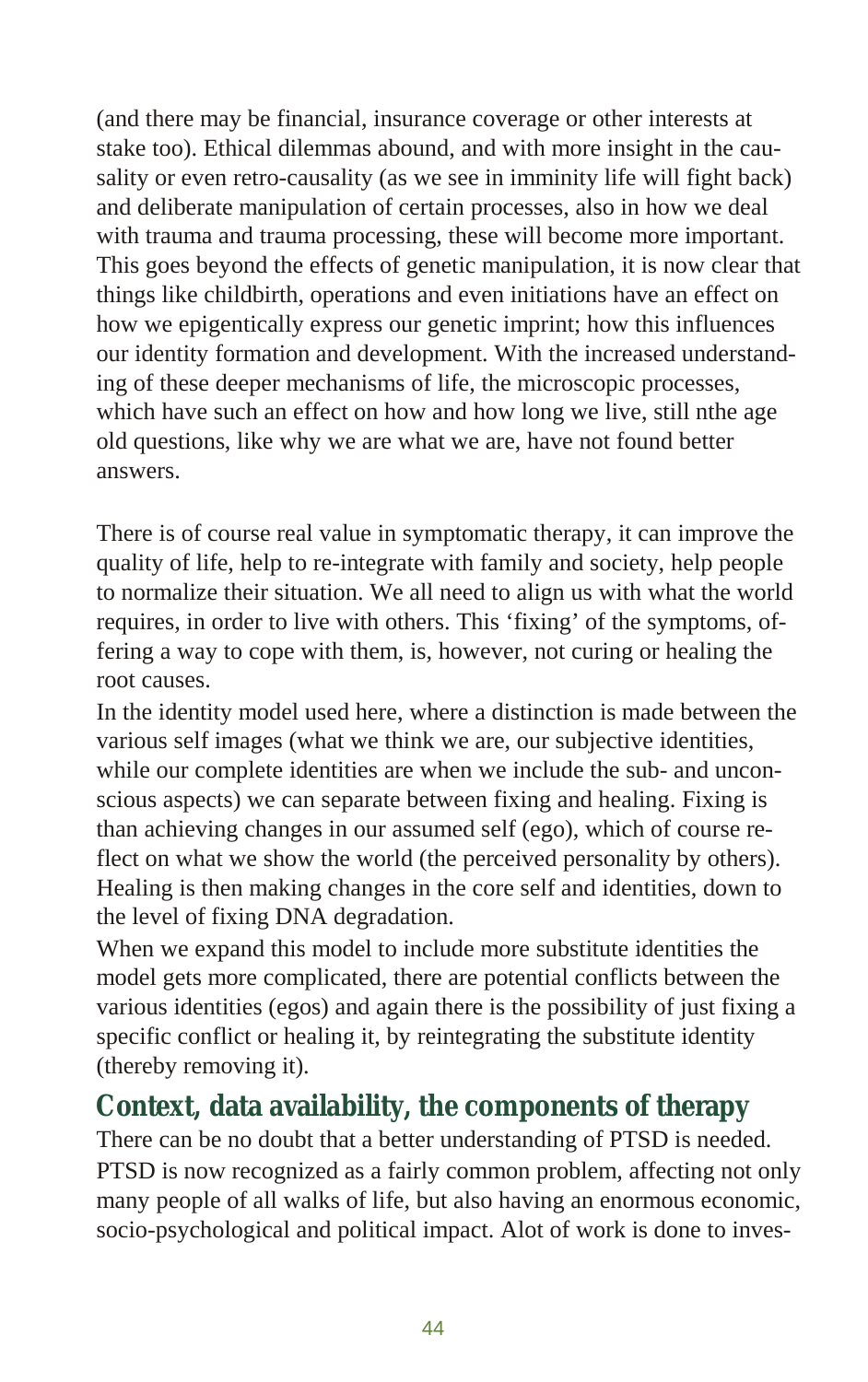<span id="page-44-0"></span>tigate it, develop and promote evidence based treatments and look for new ways to address it (like with EMDR, the recent psychedelics research, virtual reality therapy or administering oxytocine). There is, however, little research into the fundamental questions discussed before, most research is concerned with proving specific approaches to be effective or not, using samples of cases. The problem is that the patient-specific data from those samples and case-histories in the medical world seldom go beyond the superficial, not separated according to blod type, personality, history, DNA mapping.

Sometimes more or less accidentally important resonances come to the light, like in the case of shortened life-expectancy we already mentioned before, based on DNA degradation in PTSD sufferers (the  $VA<sup>6</sup>$  came out with this pointing at pretty solid research). But imagine that veterans would take the governement to court because they want to be compensated for the missing years of their lives?

For the moment, limited research projects with limited data are what is available, and apart from proving efficacy of certain approaches they may and hopefully can help to come up with explanatory models. So what can help to understand therapy, what are there relevant models?

## **Cul tu ral bias**

E. Fuller Torrey<sup>7</sup> looked at four basic components that make therapy success ful across cultures. He compared in digenous practices with the rather "dry" and ethnocentric Western approach that was more or less seen (in 1986) as universal and pointed at ritual similarities. Torrey's four 'transcultural' therapy components are:

- a shared worldview,
- $\bullet$  the personal qualities of the therapist,
- the expectations of the client, and
- an emerging sense of mastery.

So the client and therapist agree on the problem to be addressed; the client believes that the therapy will work; the relationship between therapist and client is conducive to making the therapy work; and finally the

- 6 VA PTSD newsletters
- 7 Fuller Torrey, E. Witchdoctors and Psychiatrists: The Common Roots of Psychotherapy. (1986)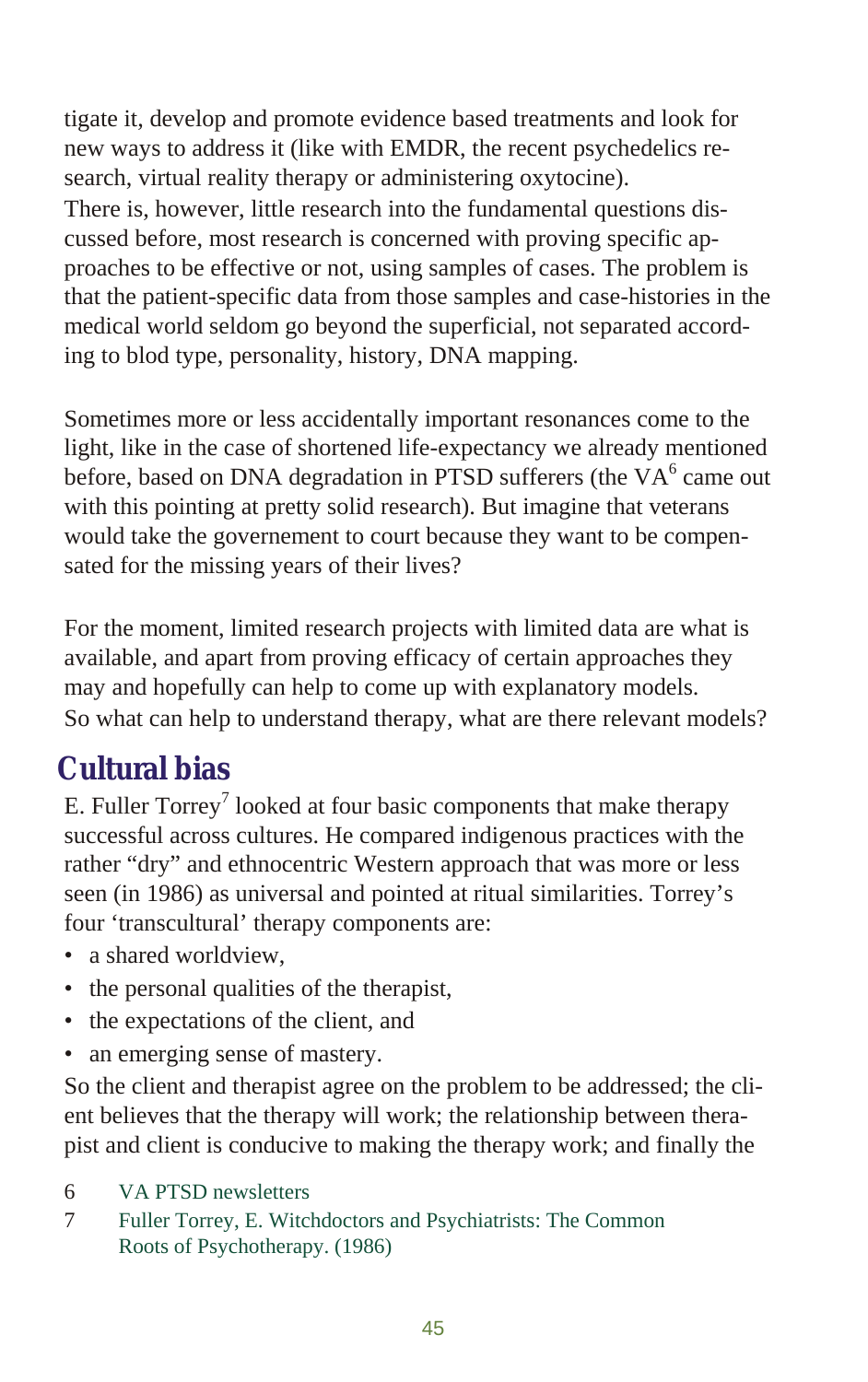<span id="page-45-0"></span>ther apy itself is to be seen as effective, the client identifies with it and obtains a sense of mastery.

There is a catch. In many cases, only one of those four factors is necessary for the therapy to be effective. The client-therapist relationship, for example, can make even a flawed therapy work. Sometimes it is the final factor. An anti-biotic might restore a client to health, even if she does not agree with the diagnosis, even thought she hates the therapist, and even though she has no confidence that the antibiotic will be helpful. Placebo and expectancy run through all four of these factors. Torrey's views are widely appreciated, but his worldview notion is somewhat contested. According to Carl Rogers (1987) the worldview is not so important, what matters as the crux of successful therapies are the ther a peutic relationship and the client's resources. To cater for the differences in background and the cultural diversity, however, seems to be accepted more and more as a factor in the success of PTSD therapy.

#### **Placebo, suggestion and expectancy**

The imagination plays a major role in how we see the past but in therapy, also how we see the future and the outcome of what will happen. This factor is more and more recognized as important for the outcome of the whole ther a peutic and healing process. The notion of the self-fulfilling prophecy and the placebo effect have been used and recognized in psycho therapy for quite some time, it is even acknowledged that the placebo effect works even when patients know they are receiving a placebo. Torrey points at the importance of arousal, of using ritual techniques and what some would call 'magic' to prepare the client, raising expectations. There are states of conciousness, where we are more open to suggestions. These states can be reached by various means, like (psycho active) drugs, hypnosis, holotropic breath work, regression therapy and creating an atmosphere of trust.

## **General approach in PTSD therapy**

There are several clinical practice guidelines offering recommendations for the treatment of PTSD, for example the VA/DoD PTSD Clinical Practice Guideline (2010). The guidelines unanimously recommend Cognitive Behavioral Therapies (CBT), which may include Prolonged Exposure (PE) and Cognitive Processing Therapy (CPT), as the most effective treatment for PTSD, and the majority of guidelines recommend Eye Movement Desensitization and Reprocessing (EMDR) as well. This is usually, but not formally, accompanied by additional approaches like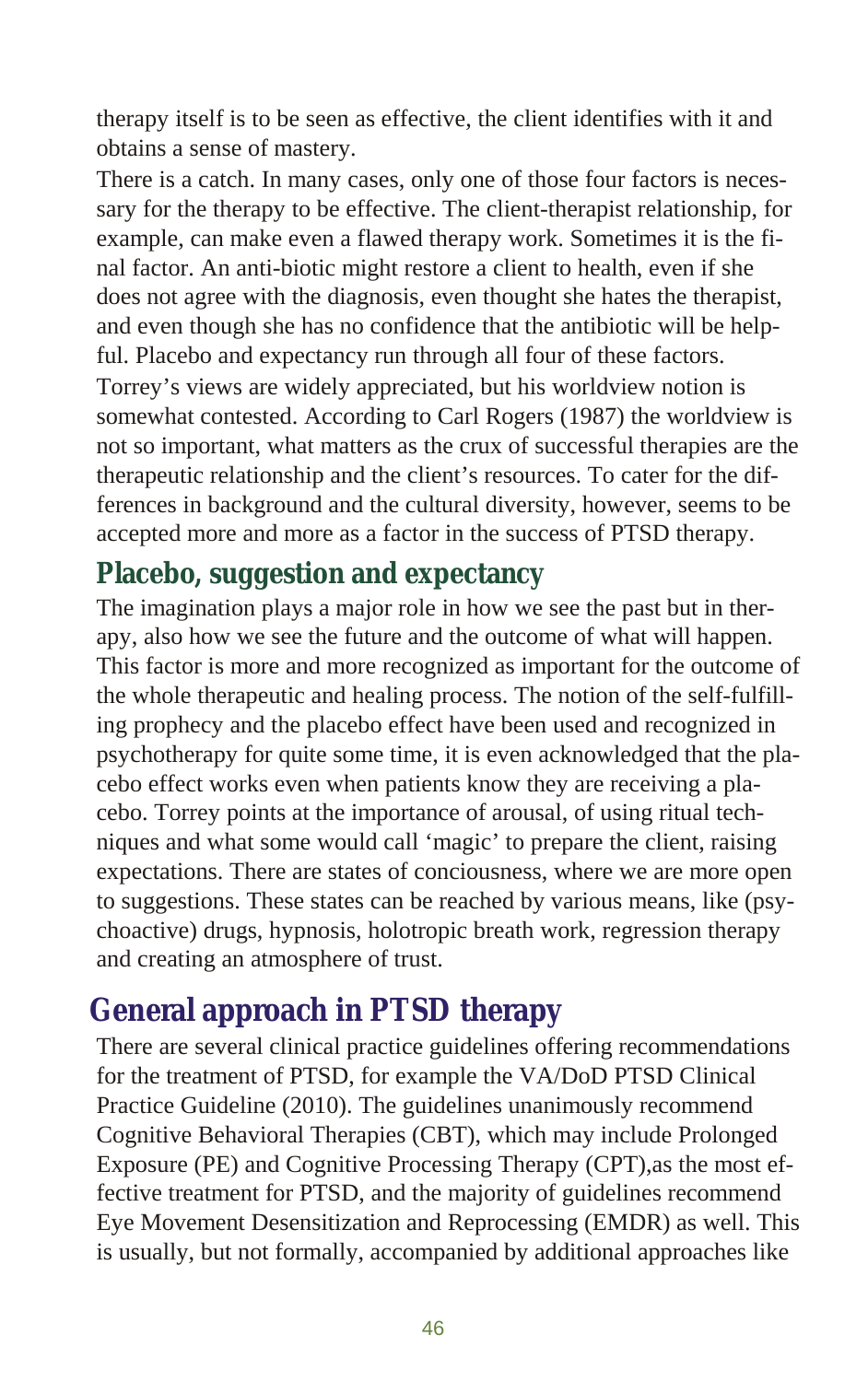rescripting, relaxation, and adequate information about what PTSD is and does.

Medication is an option, but as even the VA explains; patients with mild per sonality disorders may be treated effectively, but medications alone are unlikely to address all of the needs for those with more complex trauma histories.

The current evidence base for PTSD psycho-pharmacology is strongest for the antidepressants like selective serotonin reuptake inhibitors (SSRIs), Tricyclic Antidepressants (TCA) or Monoamine Oxidase Inhibitors (MAOI), but only sertraline (Zoloft) and paroxetine (Paxil) are approved by the Food and Drug Administration (FDA) for PTSD. Prazosin is an alpha adrenergic receptor antagonist (traditionally used as an antihypertensive agent). It acts to reduce the level of activating neurochemicals in the brain and, via this action, is supposed to damp down neurological pathways, which are over-stimulated in people with PTSD.

The authorities that deal with PTSD mostly, like the Veterans Administration and the NIMH in the US, do a good job in dissemination information, setting up treatment programs, stimulating research, but also complain about the (lack of) adoption of evidence-based treatments (EBTs) into routine practice.

Dissemination of EBTs or practice guidelines through traditional educational activities (e.g., formal continuing education programs) has, they regret, limited impact on day-to-day clinical practice, this is what comes out in many of their communications.

There is a clear need for more therapists to deal with PTSD, the VA is desperate to enlarge the pool of therapists who can work with soldiers and veterans. One of the problems is that PTSD patients are not very consistent in the reactions, they can become violent or just difficult, and many therapists don't want to deal with that. These are usually not fragile seniors, but hefty blokes that are hard to contain when they get out of line.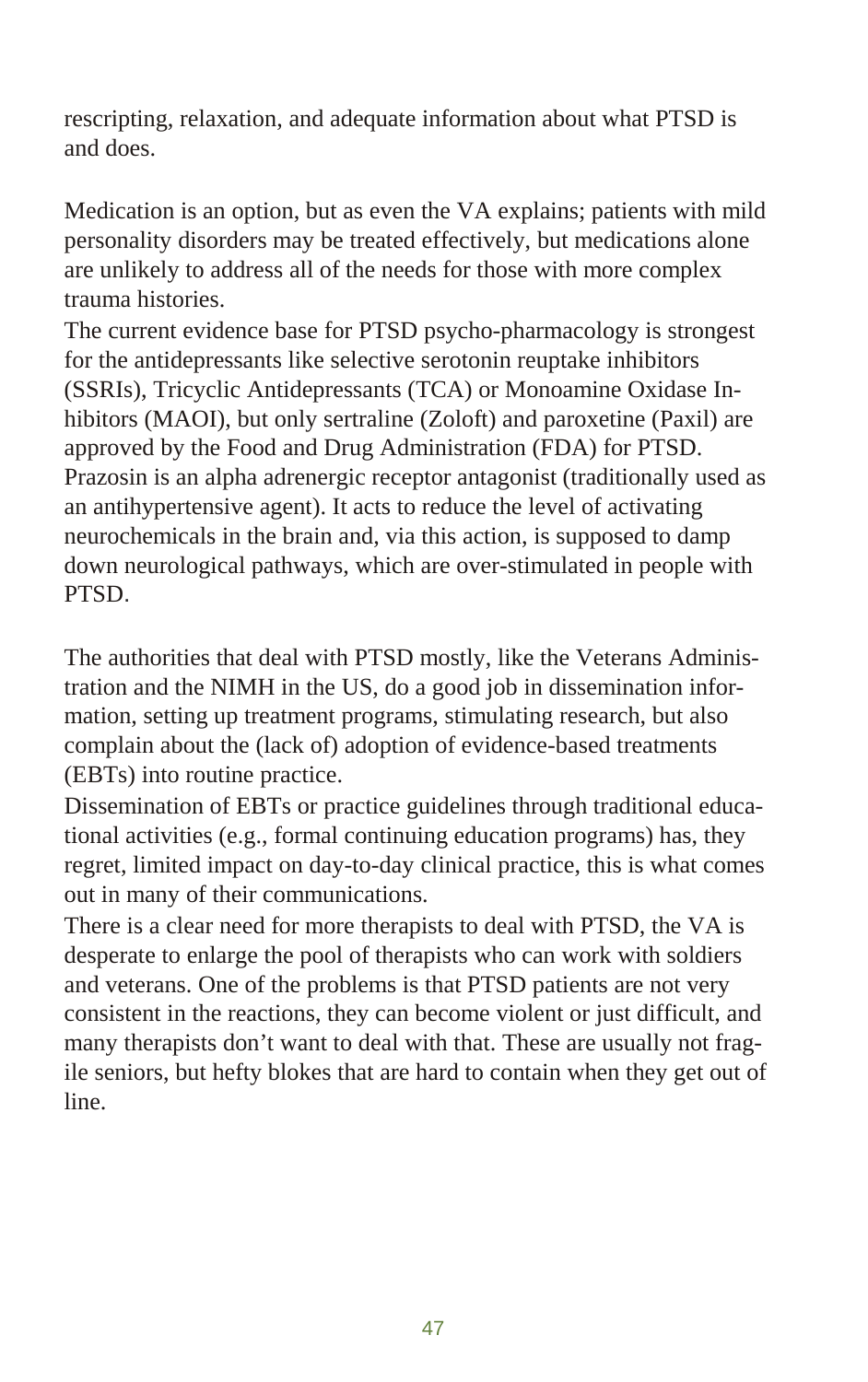## <span id="page-47-0"></span>**CBT: Cognitive Behavioral Therapy**

Cognitive Therapy (CT), or Cognitive Behavior Therapy (CBT) was pioneered by Aaron T. Beck $^8$  in the 1960s but emerged in stages from work by Eysenk, Wolpe, and Skinner and more recently by Ellis. It addresses the (often irrational) thoughts and associations related to an incident. Steven Hayes developed it further in ACT (acceptance and commitment therapy).

Beck found that depressed patients experienced more or less automatic streams of negative thoughts that seemed to arise spontaneously. These 'automatic thoughts' fell into three categories. The patients had negative ideas about themselves, the world and/or the future. By helping patients identify and evaluate these automatic thoughts, he found patients were able to think more realistically, feel better emotionally and behave more functionally. The changes in underlying beliefs about themselves, their world and other people because of the therapy resulted in long-lasting change.

Cognitive behavior therapy is based on the cognitive model: the way we perceive situations and stimuli influences how we feel emotionally, and what we then think of the situation; in distress this perspective can be inaccurate and unrealistic. This approach, however, kind of ignores the somatoform (in the body) anchoring of experiences and how these influence behavior and symptoms in an often unconscious, and not cognitive way.

Cognitive behavior therapy helps people identify their distressing thoughts and evaluate how realistic the thoughts are. Then they learn to change their distorted thinking. The emphasis is consistently on solving problems and initiating behavioral changes in an approach optimized for specific disorders and the individual patient, aiming at a sound therapeutic relationship, setting goals, planning treatment, and selecting interventions. An important part of every therapy session is helping patients respond to inaccurate or unhelpful ideas. The basic question to ask when a patient is reporting a distressing situation, emotion, or dysfunctional behavior is: "What is going through your mind right now?" in order to help them gain more adaptive and accurate perspectives, and examine the validity and usefulness of their thoughts. The CBT approach set clear goals and monitors these evaluating clients' symptoms, measuring

8 Beck, Aaron T. Depression: Causes and Treatment 1967. Cognitive Therapy and the Emotional Disorders (1976)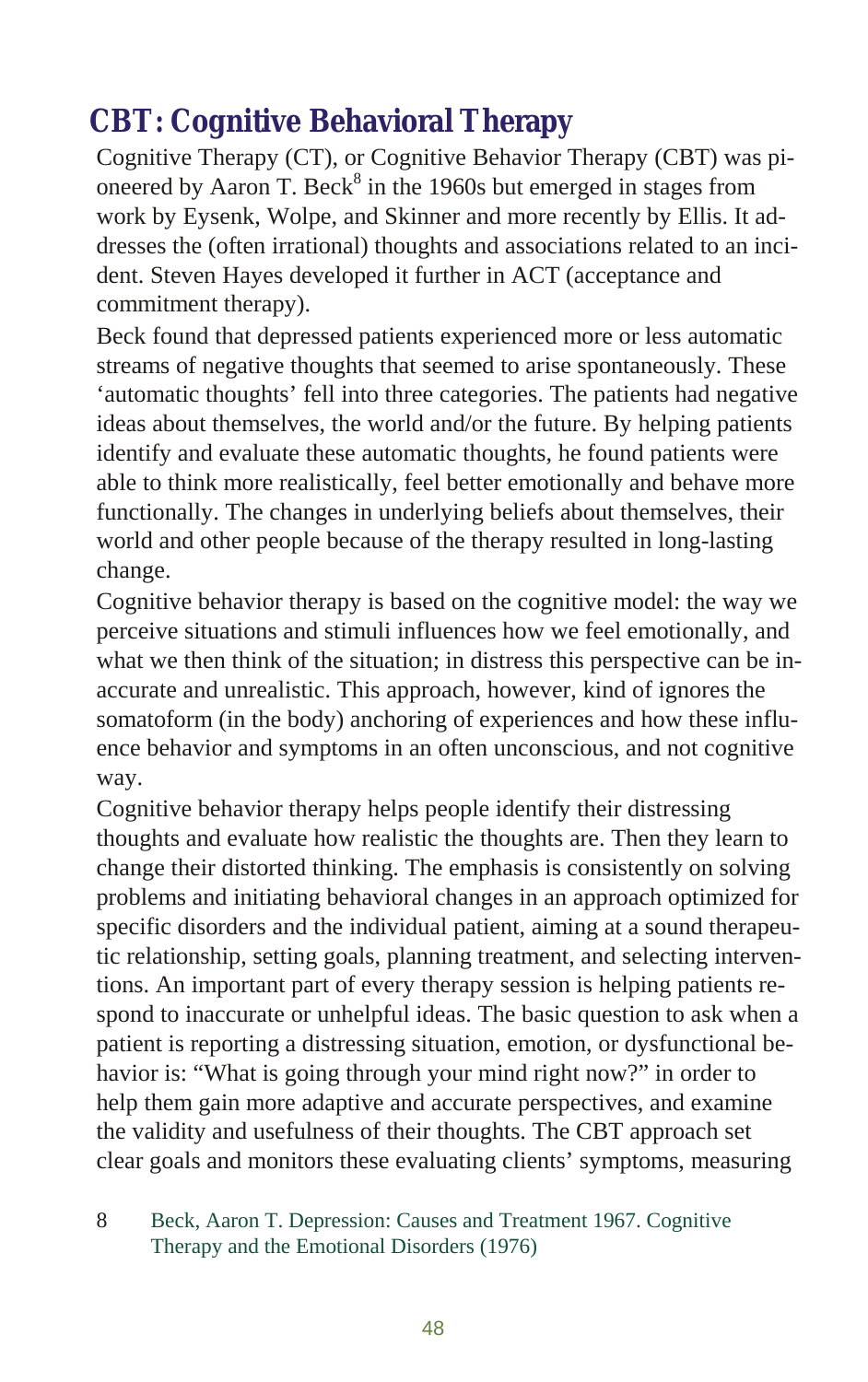the occurrence of specific target behaviors and assessing progress toward specific goals, also using symptom checklists and action plans. An "action plan", collaboratively designed with their therapist, usually includes reading "therapy notes" of the most important things they learned in session and engaging in specific activities that are linked to the accomplishment of their goals. This means homework for patients to implement solutions to problems or to make changes in their thinking and actions. This process gets clients actively involved in their own treatment; they begin to recognize that the way to get better is to make small changes in how they think and what they do every day.

CBT has been studied and demonstrated to be effective in treating a wide variety of disorders. It is possible to use online support and supervision to complement the treatment, this is called guided internet-based cognitive behavior therapy (ICBT).

Cognitive behavioral treatments typically include a number of components, including psycho-education, anxiety management, exposure, and cognitive restructuring. CBT can thus include:

- Exposure therapy to help people face and control their fear. It gradually exposes them to the trauma they experienced in a safe way. It uses imagining, writing, or visiting the place where the event happened, a modern form is using virtual reality for increased immersion into the situation.
- Cognitive restructuring to help people make sense of the bad memories, change their perspective. Sometimes people remember the event differently than how it happened. They may feel guilt or shame about something that is not their fault.
- Talk therapy, allowing patient to express their feelings, explain to them how trauma processing works, what phases and symptoms to expects, help people identify and deal with guilt, shame, flashback, recurring memories and other feelings, but also tell them about relaxation and anger-control methods, provide tips for lifestyle changes, to improve sleep, change a diet, and exercise habits.

Often the choice for a therapy is more based on the symptoms than on the root causes. This may (temporarily) be an effective way to alleviate the symptoms, like depression, flashbacks, sleeplessness (insomnia), but will not deal with the root cause. The success, just as in general psychotherapy, is often the result of an effective patient-therapist relation than of the methodology used.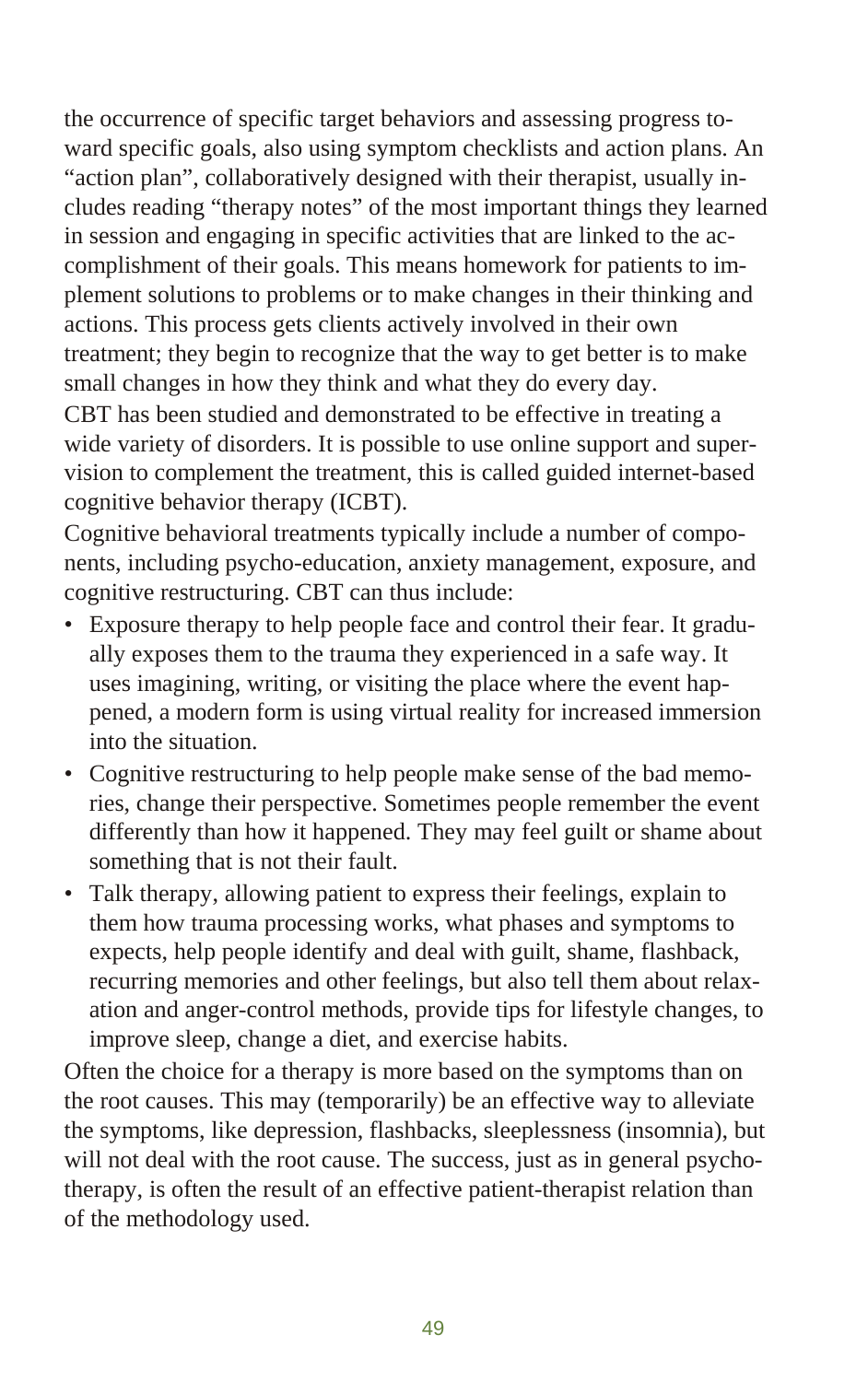## <span id="page-49-0"></span>**Exposure therapies**

The military (VA) recommends **Prolonged Exposure** therapy to have the individual talk through the traumatic experiences over and over until the event is no longer activating. There are many ways to go back to the trau matic experience, these days even virtual reality can be used, and body-mind techniques, hypnosis, breath-work, etc. It doesn't really matter if the memory is about what really happened, or a projection, it is the subiective experience that matters. Trauma narratives can be done verbally, or with images or other forms of art, the underlying personal mythology and how it is damaged may then show up. Also, Cognitive Trauma Processing can sometimes include a trauma narrative. An evidence-based practice for children and adolescents is **Trauma Focussed Cognitive Behavioral Therapy**, which uses a trauma narrative to expose the individual to their trauma, in order to slowly make it part of one's 'normal' history.

The exposure, bringing back the memories and the emotions associated with them can be done all at once, called "flooding," or gradually to build up tolerance, called "desensitization".

These exposure therapies, reliving the memories, are mostly recommended for individuals who have experienced a single incident, or perhaps experienced several incidents but don't have any other mental health complications. Not in all cases exposure therapy works well, sometimes it aggravates the symptoms.

For situations, where there is no accessible material as the memories are deeply repressed, and this might be the case when the experience led to the formation of a substitute identity, more forceful approaches might be necessary. Using psychedlics or regression hypnotherapy may help to access those deeper layers. Often a specific trauma situation recurs (is triggered) and those later incidents can be accessed, then a "peeling off" going backward may work, trying to find the root experience. These may even be a birth trauma or what the foetus experienced in the womb.

#### **Risk of exposure, trauma reliving**

One of the issues concerning trauma therapy is whether it is necessary to go back to the traumatizing event, by whatever technique. Some alternative ther a peroaches, like NLP (Neuro-linguistic programming) and PSYCH-K, advise agaist exposure therapy. Can't we deal with the symptoms alone, without having to bring back those awful moments, opening the subconscious memories? Some therapy approaches claim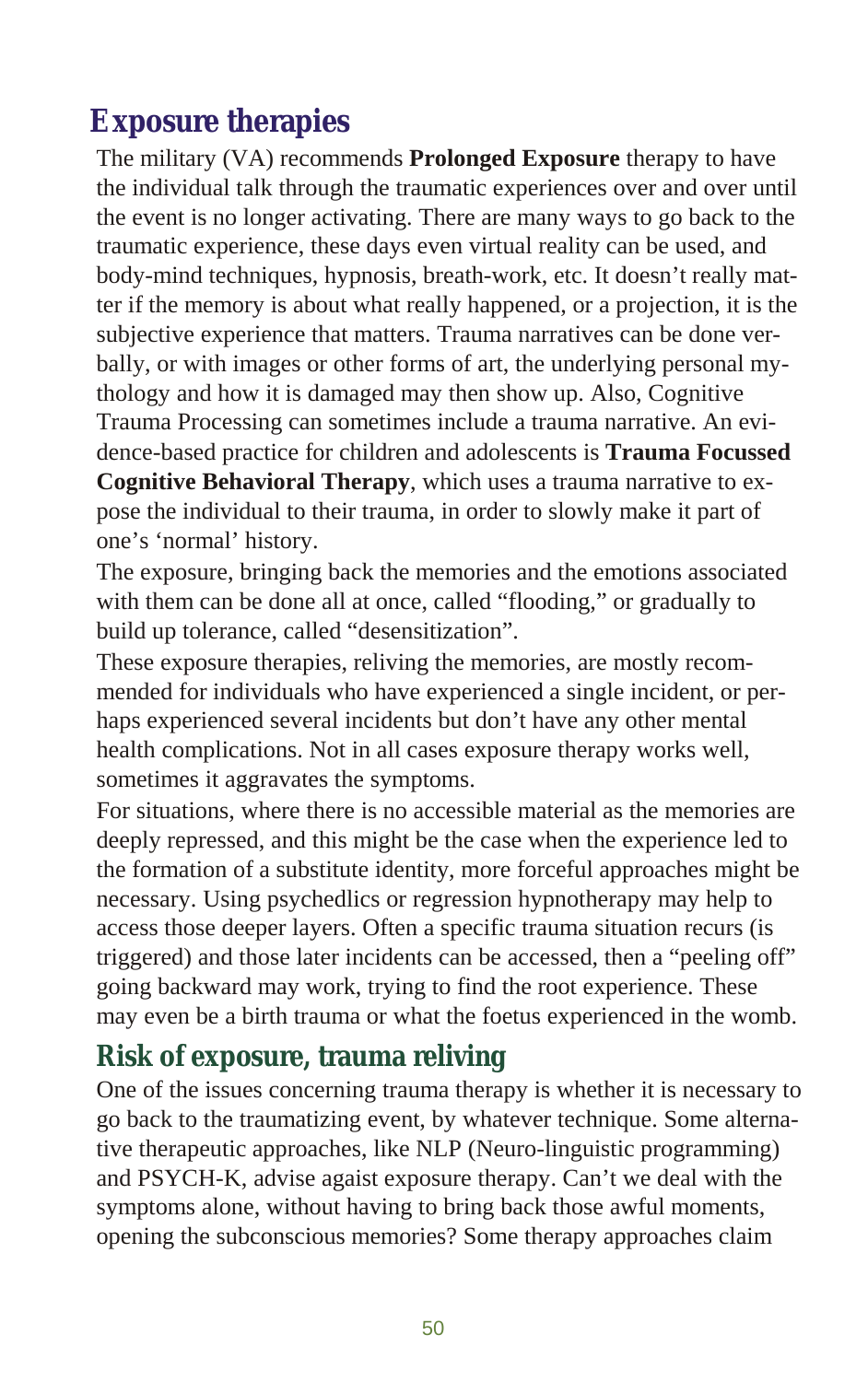<span id="page-50-0"></span>this is not only possible, but it's a better way to deal with PTSD. The idea is that what we created (as negative emotions) we can also dis-create and there is no need for what is called 'Self-Disclosure', going back to the old traumatic experiences.

This is of course a strictly symptomatic approach, and the proponents claim that for some people the other approach, exposure therapy, talking about our problems, reliving them again and again can often make things worse and has no therapeutic value.

There is a tendency to try whatever, but this is not always without danger. The notion, that not all therapy is beneficial is expressed well by Bessel van der Kolk<sup>9</sup> concerning exposure:

When people develop PTSD, the replaying of the trauma leads to sensitiza*tion: With every replay of the trauma there is an increasing level of distress.* In those individuals, the traumatic event, which started out as a social and *in ter per sonal pro cess, de vel ops sec ond ary bi o log i cal con se quences that are hard to re verse once they be come entrenched.*

This may not be valid for all people, there is much variation in how this sen sti zation happens and is stored in mind and body, but the warning is important. This also has to do with the difference between fixing and healing, or symptomatic versus fundamental cures. Fixing may make one's life easier, but the deeper damage may show up at a later stage.

## **EMDR**, a polarity tool

**Eye Movement Desensitization Reprocessing therapy (EMDR) is a** popular and effective tool (it comes from a much wider tool set in NLP) and as an intervention that allows an individual to reprocess memories and events, that might be a key to understanding PTSD as a mind-body dissociation. It is developed by Francine Shapiro, is approved (in DoD/VA guidelines and by the US Substance Abuse and Mental Health Services Administration (SAMHSA)) and can be combined with cognitive (usually verbal) therapy.

It is a controversial because the mechanisms addressed are not well understood but brings usually good results. Reprocessing means accessing the relevant memory (in the specific substitute identity/trauma state associated with it) and uses dual awareness with bilateral stimulation

9 Bessel van der Kolk; The Body Keeps the Score: Brain, Mind, and Body in the Healing of Trauma, 2014 also Robert Scaer: The Body Bears the Burden, quoting Bessel van Der Kolk (2014)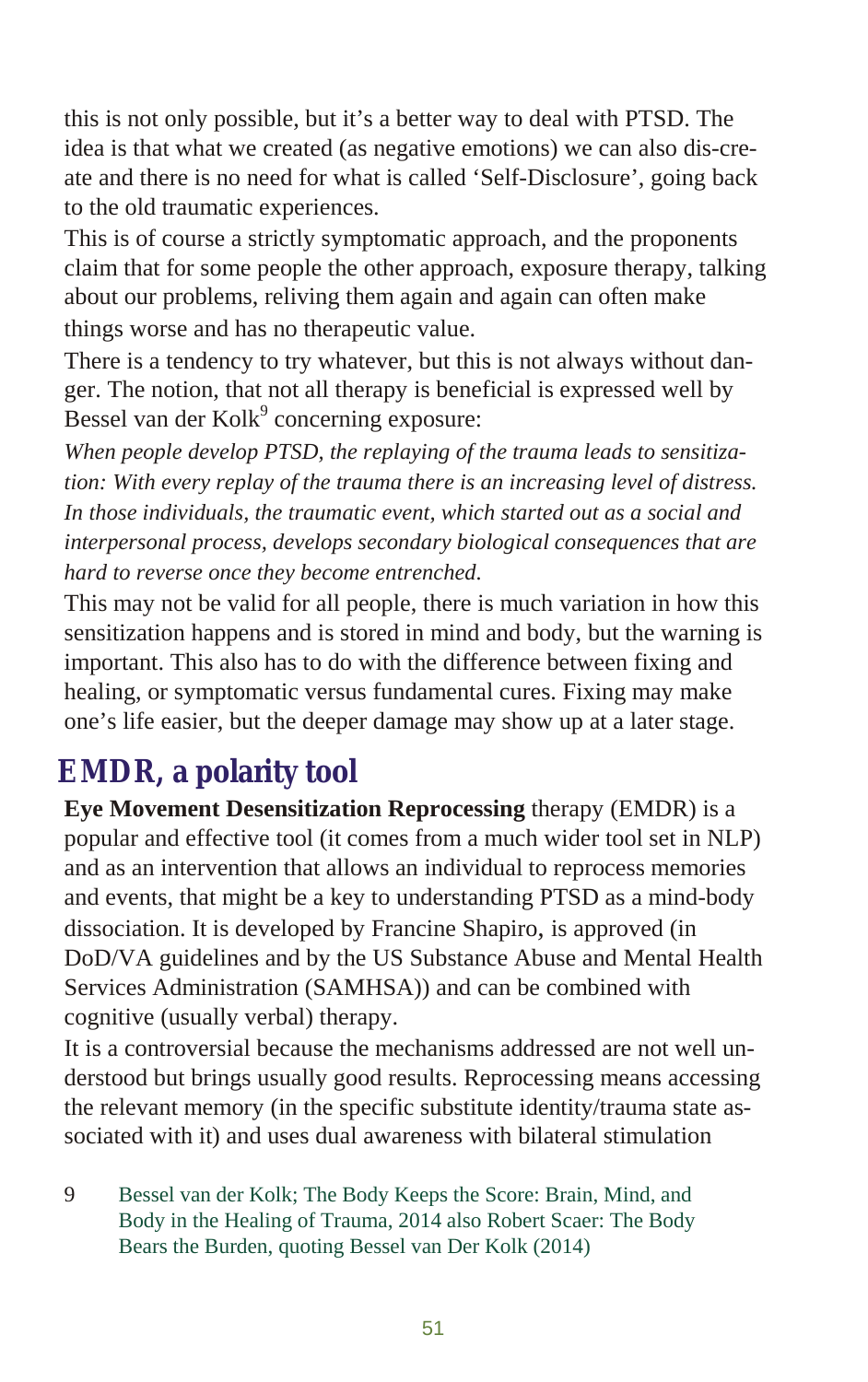(eye/ear) to kind of shock and rock the memory. In this therapy patients recall and describe their trauma memories, while the therapist makes movements with their finger or an object in front of the patients face, asking the patient to hold their head still, but following the movement with their eyes (and synchronous with a sound signal). By recalling images, thoughts, emotions and body sensations one is suggested and even seduced to go back to the traumatic moments and to move through the experiences that aren't resolved. It creates like an overload, the polarity switching between hemispheres (left/right) is too much for the mind to handle; this affects the memory impact, so desensitization can be the result. The going back to the trauma state, feeling the impact is an essential part of EMDR, in the context of substitute identity formation this means switching to an identity state related to the trauma. This is helping to reprogram and desensitize the traumatic nature of these memories. The technique then 'shakes loose' the connection, is one explanation.

It looks like a kind of exposure therapy, going back to the memories and the trauma related identity state, but the EMDR techniques are then used to integrate, at a deeper 'embodied' cognitive level. The non-organized memories, assumed to cause the symptoms, are transformed and stored in the more organized way like normal memories. There are phases of treatment in EMDR, starting with skills-building and resourcing in preparation for the processing phases with bilateral stimulation. This approach incorporates imaginal and thus some bodily exposure to traumatic memories, and this might be why the therapy works. EMDR is recommended for individuals who have developmental or complex trauma, but also has evidence-based protocols for single incident trauma. A criticism of EMDR, similar to other NLP approaches, is that it is very effective for symptomatic treatment, but not always healing at the deeper levels. It shakes up or even distorts the identity related to the trauma.

Using EMDR in connection with other approaches, like psychedelics, may be dangerous. EMDR seems to shake up specific identity states, and when those are the ones causing PTSD that may be beneficial, but in a psychedelic state all identities are kind of open to manipulation, and using EMDR might shake up all of them, with negative effects. One could even consider the possibility, that EMDR-like situations or visual effects in the trip are the cause of lasting 'bad trip' effects that are observed in some people.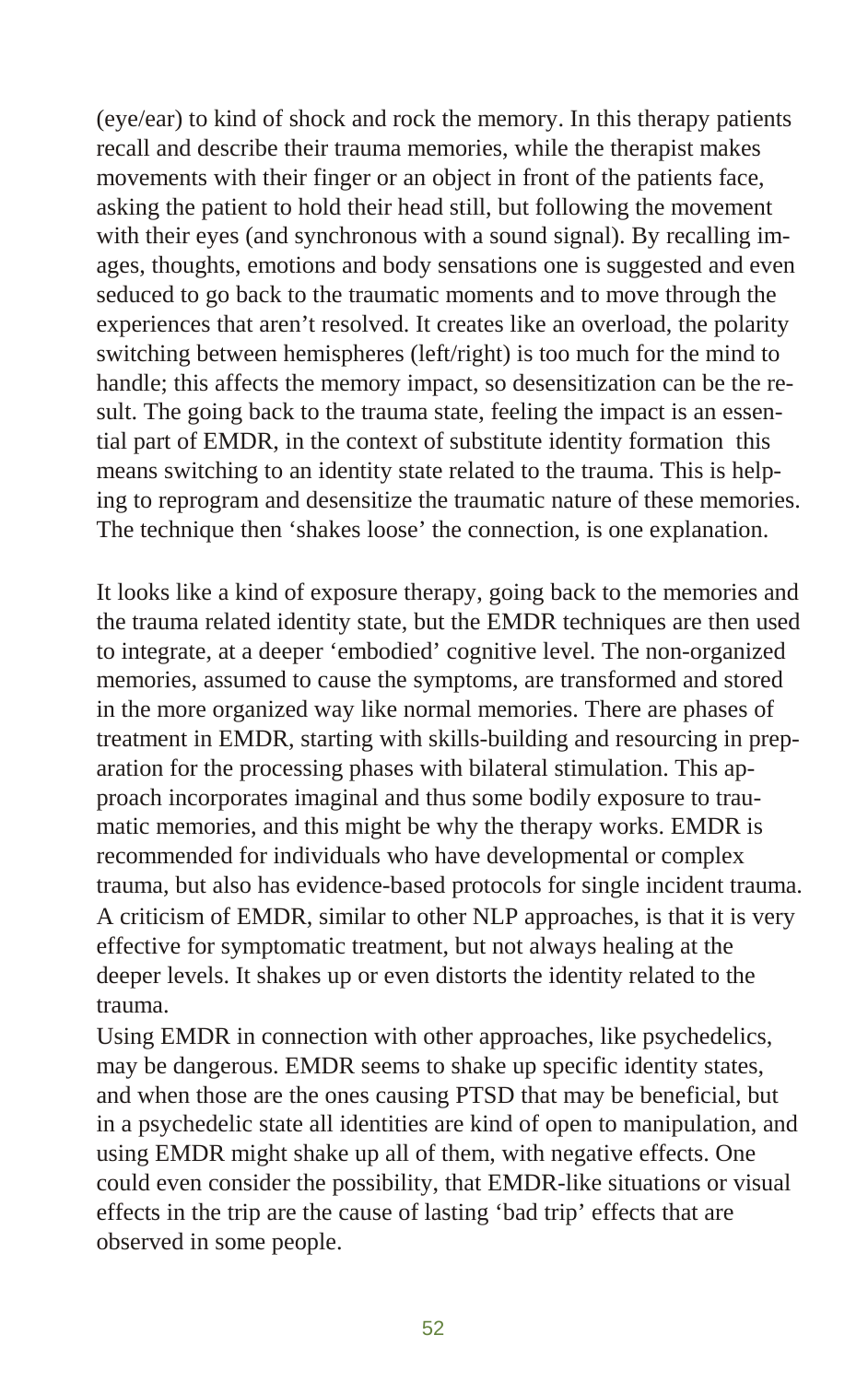<span id="page-52-0"></span>EMDR is already more body oriented than mere talk therapy and assumes some kind of interaction between information processing and storage and perception. There are other similar therapy approaches (like EFT, Emotional Freedom Techniques) and PSYCH-K honoring how our body stores and 'memorizes' trauma.

The body and notably the polarity angle in these approaches obviously is what Eastern traditions like ayurveda have used for a long time, but wasn't taken serious by the Western medical establishment. Now, in a way through the back door, ,

## Limited VA approach

Acknowledging the good work and intentions of the VA and their support for new and alternative therapies, their approach is criticized as being too limited and strict. Even as their recommended therapies are effective, they are limited, don't work for everybody, finding the right therapy is often guesswork, trial and error. For instance group treatment for PTSD is not recognized as evidence-based by the VA. A more open approach is suggested. Stan Krippner for instance remarked :

*"Talk Ther apy is fine but needs to be sup ple mented by ei ther hyp no sis/dreamwork/ psy che del ics/ex er cise/diet/yoga/or group work and I con sider group work ex tremely important."*

He points out, based on his experience with both shamanism and psycho therapy, that we have to look at a broader range than just the approved approaches. When we want to achieve change or healing, shamans and psy cho there a pists alike can evoke this, if one or more of the following conditions is met:

- the therapy/medicine/drug empowers or affects the patient in some way
- the patient has hope/expectations/belief that the treatment will work
- the relationship between therapist and patient evokes a mutually agreed upon diagnosis
- the therapist has the personal qualities to evoke self-healing on the part of the patient.

Any one of the above can evoke healing.

# **Group therapy and support structures**

As mentioned before, the social identity and group mind effects on how a trauma situation is experienced and how it may be processed may be more important than is commonly recognized, even as it is criticised for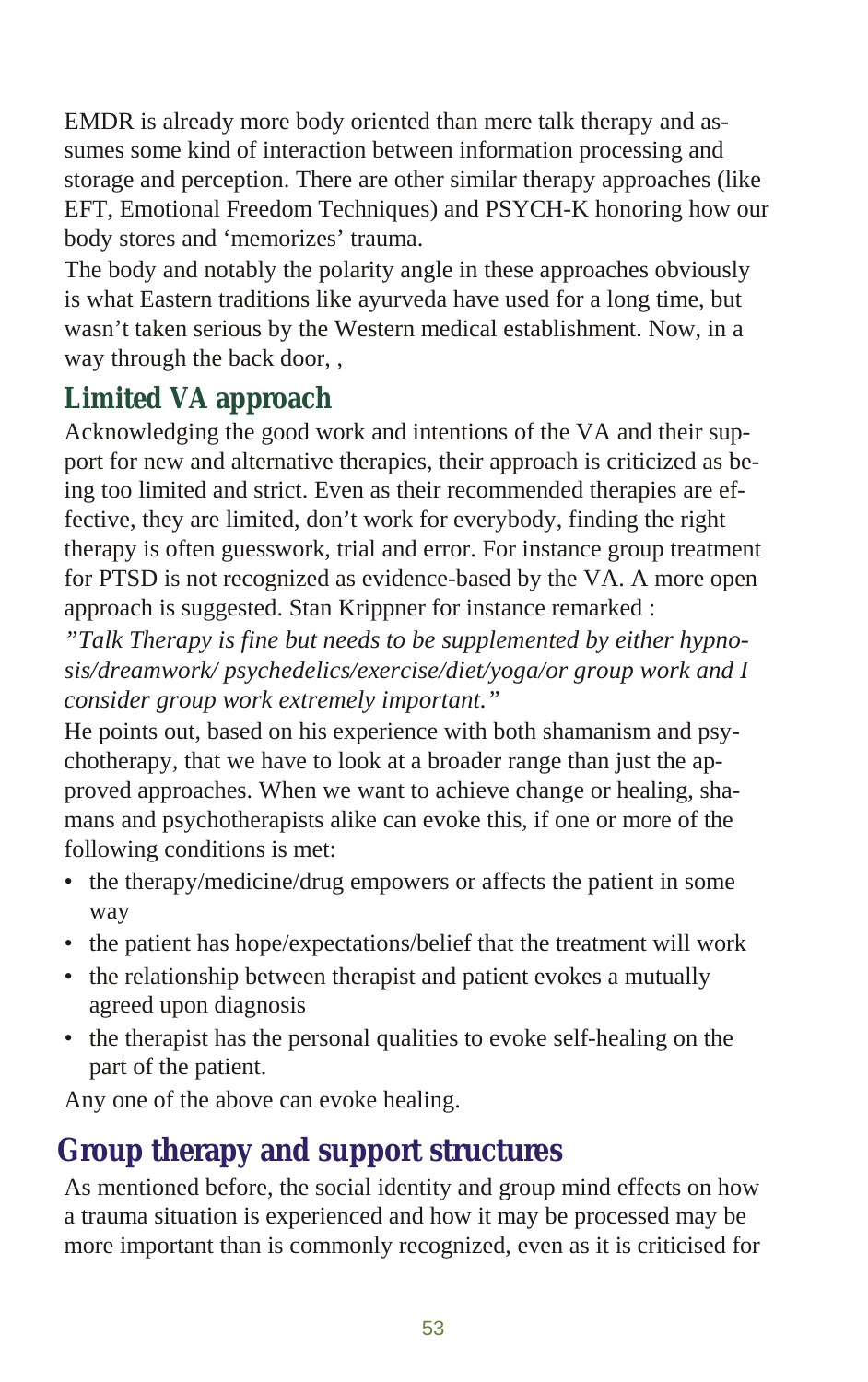failure to provide evidence of successes that can stand up to peerreviewable scrutiny in the medical research community.

Group training and that comes close to group therapy is probably as old as humanity, just think about schooling and the need to have effective teams when hunting and in war. Ritual, a fundamental part of culture, is mostly a group experience and aiming at improving situations, healing, and thus ther a peutic. Even as just sitting in a circle and sharing experiences or insights may look like a simple approach, the ritual aspects and creating of a safe and even sacred circle, a set and setting that helps people to enter a group mind (identity) space has very deep and old roots in our collective unconscious.

Ritual offers participants acces to their deeper psychological, social but also spiritual issues, where for instance aspects of their substitute identities may surface, bringing awareness and potential healing. The mirror mechanisms in a (safe) group, where projection of one's own problems and inclination in others can bring realization and introspection, may resemble individual talk therapy, but the absence of hierarchical or transference processes and being with peers (socially, as victims, patients, without rank) can be very beneficial. Group therapy in institutional settings for psychiatric problems and in the pop-psychology and self-discovery world is commonplace.

Many veterans do join groups or set up informal circles and benefit from this. They do have group meetings and appreciate what it brings to them, there are many examples of such efforts like Seeking Safety (SS). The experience of veteran groups, but also the much wider experience in addiction therapy (where trauma processing is often a factor too) support the notion that participating in groups can be beneficial. Not necessarily as a therapeutic tool, but as a way to provide a social umfeld, meaning, structure and discipline. Support groups play a significant role in many agencies and institutions that serve trauma survivors.

#### **Sleep and nightmare therapy**

Among the most common symptoms of PTSD are sleep problems; sleeplessness, nightmares, with resulting deterioration of physical wellness, the tendency to use escapes like alcohol or drugs. While sleep problems are symptoms of PTSD, they tend to become independent problems over time, warranting sleep-focused assessment and treatment.

If the person is unable to adequately process the memories of the traumatic experience and repressed them, it later creates a log jam in the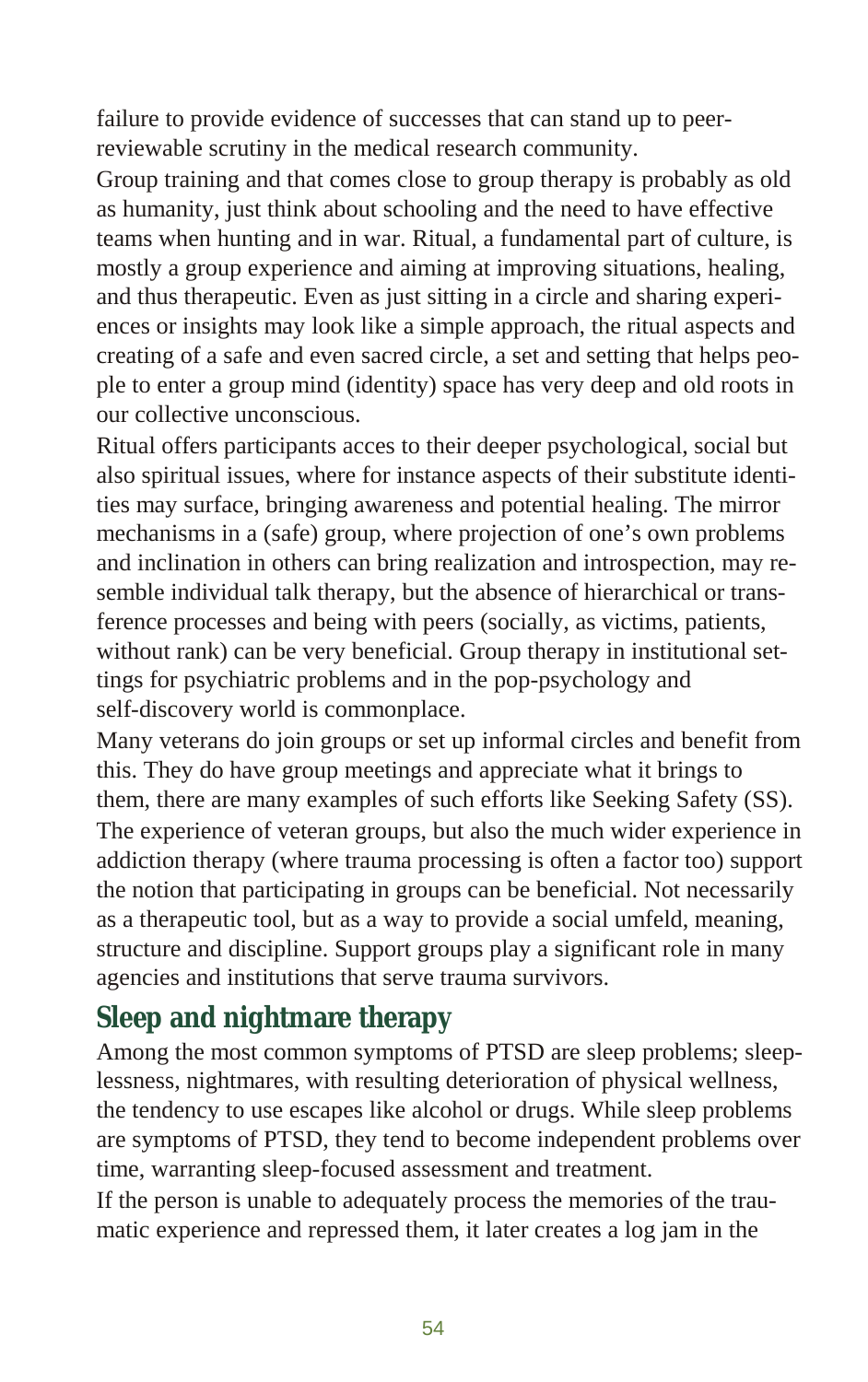REM processing of day to day emotional memories (where emotional memories are replayed in metaphorical dream sequences and so have their emotional content neutralized so that they can be stored as narrative memories) and this causes a build-up of unresolved emotional memories stored in the hippocampus. Over a period of weeks the pressure to process builds, and if the trauma is not cleared the individual will start to show the symptoms of PTSD.

The preferred treatment approach for insomnia is cognitive behavioral treatment for insomnia (CBT-I), a series of strategies focused on stimulus control, sleep restriction, de-arousal techniques, sleep hygiene, and cognitive restructuring. The NLP Rewind method, which can be useful in treating trauma and PTSD, mimics the workings of REM. Once the trau matic memory is processed the hippocampus can go back to processing the day to day unresolved emotional memories in REM as normal and the individual can regain emotional balance and normal Pre-frontal Cortex functioning. The hippocampus is also key in the processing of all memory; people who suffer from trauma have a hippocampus filled with backed up emotionally unresolved memories so are less capable of processing new memory.

**Planned dream interventions, imagery rehearsal therapy** It is estimated that at least 90% of individuals who have a diagnosis of PTSD report nightmares related to the traumatic experience, with a frequency than can be up to 6 nights a week, and may continue for decades. Sleep laboratory studies of individuals with PTSD consistently show fragmented but increased Rapid Eye Movement (REM) sleep. A psycho therapeutic (CBT) approach to treating night mare is imagery rehearsal therapy  $(IR)$ , which is also referred to as nightmare re-scripting because it entails choosing a recurrent nightmare and finding a way to change the content in a way that makes it less intense or distressing. The differences in sleep amongst those with PTSD related nightmares (compared with those who do not have PTSD) are tangible, they report decreased total sleep time, increased number and duration of nocturnal awakenings, decreased slow wave sleep and increased periodic leg movements. Fragmented REM sleep could in fact be the core of PTSD. Learning to stop nightmares using reframing or rerouting the dream content has been reported as an effective way to deal with the negative impact. The approach, also termed Planned Dream Intervention by Dr.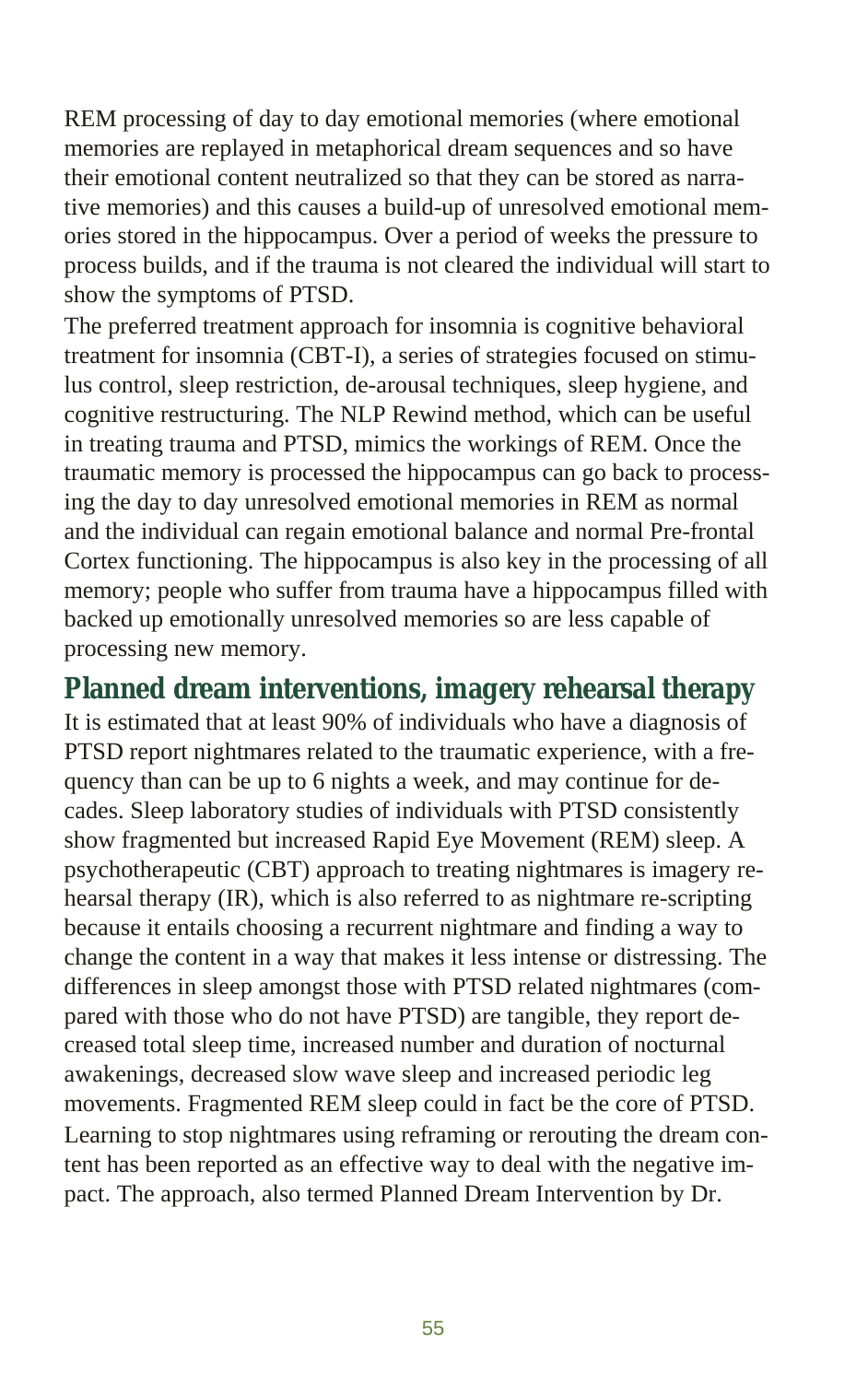Beverly Dexter<sup>10</sup> and successfully used with larger groups of British war veterans will help individuals who do not remember dream content, but wake up often, despite otherwise good health. The core concept of this approach is that dream content can be influenced by conscious thoughts and imagery. If the individual learns Planned Dream Intervention they usually experience an immediate release from the nightmares and start sleeping peacefully through the night.

The concept of rehearsing a desired ending for a nightmare is mentioned in works by Marks and Barry Krakow who have developed this approach further into Image(ry) Rehearsal Therapy with clinical trials.

#### Body work, yoga, bio-energetics, breathwork

Stress can develop in a the mind, but the body is part of the process. Under standing the body-mind or even better the body-emotion-mind relation is essential in treating PTSD. Some would add spirit to this triad. Identity involves all realms, the ways we act, feel and think (and pray) are based on who we are, in a total perspective. In this broad perspective, our identity is not the result of the biological situation, it is the force that shapes our brains (and the way we use them), emotions and body. Our state of being and eventually our traits and disorders are thus, in this perspective, not the result of chance and biochemical processes, but originate in the identity and identity conflicts. Our identity, as expressed in our body, our consciousness and our emotions then shape our lives, not so much the rational mind. We mostly make decisions based on emotions and intuition, as people like Nobelist Daniel Kahneman made clear.

Those emotions and the memories of them, especially the ones related to trauma, are stored, our body is a repository of a different kind of memories. Body focus, somatic interaction (apart from sedating pills), is mostly missing in the academic approaches concerning PTSD therapy, where cognitive therapy is the dominant approach, even as the VA accepts EMDR, much more of a body mind technique, as an effective approach. But if we see, as is suggested before, the symptoms of PTSD as thwarted (self-directed and self-damaging) expressions of the normal reactions to the original trauma situation, those reactions would in many cases be physical. Expressing anger, fight or flight, the normal sympathetic reactions that were impossible at the time of the trauma, are physi-

<sup>10</sup> Dexter, Beverly, No More Nigtmares: How to Use Planned Dream Intervention to End Nightmares (2008)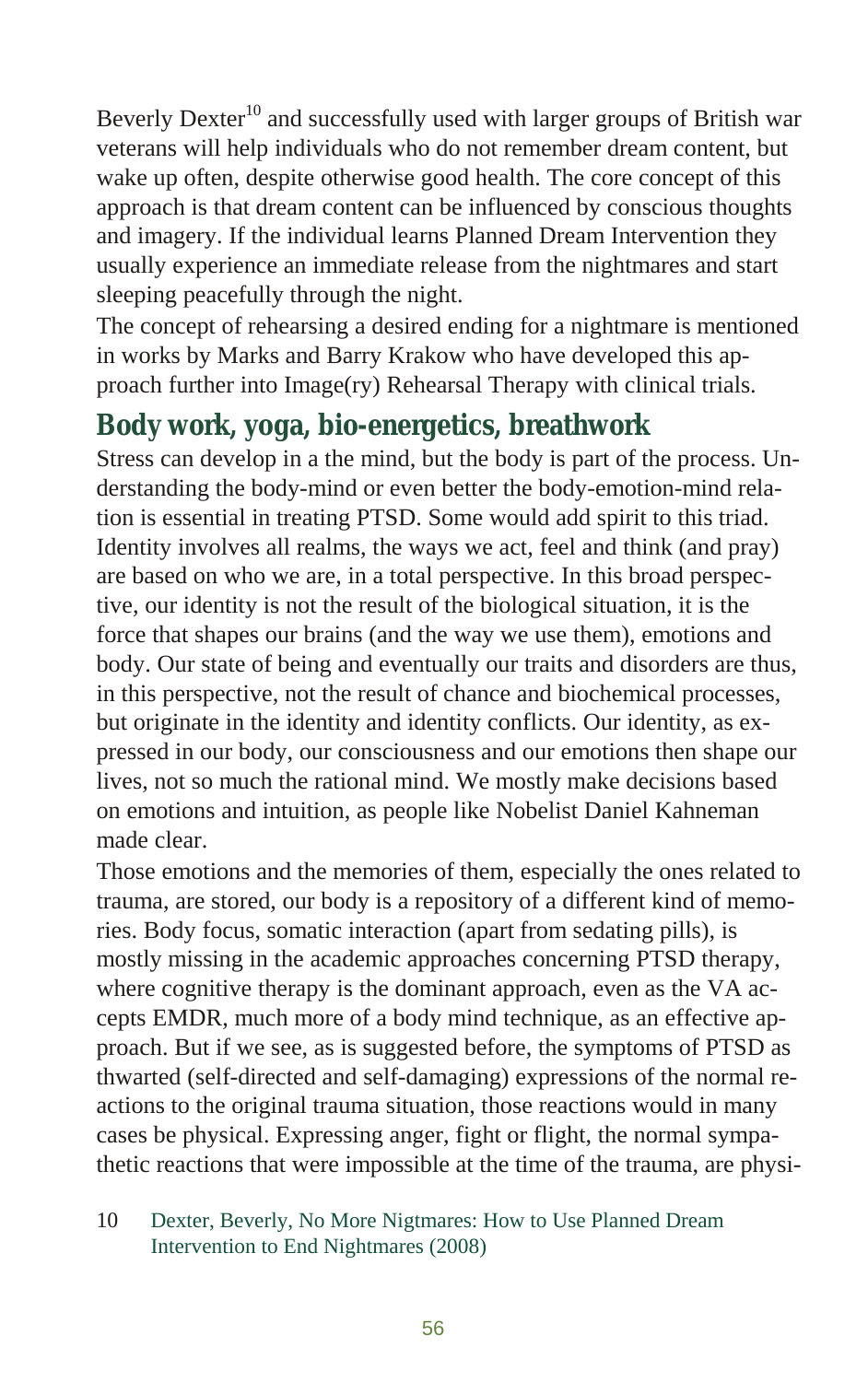cal and the parasympathtic effects on digestion and sleep can't be ignored either.

The body-mind complex and how they interact has been studied and therapy models have been developed (somewhat less prominent than Freud's and Jung's cognitive approach) by people like Reich, Alexander Lowen, Peter Levine and Jack Painter, among many others. Some inspiration comes from Eastern sources, other approaches were more or less independently developed.

Outside of academia and the official medical world there has been and is a large following concerning body oriented or body-mind oriented approaches. Many of them, even as they are seen as alternative, have been tried and are deemed effective by those involved for PTSD. We can mention meditation and body concentration, like yoga, bio-energetics, body-work, massage therapy, martial arts training, physical exercises of all kinds, chakra healing; the number of body oriented therapy and health methods is amazing. The beneficial effect of concentrating on bodily functions and positions like in yoga has been known for thousands of years. There are many techniques to meditate, to calm the mind (like mindfulness training) and therefore the body. Many of those are ways to dissociate in a controlled way, stepping away from the stress and pressure of daily life. Mind-body dissociation is at the root of many disorders. To restore a normal mind-body (association) interaction is important, and many approaches emphasize this "*mens sana in corpore sano*".

Controlling the breathing can bring a sense of calm, while taking a few deep breaths can lower rage. Those effects and the calming results of meditation, mind fulness etc. have been shown in EEG-scans and are generally accepted as beneficial to a healthy and balanced state of mind, something PTSD therapy also tries to achieve. The effect of breath control is, thanks to modern scanning and technology, a phenomenon that can be related to specific brain regios and even specific brain cells. Breathwork, especially as used in regression and therapy as in holotropic breath-work, can also be part of an integrative PTSD therapy approach and as a relaxation tool to fight panic attacks.

Because the therapies recommended by the VA are not available to everyone, because of affordability or because of disbelief in their effectiveness, many therapies from the general repertoire of counseling, transpersonal, artistic creativity stimulation, psychodrama, bodywork, mind-body therapy, mind-body dissociation therapy, chakra healing.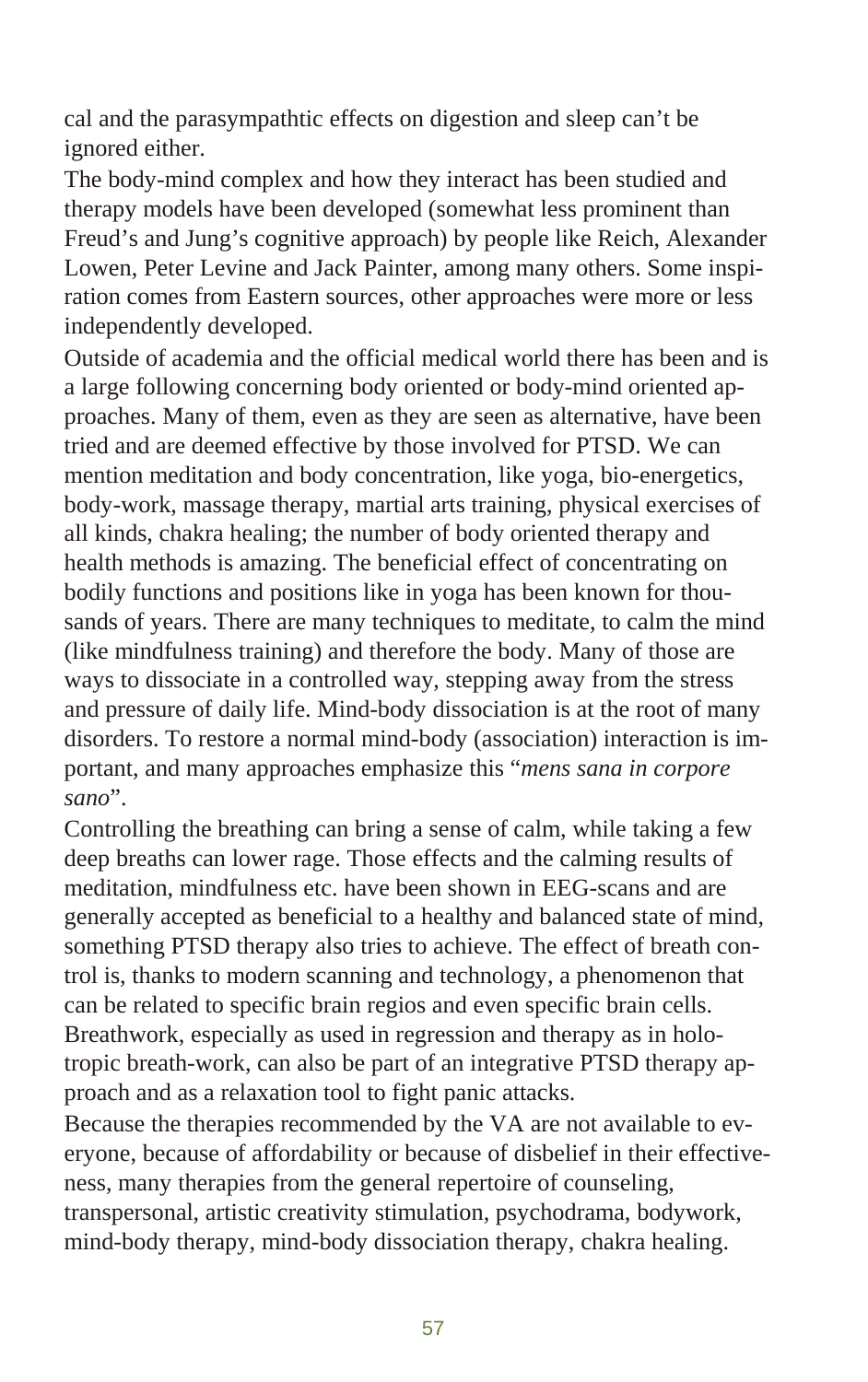systemic (family-)constellations are tried and are often successful). much of course depending on the therapist. Progressive Muscle Relaxation, Storytelling, working with animals (notably horses), there is little in the arsenal of modern psychology that has not been tried and might wordk, but most lack the research that would make it acceptable as evidence based method.

The notion that trauma processing is not only a cognitive, but also a somatic process is well recognized and researched, but somatic healing of trauma is less accepted. The effects of the many beneficial case-histories, where new body experiences, retuning the body by physical exercises, etc. etc. are, however, not showing up in the recommendations of the 'regular' medicinal world or seen as proven effective by the authorities or insurance companies. Yet most PTSD victims will, at some time, combine a kind of body oriented therapy or just physical exercise with other therapies and feel the beneficial result of it.

#### **Physical environment, diet, exercise**

Our identity adapts to the environment and as healing in essence means that our original genetic and epigenetic identity is restored, environmental factor play a role in therapy. This is a complex field, for to what extent does our living situation, our work, our clothing, sports, food, communication possibilities, exposure to environmental hasards etc. play a role in the healing process? It's obvious that substandard conditions should be avoided, living in slums, eating bad, being cold, dirty etc. But to what extend is healing affected by special conditions, a nice environment, absence of stress etc. etc.? Or just the opposite, exposure to extreme conditions like deep freezing, whole body cryotherapy? This is not deeply re searched, but we all have some idea of what a beneficial and healthy situation should be.

#### **Classic psychotherapy**

There are of course many therapy forms that can be used to help with PTSD. From the Freudian and Jungian psychoanalytic approach with a myriad of sub-schools to the Rodgerian client-centered theapy to the Gestalt approach of Perls and Assagioli's psychosynthesis. There are many adaptations and improvements, all kind of psychotherapeutic schools have developed and many therapist combine what they feel the most appropriate for their client in an eclectic approach.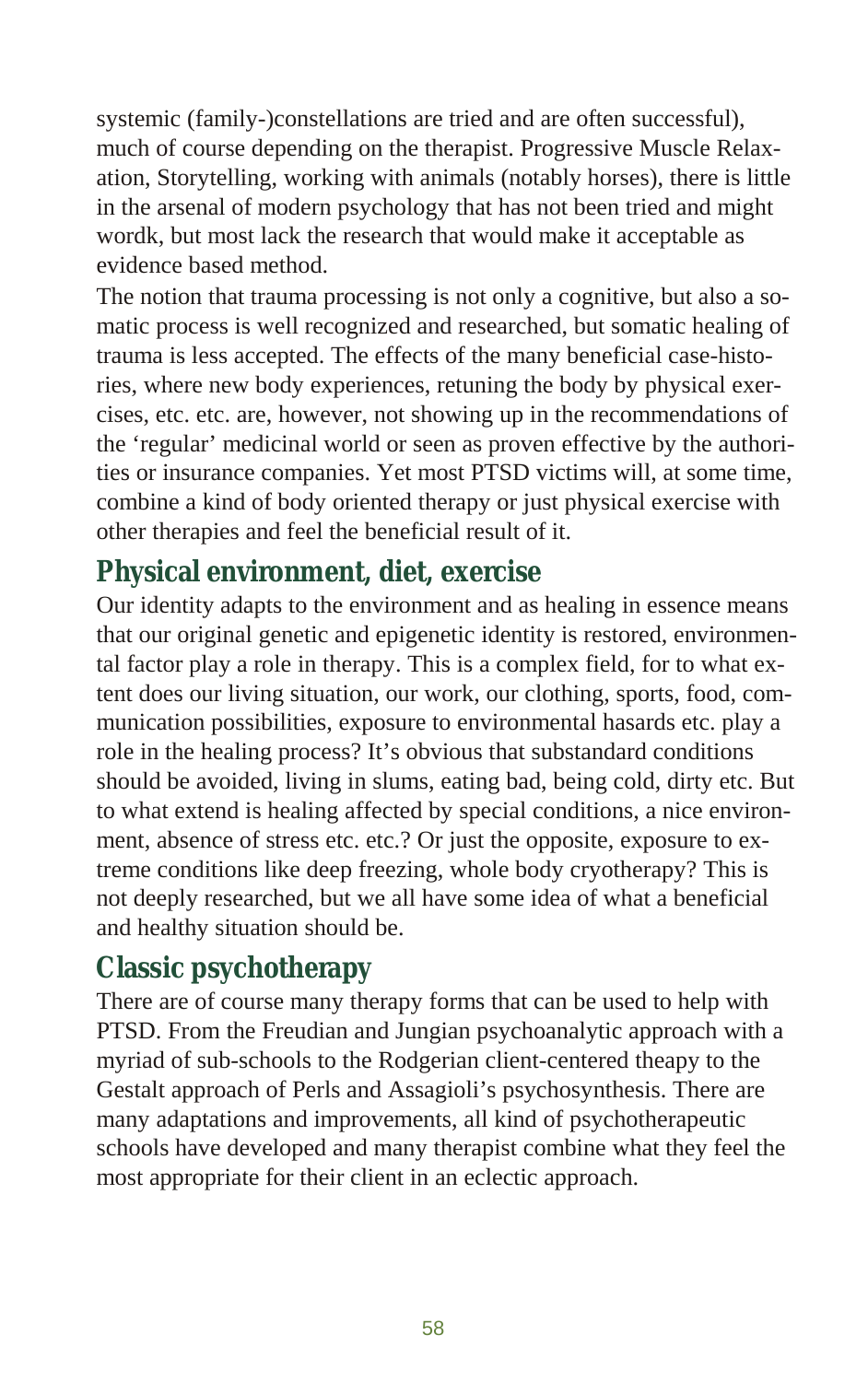## <span id="page-58-0"></span>Alternative approaches, NLP

There are and always have been people willing to try something new, different, something encoutered by accident or borrowed from other cultures. Healing by drumming, dancing, bathing, why not try something different from drugs and talk-therapy? When observed in indigenous or sha manic cultures these healing practices were often 'scientifically' deemed primitive, irrespective of the effectiveness or results.

Often these now rediscovered approaches are initially sees as quasi-science, unproven and even forbidden by the regular medical world, but find their way anyway like homeopathy, radionics, kinesiology, music therapy, even hypnosis and now, after a long time banishment, psychedelic therapy.

Neuro Linguistic Programming is an approach created or better discovered in the late 70s by Richard Bandler and John Grinder<sup>11</sup>. Their position was extremely pragmatic, the found out some techniques worked well in releasing hidden problems and getting rid of symptoms. They used observations of what famous therapists like Milton H. Erickson and Virginia Satir actually did, the modeled it, like turning the interventions into a kind of expert-systems. The basis of NLP is the subjective experience, it studies the structure of those experiences to see if certain programs can be identified as effective in rewiring or reprogramming the brain (hence neuro) and can be activated by certain words (linguistic). They found out, that indeed there were effective ways to reprogram the subjective interpretations of the reality, and these could be anchored to achieve behavioral changes. They were, in a way, using the plasticity of the brain to remove or change certain circuits, but it is not totally clear how this actually works. NPL and EMDR is one of the more succesful tools, is an approach with often quick and effective results, there is a large following, many therapist use it, but it is not broadly accepted as evidence based. Criticisms are that it is basically symptomatic treatment only, and it seems that only a small portion of the clients is indeed fundamentally healed, the majority however got rid of the symptoms and in PTSD this can be very helpful to regain a normal life.

## **Psychedelic therapy**

Psychedelics as the new wave in PTSD therapy receives a lot of attention these days, with legal experiments with LSD, psilocybin, MDMA

<sup>11</sup> Richard Bandler and John Grinder; Frogs into Princes. 1979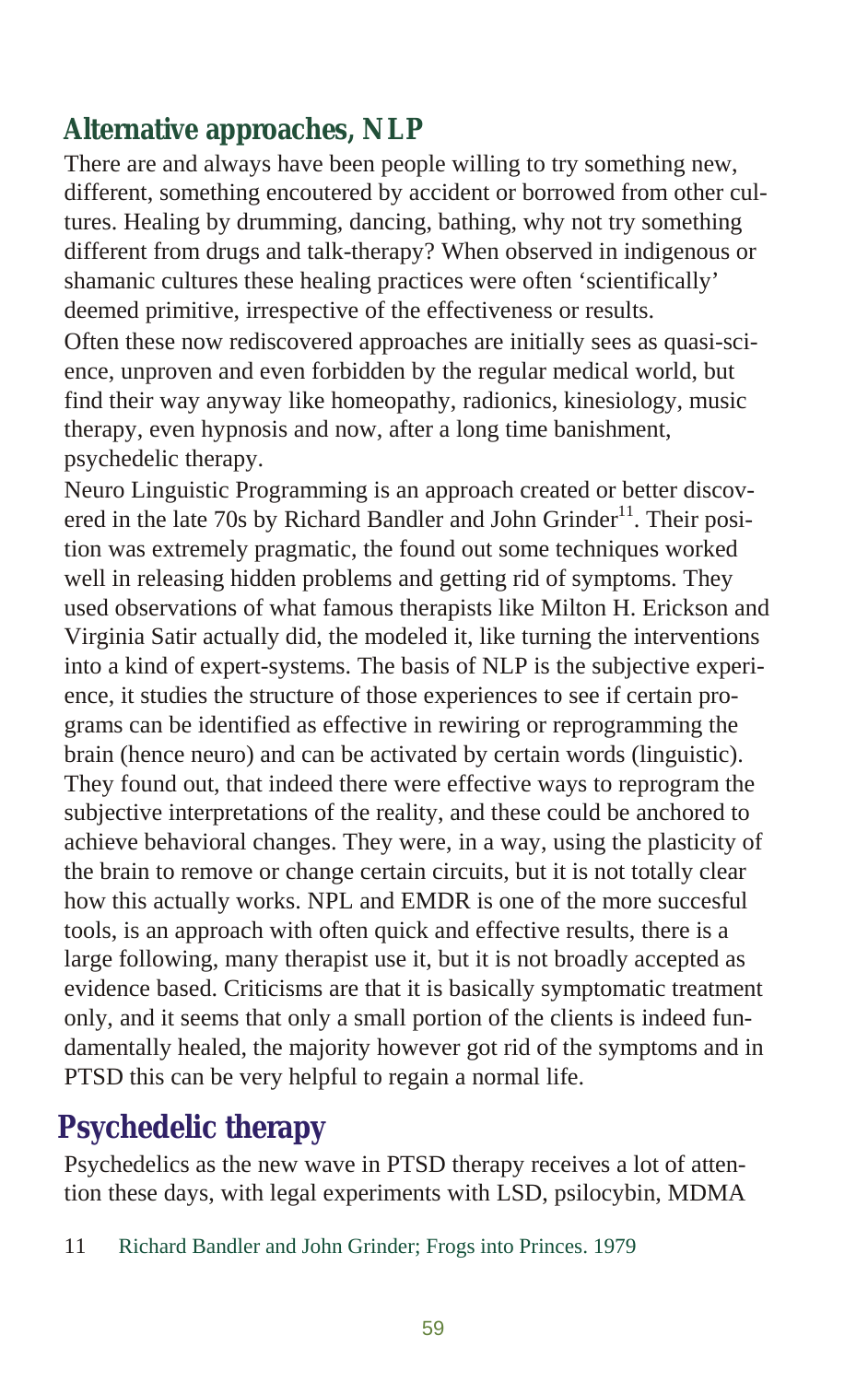and less legal in the popular underground ayahuasca and iboga movement. A true revival, using once-forbidden psychoactive substances to bring back hidden unconscious memories and integrate the experiences of the past, but also hoping there are long lasting positive effects at the epi-genetic level.

The psychedelic therapy that briefly became popular in the sixties, became illegal and went underground, is rebounding. Maybe out of despair that convential approaches didn't work very well, the government in the USA and elsewhere has allowed more experiments. These experiments more or less replicate what insiders like Alexander Shulgin found out decades before, but have more rigid scientific and procedural meat now. The problem is that the focus is narrowed down to a limited number of medical problems, like PTSD and aims at legalization of supervised psyche delic psy cho ther apy for those. The medical establishment, like John Hopkins Hospital and in the background initiatives like MAPS (as budding Big Pharma monopoly for MDMA) obviously sees interesting pos-



instance cortisol.

sibilities to establish expensive diagnose/treatment protocols. A new breed of psychedelic therapists is waiting in the wings, awaiting licensing and good fees! This limits the wider research into the effects of psychedelics, which might be more promising in combination with other kinds of therapies than the ones currently under consideration, like with VR, massage, body work, expression therapy, polarity therapy or using neurotransmitter substances and adrenal hormones like for

It also doesn't take into account what psychedelics may do to our creativity and sense of privacy, as it allows us to enlarge our inner world, explore new perspectives and frees us from cultural constraints. Our inner autonomy, our freedom to face whatever, is definitely enlarged when taking these substances. Some claim this enlarges their creativity and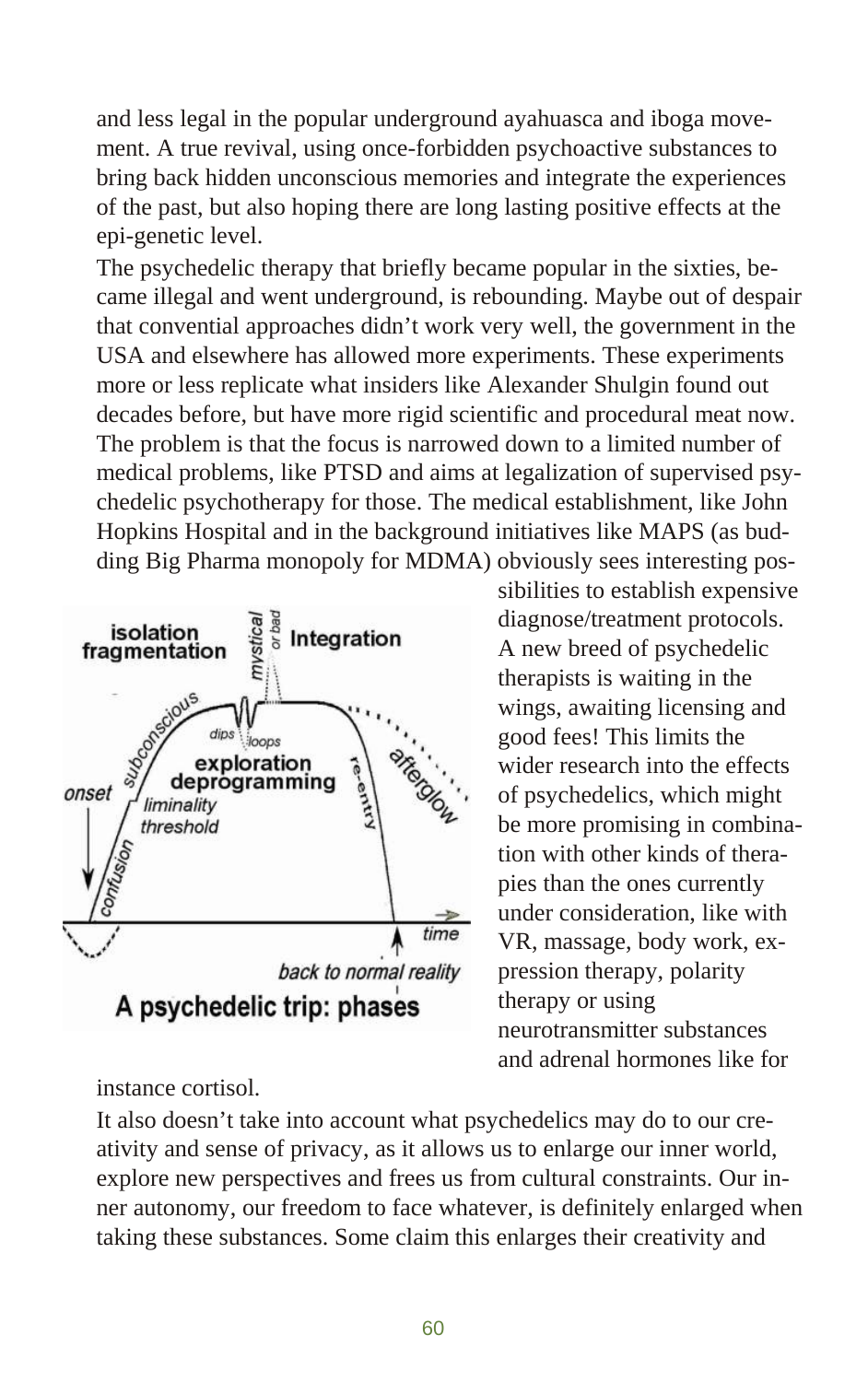learning potential (allowing us to make mistakes), so limited by the stress and lack of privacy of modern life.

Chemically, individuals with PTSD show decreased levels of paroxetine binding, suggesting that levels of the serotonin (5-HT) transporter  $(5-HTT)$  are attenuated in PTSD and involved in the manifestation of arousal and avoidance symptoms $^{12}$ . Psychedelics affect the 5-HT receptor.

The potential of psychedelics (especially hallucinogens) in dealing with identity conflicts like PTSD is that the identities (ego states) dissolve, cognitive unity and even the sense of cognitive continuity (temporal integration) diminishes or disappears, the glue that holds our self together evaporates. One can get in touch with hidden and repressed parts of the psyche, like trauma memories, that are normally contained in the subconscious parts of a specific identity.

Psychedelics profoundly alter cognitive unity, our sense of self. One could say the identity complex breaks down, this is also described as going back to the core identity, as the place where the ego (assumed self) disappears. The separation between the self and the world dissolves; people begin to feel at one with everything. Perceptions from the inside become hard to disentangle from those from the outside, inner and outer worlds mix, time becomes fluid, each frame of an experience slows down or accelerates, the now expands, we can experience memories as happening right now. Global brain activity, especially the visual, is profoundly affected and sensorimotor control may get out of sync.

There has been serious research by people like Alexander Shulgin and people around him. After WW-2 psychiatrists dealing with post-concentration camp syndrome like the Dutch psychiatrist Jan Bastiaans worked with LSD to help people process their traumatic experiences.<sup>13</sup> More recently MDMA (ecstasy) and psilocybin experiments yield promising results as a tool to assist psychotherapy for the treatment of posttraumatic stress disorder (PTSD). Organizations like MAPS (Multidisciplinary Association for Psychedelic Studies) in the USA and

- 12 Michopoulos, Vasiliki, Davin Norrholm, Seth and Jovanovic, Tanja; Diagnostic Biomarkers for PTSD; Promising Horizons from Translational Neuroscience Research, Biol Psychiatry. (sept 2015)
- 13 Bullet in of the Multidisciplinary Association for Psychedelic Studies, MAPS - Volume 9 Number 2 Summer 1999 - pp. 3-9: The Bastiaans Method of Drug-Assisted Therapy (1999)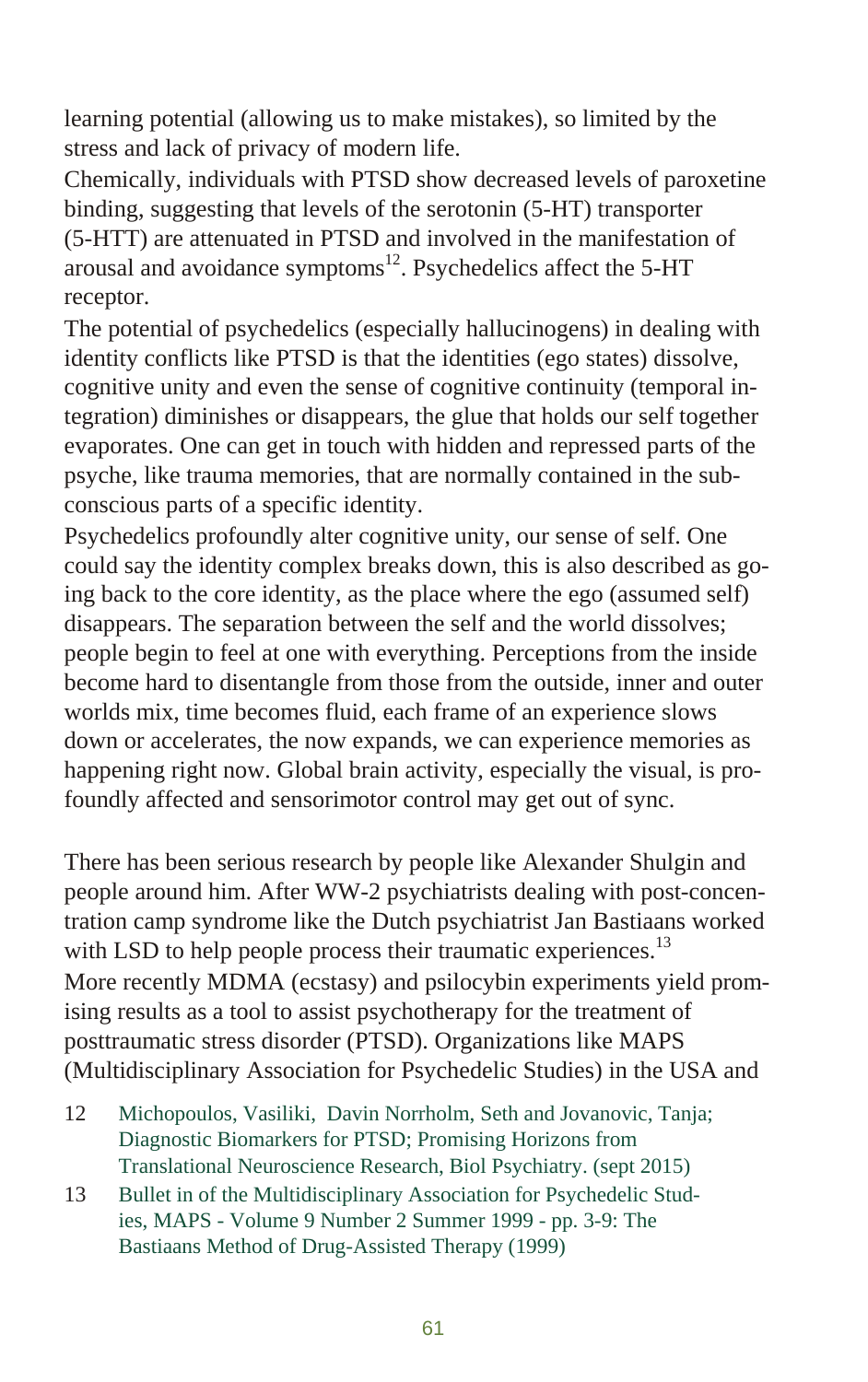The Beckley Foundation in the UK are actively promoting and sponsoring such research. Preliminary studies with veterans have confirmed that MDMA in conjunction with psychotherapy can help people to alleviate their PTSD symptoms and even overcome PTSD. A year after a trial therapy was completed, two-thirds of the more than 100 participants, of which around a third were veterans, were found not to meet the criteria for PTSD anymore. MDMA has been approved by the Food and Drug Administration for use in large-scale (level 3) clinical trials<sup>14</sup>. Institutes like the John Hopkins Hospital (in cooperation with MAPS) are now expanding from medium sized experiments to larger groups, including double blinds controls, to establish evidence based positive results. Psilocybin, MDMA are test substances, a marihuana trial was abandoned because of availability of 'good' pot supply issues with the FDA and DEA.

The hope is that specific diagnosis/treatment protocols will lead to acceptance of psychedelic therapy as a 'normal' choice in a few years. The results so far are not very different from what people like Naranjo, Shulgin, Leo Zeff (the secret chief) and many others have described, based on their experiments with MDA and MDMA in the 60's and 70's, but these new experiments are set up more scientifically rigid and under DEA control.

There is and has been much going on below the radar in this field, there is a whole underground movement of people trying things out. People with PTSD are experimenting themselves or with the help of underground therapists or shamans, travel to countries like Mexico, Brazil, Peru or Equator to participate in psychedelic sessions and rituals, notably with Ayahuasca or go to Equatorial Africa (Gabon) for Iboga tabernanthe rituals. There are many, many herbs and plants with psycho-active qualities, nearly every culture has found their local alternative, their teacher plants and there is even a psychoactive toad, Bufo alvarius.

Studies at Yale, and published in the journal Science, have confirmed earlier reports that ketamine (Ketalar) offers remarkable, nearly instantaneous relief for people who suffer from forms of major depression impervious to other treatment methods. Interpreting depression as a hardware problem largely caused by the loss of synaptic connections, the re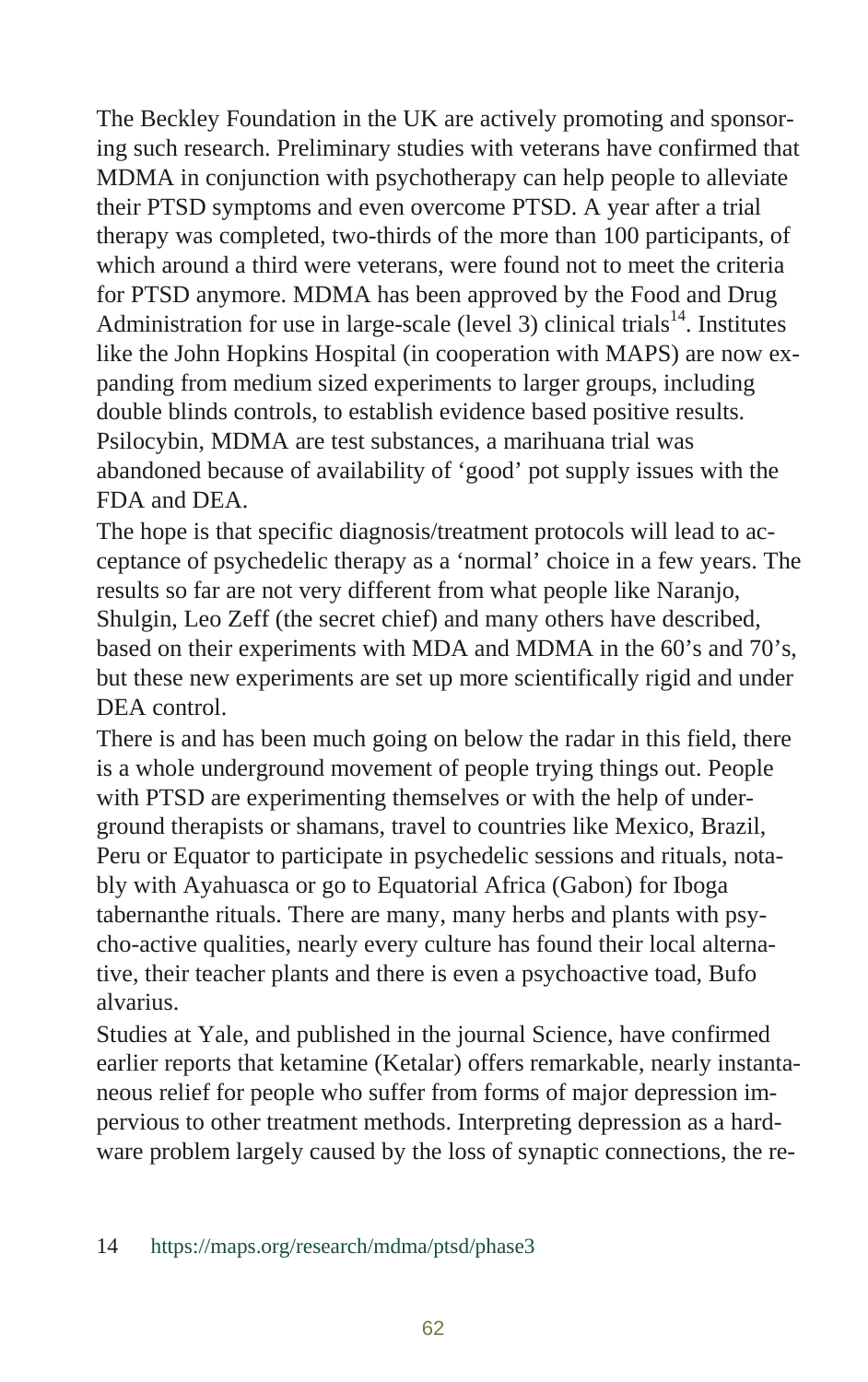searchers argue that ketamine works by encouraging neural growth in brain regions correlated with memory and mood.

The psychedelic approach (but there are other therapies that achieve this) can be seen as a pressure-cooker accelerating the diagnostic and ther a peutic process, bringing to the surface the repressed and hidden memories (also body memories), reliving them and changing the perspective, which can lead to integration and mitigation or even disappearance of symptoms. The most general outcome of a psychedelic trip is enhanced awareness of self and nature, an increased tolerance for being different (in self or others), and often an increased level of spirituality.

In a good and safe 'set and setting', with a proper purpose and some preparation to create a positive environment the risks of psychedelic sessions are minimal, but not negligible. A ritual approach with a clear 'agenda' helps to limit the risks. For PTSD cases psychedelic therapy is more risky, hidden (pre-existing) pathological mental problems like psychosis may become manifest. Pre-selection and vetting of patients is therefore necessary and a setting is necessary where unexpected outbreaks of aggression, suicidal tendencies can be adequately dealt with. One of the insights from the  $60$ 's in how psychedelic experiences develop might help to recognize levels in not only psychedelic therapy, but also in other forms of dealing with hidden memories of trauma. Masters and Houston<sup>15</sup> (in 1966) recognized 4 levels of psychedelic experience:

- enhanced sensory awareness, feeling the body, hallucinations
- recollective/analytic, becoming aware of mental and emotional processes, recognizing self-masks and behavioral patterns
- symbolic level; aware of primal, archetypal and recurring themes in human experience, accepting life and experience as a lesson.
- the integral/mystical level, feeling one with all.

Not everybody will reach all these levels. Transpersonal psychiatrist and holotropic breath-work initiator Stanislav Grof also recognized these 4 levels, but labeled the third the "perinatal" and the fourth the "transpersonal".

15 Masters, Robert and Houston, Jean: The Varieties of Psychedelic Experience: The Classic Guide to the Effects of LSD on the Human Psyche (1966/1973)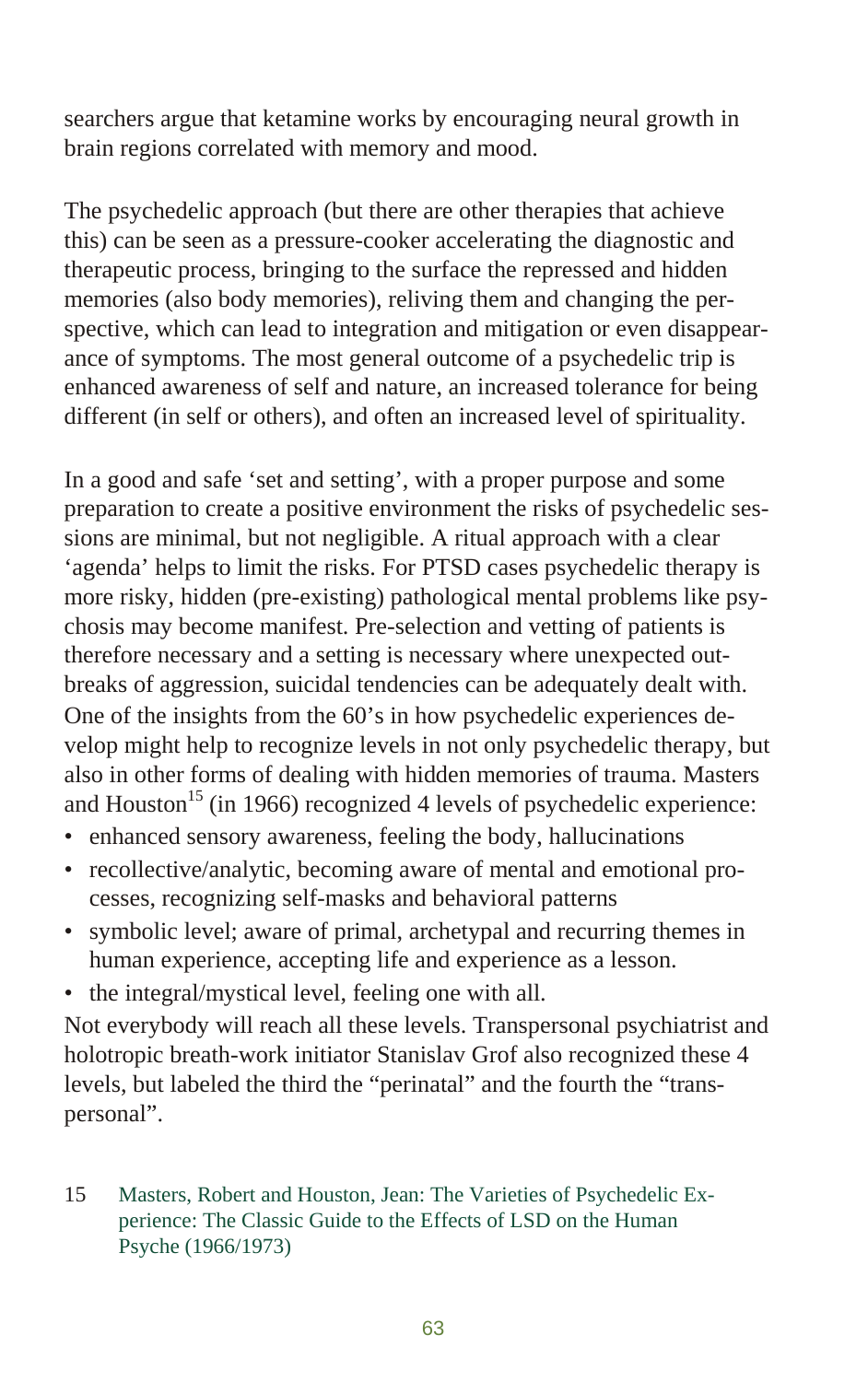<span id="page-63-0"></span>When we look at what the various therapeutic models try to achieve, these levels can also be identified. For instance prolonged exposure obviously falls in the sensory awareness level, the patient becomes aware of his fears and bodily reactions, and learns to deal with it, in a desensitizing process.

Deep level healing, and this is where psychedelic therapy is so promising, is when the patient or tripper start to see, that whatever happens to them is part of a life long process of growth and learning. This fundamentally changes the perspective, the traumatic experience is seen as a necessary step in a process of self-realization.

Combination of psychedelics with modern immersive technologies, like virtual reality, are potentially offering new avenues in dealing with trauma and identity conflict disorders.

One of the approaches in psychedelic usage, often the preferred way in older cultures using them, is the group ritual. The underground psychedelic movement, working with iboga, ayahuasca, yopo and many more plant based sub stances (and even toads like Bufo alvarius, some fish and fungi) has explored this group-approach much more than the scientific world in their more limited individual symptomatic quest. Substance-assisted group therapy might be very effective and efficient, as many reports from participants suggest.

## Implants, electrostimulation, chips, lobotomy 2.0

These days we can use all kind of technologies to temporily block certain nervous path. Not the rather drastic way lobotomy was used, but by using stimulation, medication or an esthetics for certain parts of the brain or the nervous system. The U.S. Army is researching an anesthetic injection (with Naropin) called a stellate ganglion block, that could relieve symptoms of post-traumatic stress disorder. There are a number of therapies using stimulation of the skull with electric pulsing, infrared light and other means, trying to activate specific regions. rTMS (repetitive Transcranial magnetic stimulation) is a noninvasive procedure that uses magnetic fields (repetitive pulsing) to stimulate nerve cells in relative small areas of the brain involved in mood control and depression. Used when other methods fail.

In the past, severe pathological symptoms in psychiatric patients were sometimes solved with surgical methods like lobotomy (of the left/right connection) or with electroshock, which is still used in some cases and in moderate (and an aes the tized) forms as electro-convulsive therapy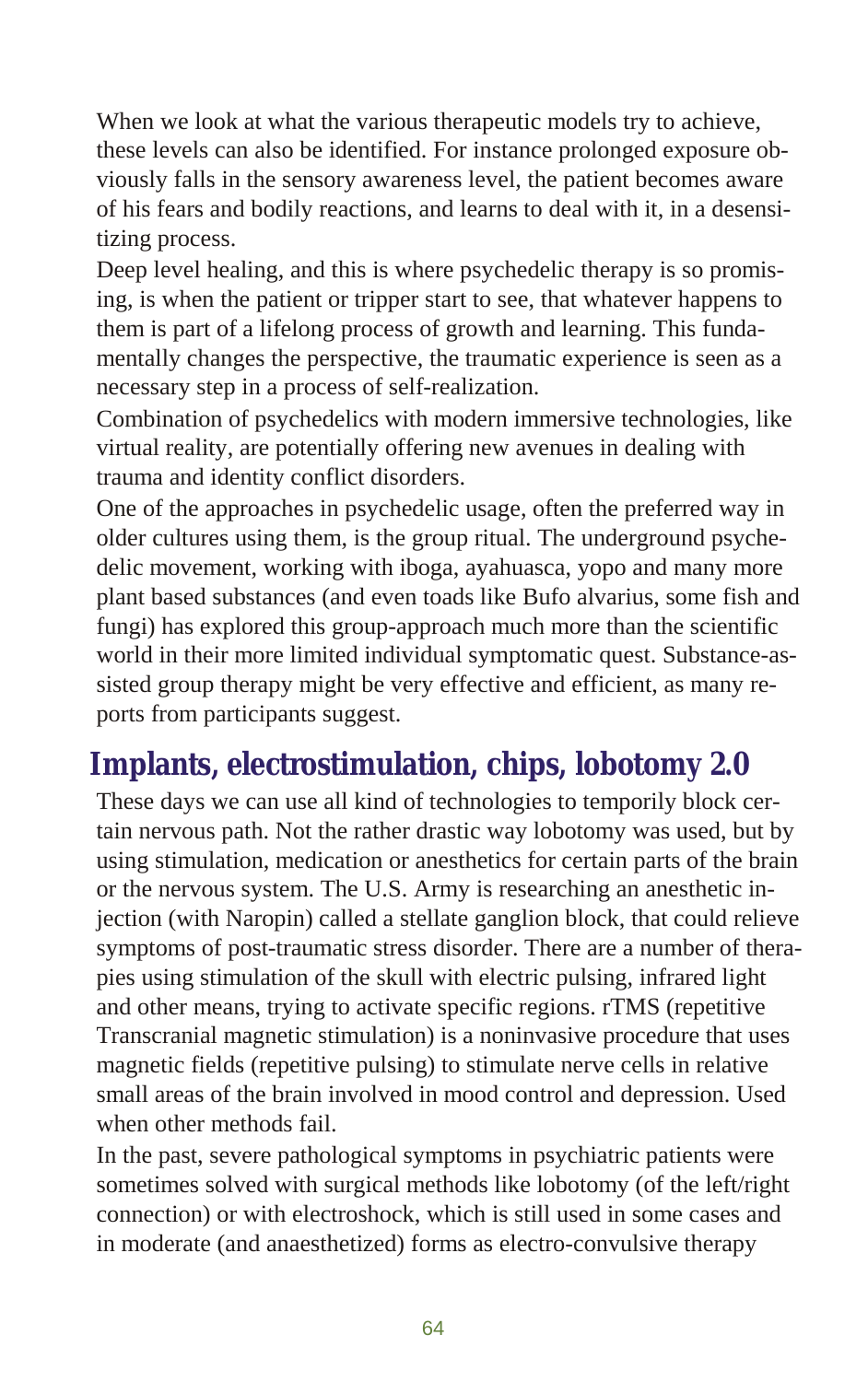<span id="page-64-0"></span>(ECT). For PTSD there are experiments with electro-stimulation, not only on the surface, but with inserted electrodes (inserted by way of stents so no need to open the skull) touching deeper regions of the brain,. to anaes the tize or stimulate. The DARPA SUBNETS program (The program, called Systems-Based Neurotechnology for Emerging Therapies (SUBNETS), goes a step further and inserts chips in certain locations to monitor and eventually influence brain operation, down to the neuron level. It means implanting electrodes in different regions of the brain along with a tiny chip placed between the brain and the skull, which monitors electrical signals in the brain and send data wirelessly back and could be used to trigger electrical impulses in order to relieve symptoms. This "trans-diagnostic" approach tries to isolate elements that are common to psychiatric and neurologic diseases.

## **Virtual reality therapy**

One of the more recent types of therapy is virtual reality. It involves creating immersive situations, mostly of a visual kind, with goggles or headsets but also using controls and biofeedbak to enhance the feeling of being in a different environment (reality). Such a virtual reality offers the potential to create situations, which are not physically dangerous and are experienced as similar to for instance traumatic situations. The technology is increasingly used to help people with for instance phobias but has potential for dealing with traumatized patients.

Although people like Timothy Leary<sup>16</sup> and many of the VR pioneers already in the early 90's pointed at the potential of VR as an electronic (hallucinative) drug and its use in psychotherapy, only recently this application of VR has become fashionable again. Better and cheaper equipment, better monitoring of effects with new bio-sensors opened up a new realm of psychotherapeutic intervention. Games, engaging and immerse environements offer opprtunities to relive specific situation (exposure) or even allow actions that may help to learn to express the thwarted and self-directed emotions in an more healthy way. Combination with medication could help this process, notable psycho-active substances like psychedelics may help to enhance the immerse effect of virtual reality experiences.

#### 16 John Perry Barlow, Luc Sala with Timothy Leary; VR De metafysische kermisattractie (1990) (in Dutch only)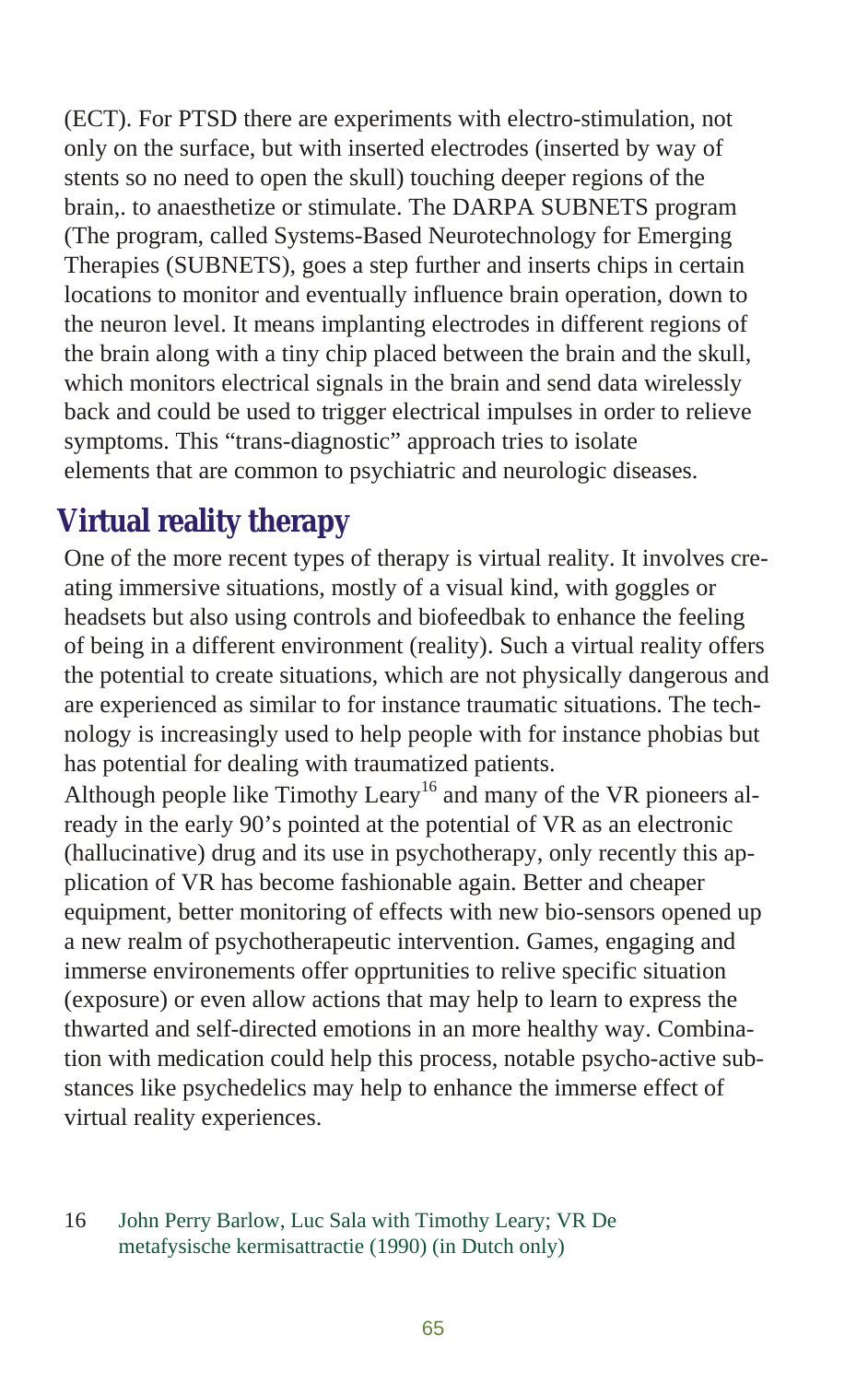## Typology is missing in the research

Treating all PTSD patients the same way is not very effective. Even the VA and the NIMH admits that different therapies work for different people. There seems to be a lack of good tools to help establish effective diagnose-treatment indications related to the personality (identity) type of the patient. Here more appreciation of the various typology tools like MBTI, Big Five, Enneagram, etc. etc. and their limitations and qualities also in realtion to the multiple substitute identity model (SIM) could help. In the appendix about typology this approach is detailed and suggestions given on how to optimize the use of such typology.

#### **Summary**

Looking at all the variations in therapy a critical stance remains. Deconstruction of the causes and symptoms has led to many angles, many approaches, but then in practice these converge again, therapists combine the various methods in how patients are dealt with, often with out specifying them or realizing this, based on experience or intuition. Atten tion and place bo effects may be what unites all the approaches and makes them more or less effective.PTSD is a very broad label, so far diagnosed with limited means, covering what is quite a range of symptoms and disorders related to traumatic and traumatic experiences and recovery processes; the diagnosis is in need of a re-evaluation. PTSD is linked to negative emotionality, neuroticism, trait hostility/anger and trait anxiety and harm avoidance, but also to novelty-seeking and self-transcendence.

The range and number of people affected, the environments that induce the disorder like terrorism, wars, refugee movements and prisons, and the subsequent impact on society all make further research necessary. An important step could be to see PTSD as an identity disorder, relate the diagnosis to the pre-existing identity structure and typology of the patient and classify the various forms and potential therapies accordingly. Normal or even extended trauma processing is different from PTSD. and needs a different treatment approach.

There is a tendency to look at PTSD in a broader context, acknowledging that trauma processing may actually lead to improvements in one's outlook and in many cases, to facilitating potential posttraumatic growth.